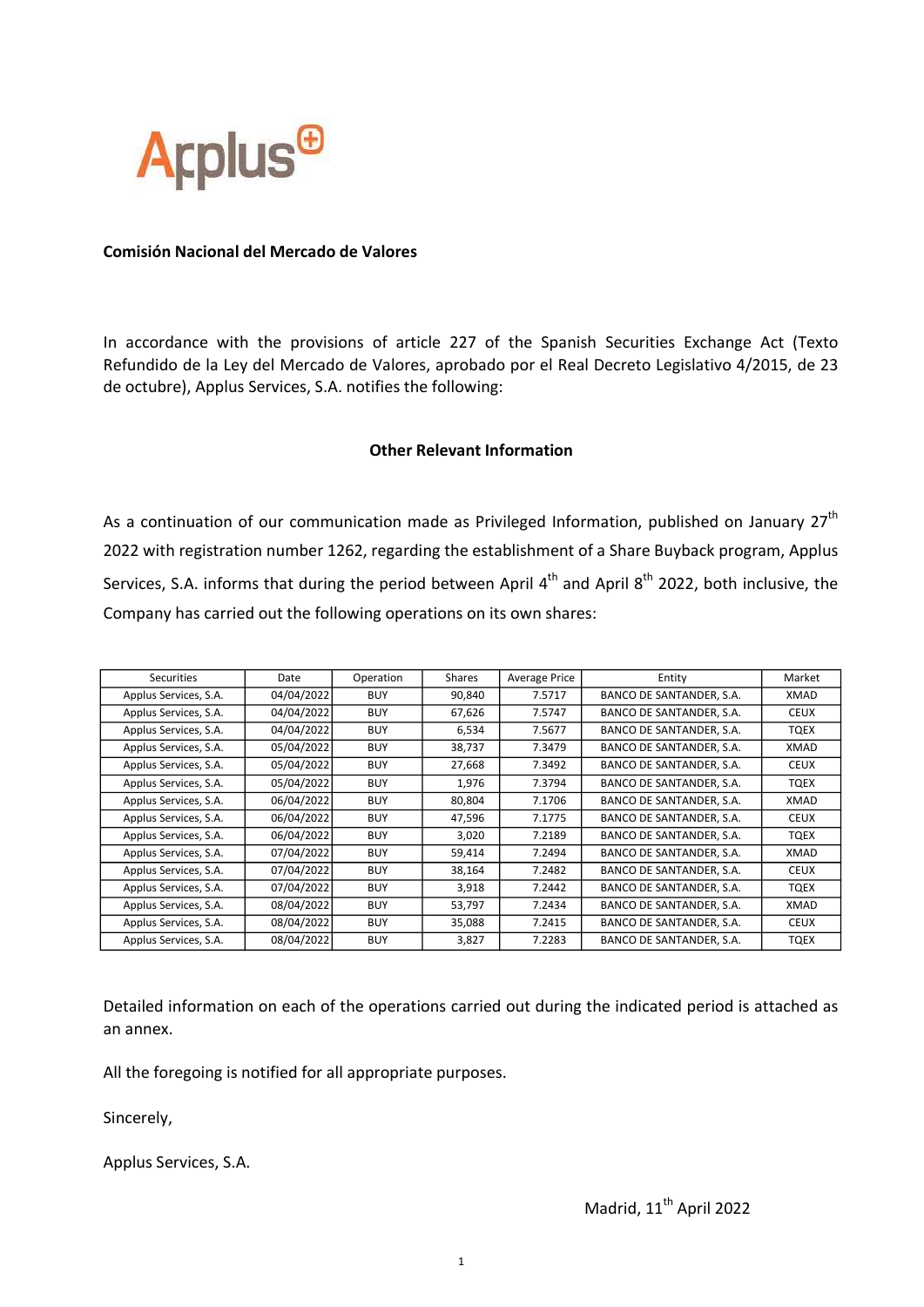| <b>Securities</b>         | Date       | <b>Operation</b> | <b>Number of</b><br><b>Shares</b> | <b>Price in Euros</b><br>per Share | <b>Market</b> | Entity                   |
|---------------------------|------------|------------------|-----------------------------------|------------------------------------|---------------|--------------------------|
| <b>APPLUS SERVICES SA</b> | 2022-04-04 | <b>BUY</b>       | 347                               | 7.4950                             | <b>TQEX</b>   | Banco de Santander, S.A. |
| <b>APPLUS SERVICES SA</b> | 2022-04-04 | <b>BUY</b>       | 2,483                             | 7.4950                             | <b>XMAD</b>   | Banco de Santander, S.A. |
| <b>APPLUS SERVICES SA</b> | 2022-04-04 | <b>BUY</b>       | 745                               | 7.5000                             | <b>XMAD</b>   | Banco de Santander, S.A. |
| <b>APPLUS SERVICES SA</b> | 2022-04-04 | <b>BUY</b>       | 1,287                             | 7.5000                             | <b>CEUX</b>   | Banco de Santander, S.A. |
| <b>APPLUS SERVICES SA</b> | 2022-04-04 | <b>BUY</b>       | 480                               | 7.5050                             | <b>XMAD</b>   | Banco de Santander, S.A. |
| <b>APPLUS SERVICES SA</b> | 2022-04-04 | <b>BUY</b>       | 1,188                             | 7.5100                             | <b>CEUX</b>   | Banco de Santander, S.A. |
| <b>APPLUS SERVICES SA</b> | 2022-04-04 | <b>BUY</b>       | 1,317                             | 7.5100                             | XMAD          | Banco de Santander, S.A. |
| <b>APPLUS SERVICES SA</b> | 2022-04-04 | <b>BUY</b>       | 1,443                             | 7.5100                             | <b>CEUX</b>   | Banco de Santander, S.A. |
| <b>APPLUS SERVICES SA</b> | 2022-04-04 | <b>BUY</b>       | 17                                | 7.5100                             | <b>XMAD</b>   | Banco de Santander, S.A. |
| <b>APPLUS SERVICES SA</b> | 2022-04-04 | <b>BUY</b>       | 1,297                             | 7.5100                             | <b>CEUX</b>   | Banco de Santander, S.A. |
| <b>APPLUS SERVICES SA</b> | 2022-04-04 | <b>BUY</b>       | 115                               | 7.5100                             | <b>XMAD</b>   | Banco de Santander, S.A. |
| <b>APPLUS SERVICES SA</b> | 2022-04-04 | <b>BUY</b>       | 965                               | 7.5100                             | <b>XMAD</b>   | Banco de Santander, S.A. |
| <b>APPLUS SERVICES SA</b> | 2022-04-04 | <b>BUY</b>       | 365                               | 7.5100                             | <b>XMAD</b>   | Banco de Santander, S.A. |
| <b>APPLUS SERVICES SA</b> | 2022-04-04 | <b>BUY</b>       | 556                               | 7.5100                             | <b>XMAD</b>   | Banco de Santander, S.A. |
| <b>APPLUS SERVICES SA</b> | 2022-04-04 | <b>BUY</b>       | 1,349                             | 7.5150                             | <b>CEUX</b>   | Banco de Santander, S.A. |
| <b>APPLUS SERVICES SA</b> | 2022-04-04 | <b>BUY</b>       | 1,142                             | 7.5150                             | <b>CEUX</b>   | Banco de Santander, S.A. |
| <b>APPLUS SERVICES SA</b> | 2022-04-04 | <b>BUY</b>       | 250                               | 7.5150                             | <b>XMAD</b>   | Banco de Santander, S.A. |
| <b>APPLUS SERVICES SA</b> | 2022-04-04 | <b>BUY</b>       | 1,164                             | 7.5150                             | <b>XMAD</b>   | Banco de Santander, S.A. |
| <b>APPLUS SERVICES SA</b> | 2022-04-04 | <b>BUY</b>       | 1,392                             | 7.5150                             | <b>XMAD</b>   | Banco de Santander, S.A. |
| <b>APPLUS SERVICES SA</b> | 2022-04-04 | <b>BUY</b>       | 1,399                             | 7.5200                             | <b>CEUX</b>   | Banco de Santander, S.A. |
| <b>APPLUS SERVICES SA</b> | 2022-04-04 | <b>BUY</b>       | 9                                 | 7.5200                             | <b>XMAD</b>   | Banco de Santander, S.A. |
| <b>APPLUS SERVICES SA</b> | 2022-04-04 | <b>BUY</b>       | 1,251                             | 7.5200                             | <b>XMAD</b>   | Banco de Santander, S.A. |
| <b>APPLUS SERVICES SA</b> | 2022-04-04 | <b>BUY</b>       | 1,060                             | 7.5250                             | <b>CEUX</b>   | Banco de Santander, S.A. |
| <b>APPLUS SERVICES SA</b> | 2022-04-04 | <b>BUY</b>       | 1,440                             | 7.5250                             | <b>CEUX</b>   | Banco de Santander, S.A. |
| <b>APPLUS SERVICES SA</b> | 2022-04-04 | <b>BUY</b>       | 164                               | 7.5250                             | <b>CEUX</b>   | Banco de Santander, S.A. |
| <b>APPLUS SERVICES SA</b> | 2022-04-04 | <b>BUY</b>       | $\mathbf{1}$                      | 7.5250                             | <b>CEUX</b>   | Banco de Santander, S.A. |
| <b>APPLUS SERVICES SA</b> | 2022-04-04 | <b>BUY</b>       | 333                               | 7.5250                             | <b>CEUX</b>   | Banco de Santander, S.A. |
| <b>APPLUS SERVICES SA</b> | 2022-04-04 | <b>BUY</b>       | 333                               | 7.5250                             | <b>CEUX</b>   | Banco de Santander, S.A. |
| <b>APPLUS SERVICES SA</b> | 2022-04-04 | <b>BUY</b>       | 2,406                             | 7.5250                             | <b>CEUX</b>   | Banco de Santander, S.A. |
| <b>APPLUS SERVICES SA</b> | 2022-04-04 | <b>BUY</b>       | 761                               | 7.5250                             | <b>CEUX</b>   | Banco de Santander, S.A. |
| <b>APPLUS SERVICES SA</b> | 2022-04-04 | <b>BUY</b>       | 3,336                             | 7.5250                             | <b>XMAD</b>   | Banco de Santander, S.A. |
| <b>APPLUS SERVICES SA</b> | 2022-04-04 | <b>BUY</b>       | 1,672                             | 7.5250                             | <b>XMAD</b>   | Banco de Santander, S.A. |
| <b>APPLUS SERVICES SA</b> | 2022-04-04 | <b>BUY</b>       | 1,422                             | 7.5300                             | <b>XMAD</b>   | Banco de Santander, S.A. |
| <b>APPLUS SERVICES SA</b> | 2022-04-04 | <b>BUY</b>       | 472                               | 7.5300                             | <b>XMAD</b>   | Banco de Santander, S.A. |
| <b>APPLUS SERVICES SA</b> | 2022-04-04 | <b>BUY</b>       | 431                               | 7.5300                             | <b>XMAD</b>   | Banco de Santander, S.A. |
| <b>APPLUS SERVICES SA</b> | 2022-04-04 | <b>BUY</b>       | 941                               | 7.5300                             | <b>CEUX</b>   | Banco de Santander, S.A. |
| <b>APPLUS SERVICES SA</b> | 2022-04-04 | <b>BUY</b>       | 332                               | 7.5300                             | <b>CEUX</b>   | Banco de Santander, S.A. |
| <b>APPLUS SERVICES SA</b> | 2022-04-04 | <b>BUY</b>       | 279                               | 7.5300                             | <b>CEUX</b>   | Banco de Santander, S.A. |
| <b>APPLUS SERVICES SA</b> | 2022-04-04 | <b>BUY</b>       | 1,197                             | 7.5300                             | <b>XMAD</b>   | Banco de Santander, S.A. |
| <b>APPLUS SERVICES SA</b> | 2022-04-04 | <b>BUY</b>       | 170                               | 7.5300                             | <b>XMAD</b>   | Banco de Santander, S.A. |
| <b>APPLUS SERVICES SA</b> | 2022-04-04 | <b>BUY</b>       | 1,642                             | 7.5350                             | <b>CEUX</b>   | Banco de Santander, S.A. |
| APPLUS SERVICES SA        | 2022-04-04 | <b>BUY</b>       | 1,031                             | 7.5350                             | <b>CEUX</b>   | Banco de Santander, S.A. |
| <b>APPLUS SERVICES SA</b> | 2022-04-04 | <b>BUY</b>       | 1,389                             | 7.5400                             | <b>XMAD</b>   | Banco de Santander, S.A. |
| <b>APPLUS SERVICES SA</b> | 2022-04-04 | <b>BUY</b>       | 990                               | 7.5400                             | <b>XMAD</b>   | Banco de Santander, S.A. |
| <b>APPLUS SERVICES SA</b> | 2022-04-04 | <b>BUY</b>       | 1,200                             | 7.5400                             | <b>TQEX</b>   | Banco de Santander, S.A. |
| <b>APPLUS SERVICES SA</b> | 2022-04-04 | <b>BUY</b>       | 1,261                             | 7.5400                             | <b>XMAD</b>   | Banco de Santander, S.A. |
| <b>APPLUS SERVICES SA</b> | 2022-04-04 | <b>BUY</b>       | 1,277                             | 7.5400                             | <b>CEUX</b>   | Banco de Santander, S.A. |
| <b>APPLUS SERVICES SA</b> | 2022-04-04 | <b>BUY</b>       | 727                               | 7.5400                             | <b>CEUX</b>   | Banco de Santander, S.A. |
| <b>APPLUS SERVICES SA</b> | 2022-04-04 | <b>BUY</b>       | 377                               | 7.5400                             | <b>CEUX</b>   | Banco de Santander, S.A. |
| <b>APPLUS SERVICES SA</b> | 2022-04-04 | <b>BUY</b>       | 656                               | 7.5400                             | <b>XMAD</b>   | Banco de Santander, S.A. |
|                           |            |                  |                                   |                                    |               |                          |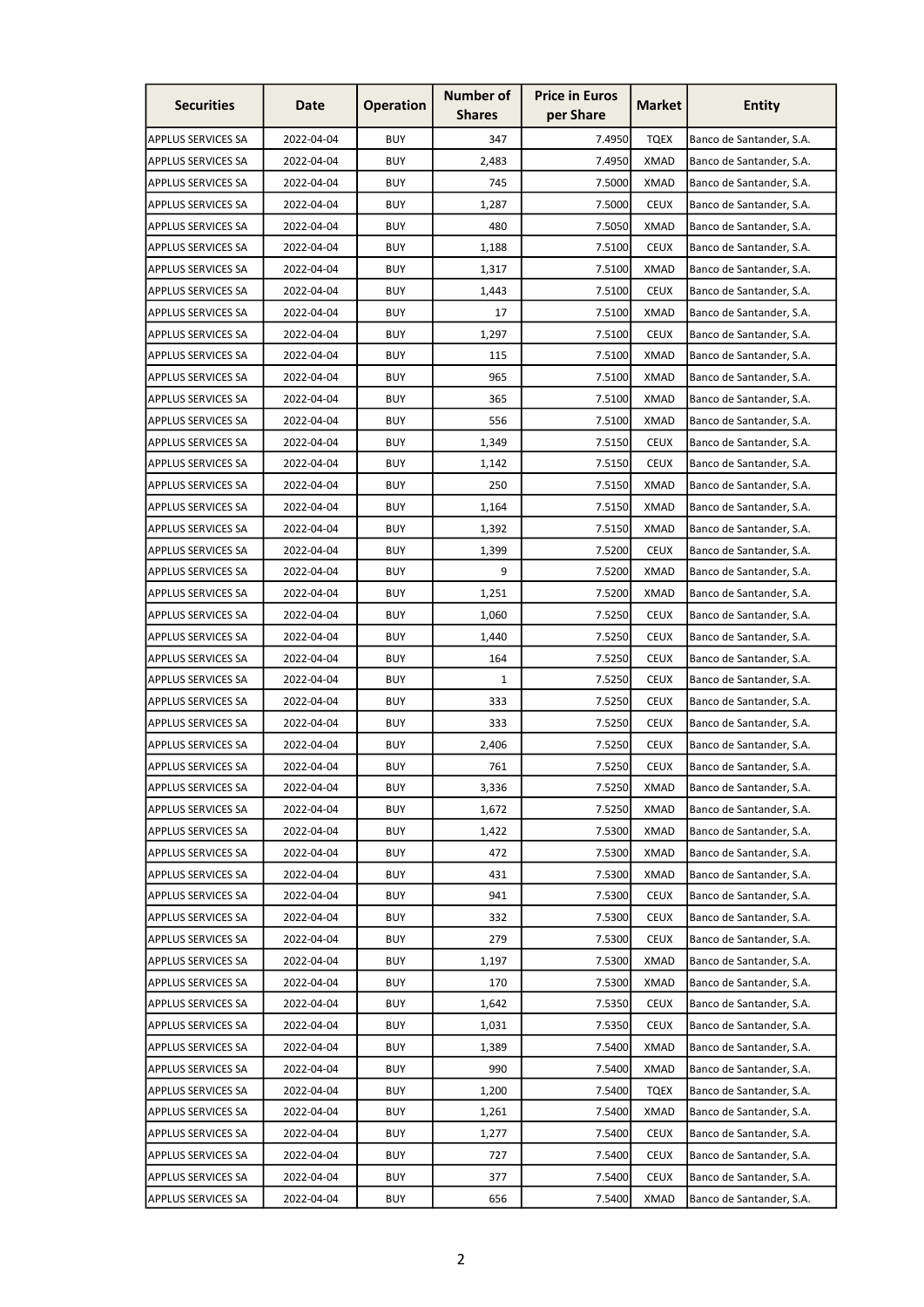| <b>Securities</b>         | Date       | <b>Operation</b> | <b>Number of</b><br><b>Shares</b> | <b>Price in Euros</b><br>per Share | <b>Market</b> | Entity                   |
|---------------------------|------------|------------------|-----------------------------------|------------------------------------|---------------|--------------------------|
| <b>APPLUS SERVICES SA</b> | 2022-04-04 | <b>BUY</b>       | 3,371                             | 7.5400                             | <b>XMAD</b>   | Banco de Santander, S.A. |
| <b>APPLUS SERVICES SA</b> | 2022-04-04 | <b>BUY</b>       | 1,279                             | 7.5450                             | <b>TOEX</b>   | Banco de Santander, S.A. |
| <b>APPLUS SERVICES SA</b> | 2022-04-04 | <b>BUY</b>       | 18                                | 7.5450                             | <b>TQEX</b>   | Banco de Santander, S.A. |
| <b>APPLUS SERVICES SA</b> | 2022-04-04 | <b>BUY</b>       | 82                                | 7.5450                             | <b>XMAD</b>   | Banco de Santander, S.A. |
| <b>APPLUS SERVICES SA</b> | 2022-04-04 | <b>BUY</b>       | 1,531                             | 7.5450                             | <b>XMAD</b>   | Banco de Santander, S.A. |
| <b>APPLUS SERVICES SA</b> | 2022-04-04 | <b>BUY</b>       | 1,228                             | 7.5450                             | <b>XMAD</b>   | Banco de Santander, S.A. |
| <b>APPLUS SERVICES SA</b> | 2022-04-04 | <b>BUY</b>       | 2,431                             | 7.5450                             | XMAD          | Banco de Santander, S.A. |
| <b>APPLUS SERVICES SA</b> | 2022-04-04 | <b>BUY</b>       | 1,334                             | 7.5450                             | <b>XMAD</b>   | Banco de Santander, S.A. |
| <b>APPLUS SERVICES SA</b> | 2022-04-04 | <b>BUY</b>       | 10                                | 7.5450                             | <b>CEUX</b>   | Banco de Santander, S.A. |
| <b>APPLUS SERVICES SA</b> | 2022-04-04 | <b>BUY</b>       | 1,078                             | 7.5500                             | <b>CEUX</b>   | Banco de Santander, S.A. |
| <b>APPLUS SERVICES SA</b> | 2022-04-04 | <b>BUY</b>       | 1,262                             | 7.5500                             | <b>CEUX</b>   | Banco de Santander, S.A. |
| <b>APPLUS SERVICES SA</b> | 2022-04-04 | <b>BUY</b>       | 310                               | 7.5500                             | <b>CEUX</b>   | Banco de Santander, S.A. |
| <b>APPLUS SERVICES SA</b> | 2022-04-04 | <b>BUY</b>       | 31                                | 7.5500                             | <b>CEUX</b>   | Banco de Santander, S.A. |
| <b>APPLUS SERVICES SA</b> | 2022-04-04 | <b>BUY</b>       | 862                               | 7.5500                             | <b>CEUX</b>   | Banco de Santander, S.A. |
| <b>APPLUS SERVICES SA</b> | 2022-04-04 | <b>BUY</b>       | 1,226                             | 7.5500                             | <b>XMAD</b>   | Banco de Santander, S.A. |
| <b>APPLUS SERVICES SA</b> | 2022-04-04 | <b>BUY</b>       | 3,631                             | 7.5500                             | <b>XMAD</b>   | Banco de Santander, S.A. |
| <b>APPLUS SERVICES SA</b> | 2022-04-04 | <b>BUY</b>       | 1,116                             | 7.5550                             | <b>CEUX</b>   | Banco de Santander, S.A. |
| <b>APPLUS SERVICES SA</b> | 2022-04-04 | <b>BUY</b>       | 1,285                             | 7.5550                             | <b>CEUX</b>   | Banco de Santander, S.A. |
| <b>APPLUS SERVICES SA</b> | 2022-04-04 | <b>BUY</b>       | 1,340                             | 7.5550                             | <b>XMAD</b>   | Banco de Santander, S.A. |
| <b>APPLUS SERVICES SA</b> | 2022-04-04 | <b>BUY</b>       | 49                                | 7.5550                             | XMAD          | Banco de Santander, S.A. |
| <b>APPLUS SERVICES SA</b> | 2022-04-04 | <b>BUY</b>       | 1,232                             | 7.5550                             | <b>XMAD</b>   | Banco de Santander, S.A. |
| <b>APPLUS SERVICES SA</b> | 2022-04-04 | <b>BUY</b>       | 1,491                             | 7.5700                             | <b>XMAD</b>   | Banco de Santander, S.A. |
| <b>APPLUS SERVICES SA</b> | 2022-04-04 | <b>BUY</b>       | 2,587                             | 7.5750                             | <b>XMAD</b>   | Banco de Santander, S.A. |
| <b>APPLUS SERVICES SA</b> | 2022-04-04 | <b>BUY</b>       | 1,188                             | 7.5750                             | <b>XMAD</b>   | Banco de Santander, S.A. |
| <b>APPLUS SERVICES SA</b> | 2022-04-04 | <b>BUY</b>       | 591                               | 7.5800                             | <b>XMAD</b>   | Banco de Santander, S.A. |
| <b>APPLUS SERVICES SA</b> | 2022-04-04 | <b>BUY</b>       | 1,305                             | 7.5800                             | XMAD          | Banco de Santander, S.A. |
| <b>APPLUS SERVICES SA</b> | 2022-04-04 | <b>BUY</b>       | 330                               | 7.5800                             | <b>XMAD</b>   | Banco de Santander, S.A. |
| <b>APPLUS SERVICES SA</b> | 2022-04-04 | <b>BUY</b>       | 330                               | 7.5800                             | <b>XMAD</b>   | Banco de Santander, S.A. |
| <b>APPLUS SERVICES SA</b> | 2022-04-04 | <b>BUY</b>       | 395                               | 7.5800                             | <b>XMAD</b>   | Banco de Santander, S.A. |
| <b>APPLUS SERVICES SA</b> | 2022-04-04 | <b>BUY</b>       | 207                               | 7.5800                             | <b>XMAD</b>   | Banco de Santander, S.A. |
| <b>APPLUS SERVICES SA</b> | 2022-04-04 | <b>BUY</b>       | 1,314                             | 7.5850                             | <b>TQEX</b>   | Banco de Santander, S.A. |
| <b>APPLUS SERVICES SA</b> | 2022-04-04 | <b>BUY</b>       | 629                               | 7.5900                             | <b>CEUX</b>   | Banco de Santander, S.A. |
| <b>APPLUS SERVICES SA</b> | 2022-04-04 | <b>BUY</b>       | 558                               | 7.5900                             | <b>CEUX</b>   | Banco de Santander, S.A. |
| <b>APPLUS SERVICES SA</b> | 2022-04-04 | <b>BUY</b>       | 51                                | 7.5900                             | <b>CEUX</b>   | Banco de Santander, S.A. |
| <b>APPLUS SERVICES SA</b> | 2022-04-04 | <b>BUY</b>       | 1,229                             | 7.5900                             | <b>CEUX</b>   | Banco de Santander, S.A. |
| <b>APPLUS SERVICES SA</b> | 2022-04-04 | <b>BUY</b>       | 202                               | 7.5900                             | <b>XMAD</b>   | Banco de Santander, S.A. |
| <b>APPLUS SERVICES SA</b> | 2022-04-04 | <b>BUY</b>       | 341                               | 7.5900                             | <b>CEUX</b>   | Banco de Santander, S.A. |
| <b>APPLUS SERVICES SA</b> | 2022-04-04 | <b>BUY</b>       | 821                               | 7.5900                             | <b>CEUX</b>   | Banco de Santander, S.A. |
| <b>APPLUS SERVICES SA</b> | 2022-04-04 | <b>BUY</b>       | 15                                | 7.5900                             | <b>TQEX</b>   | Banco de Santander, S.A. |
| <b>APPLUS SERVICES SA</b> | 2022-04-04 | <b>BUY</b>       | 1,157                             | 7.5900                             | <b>TQEX</b>   | Banco de Santander, S.A. |
| <b>APPLUS SERVICES SA</b> | 2022-04-04 | <b>BUY</b>       | 367                               | 7.5900                             | <b>CEUX</b>   | Banco de Santander, S.A. |
| <b>APPLUS SERVICES SA</b> | 2022-04-04 | <b>BUY</b>       | 1,263                             | 7.5900                             | <b>CEUX</b>   | Banco de Santander, S.A. |
| <b>APPLUS SERVICES SA</b> | 2022-04-04 | <b>BUY</b>       | 469                               | 7.5900                             | <b>XMAD</b>   | Banco de Santander, S.A. |
| <b>APPLUS SERVICES SA</b> | 2022-04-04 | <b>BUY</b>       | 1,263                             | 7.5950                             | <b>CEUX</b>   | Banco de Santander, S.A. |
| <b>APPLUS SERVICES SA</b> | 2022-04-04 | <b>BUY</b>       | 682                               | 7.5950                             | <b>CEUX</b>   | Banco de Santander, S.A. |
| <b>APPLUS SERVICES SA</b> | 2022-04-04 | <b>BUY</b>       | 4,212                             | 7.5950                             | <b>CEUX</b>   | Banco de Santander, S.A. |
| <b>APPLUS SERVICES SA</b> | 2022-04-04 | <b>BUY</b>       | 289                               | 7.5950                             | <b>XMAD</b>   | Banco de Santander, S.A. |
| <b>APPLUS SERVICES SA</b> | 2022-04-04 | <b>BUY</b>       | 2,022                             | 7.5950                             | <b>XMAD</b>   | Banco de Santander, S.A. |
| <b>APPLUS SERVICES SA</b> | 2022-04-04 | <b>BUY</b>       | 1,155                             | 7.5950                             | <b>XMAD</b>   | Banco de Santander, S.A. |
| <b>APPLUS SERVICES SA</b> | 2022-04-04 | <b>BUY</b>       | 1,514                             | 7.5950                             | <b>CEUX</b>   | Banco de Santander, S.A. |
|                           |            |                  |                                   |                                    |               |                          |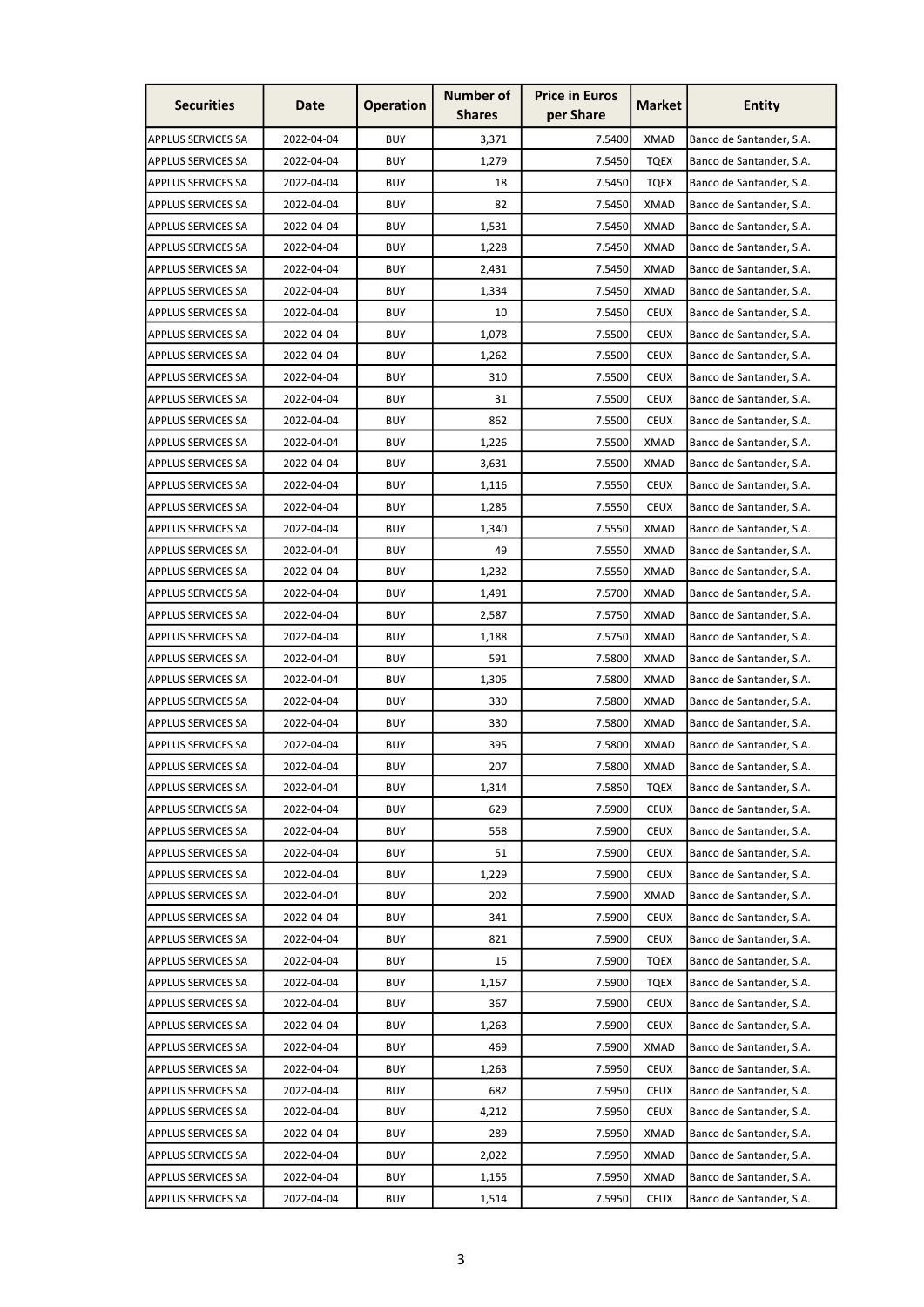| <b>Securities</b>         | Date       | <b>Operation</b> | <b>Number of</b><br><b>Shares</b> | <b>Price in Euros</b><br>per Share | <b>Market</b> | <b>Entity</b>            |
|---------------------------|------------|------------------|-----------------------------------|------------------------------------|---------------|--------------------------|
| <b>APPLUS SERVICES SA</b> | 2022-04-04 | <b>BUY</b>       | 659                               | 7.5950                             | <b>XMAD</b>   | Banco de Santander, S.A. |
| <b>APPLUS SERVICES SA</b> | 2022-04-04 | <b>BUY</b>       | 106                               | 7.5950                             | <b>XMAD</b>   | Banco de Santander, S.A. |
| <b>APPLUS SERVICES SA</b> | 2022-04-04 | <b>BUY</b>       | 330                               | 7.5950                             | <b>CEUX</b>   | Banco de Santander, S.A. |
| <b>APPLUS SERVICES SA</b> | 2022-04-04 | <b>BUY</b>       | 153                               | 7.5950                             | <b>CEUX</b>   | Banco de Santander, S.A. |
| <b>APPLUS SERVICES SA</b> | 2022-04-04 | <b>BUY</b>       | 519                               | 7.5950                             | <b>CEUX</b>   | Banco de Santander, S.A. |
| <b>APPLUS SERVICES SA</b> | 2022-04-04 | <b>BUY</b>       | 330                               | 7.5950                             | <b>CEUX</b>   | Banco de Santander, S.A. |
| <b>APPLUS SERVICES SA</b> | 2022-04-04 | <b>BUY</b>       | 1,404                             | 7.5950                             | <b>CEUX</b>   | Banco de Santander, S.A. |
| <b>APPLUS SERVICES SA</b> | 2022-04-04 | <b>BUY</b>       | 250                               | 7.6000                             | <b>XMAD</b>   | Banco de Santander, S.A. |
| <b>APPLUS SERVICES SA</b> | 2022-04-04 | <b>BUY</b>       | 41                                | 7.6000                             | <b>CEUX</b>   | Banco de Santander, S.A. |
| <b>APPLUS SERVICES SA</b> | 2022-04-04 | <b>BUY</b>       | 76                                | 7.6000                             | <b>XMAD</b>   | Banco de Santander, S.A. |
| <b>APPLUS SERVICES SA</b> | 2022-04-04 | <b>BUY</b>       | 2,647                             | 7.6000                             | <b>XMAD</b>   | Banco de Santander, S.A. |
| <b>APPLUS SERVICES SA</b> | 2022-04-04 | <b>BUY</b>       | 537                               | 7.6000                             | <b>CEUX</b>   | Banco de Santander, S.A. |
| <b>APPLUS SERVICES SA</b> | 2022-04-04 | <b>BUY</b>       | 515                               | 7.6000                             | <b>CEUX</b>   | Banco de Santander, S.A. |
| <b>APPLUS SERVICES SA</b> | 2022-04-04 | <b>BUY</b>       | 349                               | 7.6000                             | <b>TQEX</b>   | Banco de Santander, S.A. |
| <b>APPLUS SERVICES SA</b> | 2022-04-04 | <b>BUY</b>       | 450                               | 7.6000                             | <b>TQEX</b>   | Banco de Santander, S.A. |
| <b>APPLUS SERVICES SA</b> | 2022-04-04 | <b>BUY</b>       | 405                               | 7.6000                             | <b>TQEX</b>   | Banco de Santander, S.A. |
| <b>APPLUS SERVICES SA</b> | 2022-04-04 | <b>BUY</b>       | 1,966                             | 7.6000                             | <b>XMAD</b>   | Banco de Santander, S.A. |
| <b>APPLUS SERVICES SA</b> | 2022-04-04 | <b>BUY</b>       | 2,407                             | 7.6000                             | <b>XMAD</b>   | Banco de Santander, S.A. |
| <b>APPLUS SERVICES SA</b> | 2022-04-04 | <b>BUY</b>       | 1,312                             | 7.6000                             | <b>XMAD</b>   | Banco de Santander, S.A. |
| <b>APPLUS SERVICES SA</b> | 2022-04-04 | <b>BUY</b>       | 742                               | 7.6000                             | <b>XMAD</b>   | Banco de Santander, S.A. |
| <b>APPLUS SERVICES SA</b> | 2022-04-04 | <b>BUY</b>       | 2,581                             | 7.6000                             | <b>XMAD</b>   | Banco de Santander, S.A. |
| <b>APPLUS SERVICES SA</b> | 2022-04-04 | <b>BUY</b>       | 403                               | 7.6000                             | <b>CEUX</b>   | Banco de Santander, S.A. |
| <b>APPLUS SERVICES SA</b> | 2022-04-04 | <b>BUY</b>       | 2,719                             | 7.6000                             | <b>XMAD</b>   | Banco de Santander, S.A. |
| <b>APPLUS SERVICES SA</b> | 2022-04-04 | <b>BUY</b>       | 1,230                             | 7.6000                             | <b>XMAD</b>   | Banco de Santander, S.A. |
| <b>APPLUS SERVICES SA</b> | 2022-04-04 | <b>BUY</b>       | 1,109                             | 7.6000                             | <b>CEUX</b>   | Banco de Santander, S.A. |
| <b>APPLUS SERVICES SA</b> | 2022-04-04 | <b>BUY</b>       | 510                               | 7.6000                             | <b>CEUX</b>   | Banco de Santander, S.A. |
| <b>APPLUS SERVICES SA</b> | 2022-04-04 | <b>BUY</b>       | 649                               | 7.6000                             | <b>CEUX</b>   | Banco de Santander, S.A. |
| <b>APPLUS SERVICES SA</b> | 2022-04-04 | <b>BUY</b>       | 1,782                             | 7.6050                             | <b>CEUX</b>   | Banco de Santander, S.A. |
| <b>APPLUS SERVICES SA</b> | 2022-04-04 | <b>BUY</b>       | 54                                | 7.6050                             | <b>XMAD</b>   | Banco de Santander, S.A. |
| <b>APPLUS SERVICES SA</b> | 2022-04-04 | <b>BUY</b>       | 1,384                             | 7.6050                             | <b>XMAD</b>   | Banco de Santander, S.A. |
| <b>APPLUS SERVICES SA</b> | 2022-04-04 | <b>BUY</b>       | 874                               | 7.6050                             | <b>CEUX</b>   | Banco de Santander, S.A. |
| <b>APPLUS SERVICES SA</b> | 2022-04-04 | <b>BUY</b>       | 404                               | 7.6050                             | <b>CEUX</b>   | Banco de Santander, S.A. |
| <b>APPLUS SERVICES SA</b> | 2022-04-04 | <b>BUY</b>       | 50                                | 7.6050                             | <b>XMAD</b>   | Banco de Santander, S.A. |
| <b>APPLUS SERVICES SA</b> | 2022-04-04 | <b>BUY</b>       | 329                               | 7.6050                             | <b>CEUX</b>   | Banco de Santander, S.A. |
| <b>APPLUS SERVICES SA</b> | 2022-04-04 | <b>BUY</b>       | 329                               | 7.6050                             | <b>CEUX</b>   | Banco de Santander, S.A. |
| <b>APPLUS SERVICES SA</b> | 2022-04-04 | <b>BUY</b>       | 329                               | 7.6050                             | <b>CEUX</b>   | Banco de Santander, S.A. |
| <b>APPLUS SERVICES SA</b> | 2022-04-04 | <b>BUY</b>       | 469                               | 7.6050                             | <b>CEUX</b>   | Banco de Santander, S.A. |
| <b>APPLUS SERVICES SA</b> | 2022-04-04 | <b>BUY</b>       | 1,375                             | 7.6050                             | <b>CEUX</b>   | Banco de Santander, S.A. |
| <b>APPLUS SERVICES SA</b> | 2022-04-04 | <b>BUY</b>       | 1,151                             | 7.6100                             | <b>CEUX</b>   | Banco de Santander, S.A. |
| <b>APPLUS SERVICES SA</b> | 2022-04-04 | <b>BUY</b>       | 1,063                             | 7.6150                             | <b>CEUX</b>   | Banco de Santander, S.A. |
| <b>APPLUS SERVICES SA</b> | 2022-04-04 | <b>BUY</b>       | 4,297                             | 7.6150                             | <b>XMAD</b>   | Banco de Santander, S.A. |
| <b>APPLUS SERVICES SA</b> | 2022-04-04 | <b>BUY</b>       | 500                               | 7.6150                             | <b>XMAD</b>   | Banco de Santander, S.A. |
| <b>APPLUS SERVICES SA</b> | 2022-04-04 | <b>BUY</b>       | 697                               | 7.6150                             | <b>XMAD</b>   | Banco de Santander, S.A. |
| <b>APPLUS SERVICES SA</b> | 2022-04-04 | <b>BUY</b>       | 1,107                             | 7.6200                             | <b>CEUX</b>   | Banco de Santander, S.A. |
| <b>APPLUS SERVICES SA</b> | 2022-04-04 | <b>BUY</b>       | 656                               | 7.6200                             | <b>CEUX</b>   | Banco de Santander, S.A. |
| <b>APPLUS SERVICES SA</b> | 2022-04-04 | <b>BUY</b>       | 597                               | 7.6200                             | <b>CEUX</b>   | Banco de Santander, S.A. |
| <b>APPLUS SERVICES SA</b> | 2022-04-04 | <b>BUY</b>       | 1,182                             | 7.6250                             | <b>CEUX</b>   | Banco de Santander, S.A. |
| <b>APPLUS SERVICES SA</b> | 2022-04-04 | <b>BUY</b>       | 14                                | 7.6250                             | <b>CEUX</b>   | Banco de Santander, S.A. |
| <b>APPLUS SERVICES SA</b> | 2022-04-04 | <b>BUY</b>       | 3,519                             | 7.6250                             | <b>XMAD</b>   | Banco de Santander, S.A. |
| <b>APPLUS SERVICES SA</b> | 2022-04-04 | <b>BUY</b>       | 1,203                             | 7.6250                             | <b>CEUX</b>   | Banco de Santander, S.A. |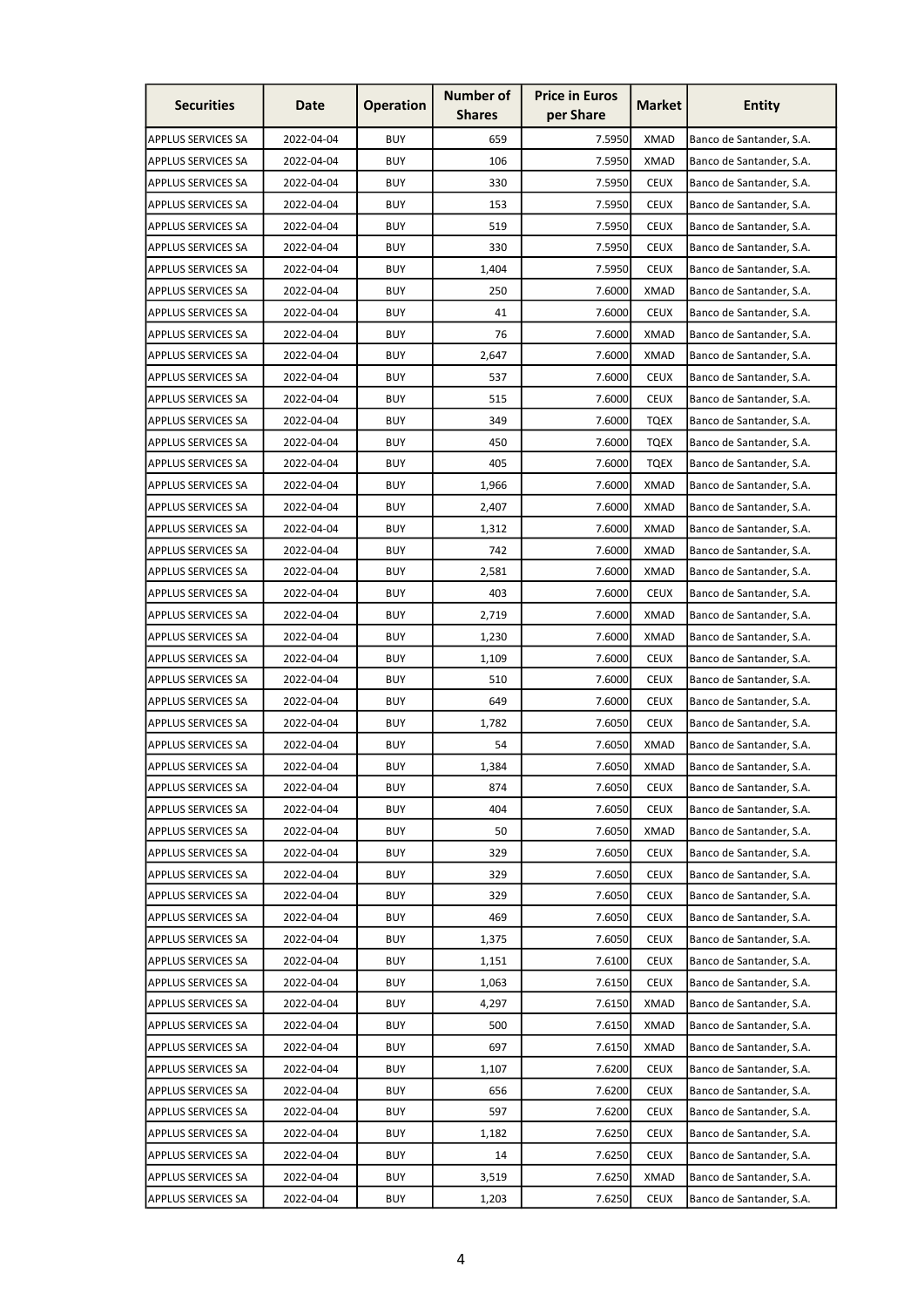| <b>Securities</b>         | Date       | <b>Operation</b> | <b>Number of</b><br><b>Shares</b> | <b>Price in Euros</b><br>per Share | <b>Market</b> | <b>Entity</b>            |
|---------------------------|------------|------------------|-----------------------------------|------------------------------------|---------------|--------------------------|
| <b>APPLUS SERVICES SA</b> | 2022-04-04 | <b>BUY</b>       | 3,455                             | 7.6300                             | <b>XMAD</b>   | Banco de Santander, S.A. |
| <b>APPLUS SERVICES SA</b> | 2022-04-04 | <b>BUY</b>       | 1,214                             | 7.6300                             | <b>CEUX</b>   | Banco de Santander, S.A. |
| <b>APPLUS SERVICES SA</b> | 2022-04-04 | <b>BUY</b>       | 1,129                             | 7.6300                             | <b>XMAD</b>   | Banco de Santander, S.A. |
| <b>APPLUS SERVICES SA</b> | 2022-04-04 | <b>BUY</b>       | 1,200                             | 7.6300                             | <b>CEUX</b>   | Banco de Santander, S.A. |
| <b>APPLUS SERVICES SA</b> | 2022-04-04 | <b>BUY</b>       | 917                               | 7.6300                             | <b>CEUX</b>   | Banco de Santander, S.A. |
| <b>APPLUS SERVICES SA</b> | 2022-04-04 | <b>BUY</b>       | 231                               | 7.6300                             | <b>CEUX</b>   | Banco de Santander, S.A. |
| <b>APPLUS SERVICES SA</b> | 2022-04-04 | <b>BUY</b>       | 911                               | 7.6350                             | <b>CEUX</b>   | Banco de Santander, S.A. |
| <b>APPLUS SERVICES SA</b> | 2022-04-04 | <b>BUY</b>       | 328                               | 7.6350                             | <b>CEUX</b>   | Banco de Santander, S.A. |
| <b>APPLUS SERVICES SA</b> | 2022-04-04 | <b>BUY</b>       | 773                               | 7.6350                             | <b>CEUX</b>   | Banco de Santander, S.A. |
| <b>APPLUS SERVICES SA</b> | 2022-04-04 | <b>BUY</b>       | 402                               | 7.6350                             | <b>CEUX</b>   | Banco de Santander, S.A. |
| <b>APPLUS SERVICES SA</b> | 2022-04-04 | <b>BUY</b>       | 754                               | 7.6350                             | <b>CEUX</b>   | Banco de Santander, S.A. |
| <b>APPLUS SERVICES SA</b> | 2022-04-04 | <b>BUY</b>       | 250                               | 7.6350                             | <b>XMAD</b>   | Banco de Santander, S.A. |
| <b>APPLUS SERVICES SA</b> | 2022-04-04 | <b>BUY</b>       | 500                               | 7.6350                             | <b>XMAD</b>   | Banco de Santander, S.A. |
| <b>APPLUS SERVICES SA</b> | 2022-04-04 | <b>BUY</b>       | 434                               | 7.6350                             | <b>XMAD</b>   | Banco de Santander, S.A. |
| <b>APPLUS SERVICES SA</b> | 2022-04-04 | <b>BUY</b>       | 1,227                             | 7.6350                             | <b>XMAD</b>   | Banco de Santander, S.A. |
| <b>APPLUS SERVICES SA</b> | 2022-04-04 | <b>BUY</b>       | 439                               | 7.6400                             | <b>CEUX</b>   | Banco de Santander, S.A. |
| <b>APPLUS SERVICES SA</b> | 2022-04-04 | <b>BUY</b>       | 2,528                             | 7.6400                             | <b>XMAD</b>   | Banco de Santander, S.A. |
| <b>APPLUS SERVICES SA</b> | 2022-04-05 | <b>BUY</b>       | 2,205                             | 7.2750                             | <b>XMAD</b>   | Banco de Santander, S.A. |
| <b>APPLUS SERVICES SA</b> | 2022-04-05 | <b>BUY</b>       | 2,078                             | 7.2750                             | <b>XMAD</b>   | Banco de Santander, S.A. |
| <b>APPLUS SERVICES SA</b> | 2022-04-05 | <b>BUY</b>       | 30                                | 7.2750                             | <b>XMAD</b>   | Banco de Santander, S.A. |
| <b>APPLUS SERVICES SA</b> | 2022-04-05 | <b>BUY</b>       | 1,466                             | 7.2750                             | <b>CEUX</b>   | Banco de Santander, S.A. |
| <b>APPLUS SERVICES SA</b> | 2022-04-05 | <b>BUY</b>       | 1,259                             | 7.2800                             | <b>XMAD</b>   | Banco de Santander, S.A. |
| <b>APPLUS SERVICES SA</b> | 2022-04-05 | <b>BUY</b>       | 1,214                             | 7.2800                             | <b>CEUX</b>   | Banco de Santander, S.A. |
| <b>APPLUS SERVICES SA</b> | 2022-04-05 | <b>BUY</b>       | 1,308                             | 7.2850                             | <b>XMAD</b>   | Banco de Santander, S.A. |
| <b>APPLUS SERVICES SA</b> | 2022-04-05 | <b>BUY</b>       | 198                               | 7.2850                             | <b>XMAD</b>   | Banco de Santander, S.A. |
| <b>APPLUS SERVICES SA</b> | 2022-04-05 | <b>BUY</b>       | 802                               | 7.2850                             | XMAD          | Banco de Santander, S.A. |
| <b>APPLUS SERVICES SA</b> | 2022-04-05 | <b>BUY</b>       | 480                               | 7.2850                             | <b>CEUX</b>   | Banco de Santander, S.A. |
| <b>APPLUS SERVICES SA</b> | 2022-04-05 | <b>BUY</b>       | 704                               | 7.2850                             | <b>XMAD</b>   | Banco de Santander, S.A. |
| <b>APPLUS SERVICES SA</b> | 2022-04-05 | <b>BUY</b>       | 594                               | 7.2850                             | <b>CEUX</b>   | Banco de Santander, S.A. |
| <b>APPLUS SERVICES SA</b> | 2022-04-05 | <b>BUY</b>       | 370                               | 7.2900                             | <b>XMAD</b>   | Banco de Santander, S.A. |
| <b>APPLUS SERVICES SA</b> | 2022-04-05 | <b>BUY</b>       | 1,644                             | 7.2900                             | <b>CEUX</b>   | Banco de Santander, S.A. |
| <b>APPLUS SERVICES SA</b> | 2022-04-05 | <b>BUY</b>       | 26                                | 7.2950                             | XMAD          | Banco de Santander, S.A. |
| <b>APPLUS SERVICES SA</b> | 2022-04-05 | <b>BUY</b>       | 185                               | 7.2950                             | <b>XMAD</b>   | Banco de Santander, S.A. |
| <b>APPLUS SERVICES SA</b> | 2022-04-05 | <b>BUY</b>       | 2,240                             | 7.3000                             | <b>XMAD</b>   | Banco de Santander, S.A. |
| <b>APPLUS SERVICES SA</b> | 2022-04-05 | <b>BUY</b>       | 267                               | 7.3000                             | <b>CEUX</b>   | Banco de Santander, S.A. |
| <b>APPLUS SERVICES SA</b> | 2022-04-05 | <b>BUY</b>       | 881                               | 7.3000                             | <b>CEUX</b>   | Banco de Santander, S.A. |
| <b>APPLUS SERVICES SA</b> | 2022-04-05 | <b>BUY</b>       | 1,356                             | 7.3000                             | <b>CEUX</b>   | Banco de Santander, S.A. |
| <b>APPLUS SERVICES SA</b> | 2022-04-05 | <b>BUY</b>       | 363                               | 7.3000                             | <b>CEUX</b>   | Banco de Santander, S.A. |
| <b>APPLUS SERVICES SA</b> | 2022-04-05 | <b>BUY</b>       | 2,121                             | 7.3000                             | <b>CEUX</b>   | Banco de Santander, S.A. |
| <b>APPLUS SERVICES SA</b> | 2022-04-05 | <b>BUY</b>       | 543                               | 7.3000                             | <b>XMAD</b>   | Banco de Santander, S.A. |
| <b>APPLUS SERVICES SA</b> | 2022-04-05 | <b>BUY</b>       | 1,028                             | 7.3000                             | <b>XMAD</b>   | Banco de Santander, S.A. |
| <b>APPLUS SERVICES SA</b> | 2022-04-05 | <b>BUY</b>       | 771                               | 7.3000                             | <b>CEUX</b>   | Banco de Santander, S.A. |
| <b>APPLUS SERVICES SA</b> | 2022-04-05 | <b>BUY</b>       | 157                               | 7.3000                             | <b>CEUX</b>   | Banco de Santander, S.A. |
| <b>APPLUS SERVICES SA</b> | 2022-04-05 | <b>BUY</b>       | 74                                | 7.3000                             | <b>CEUX</b>   | Banco de Santander, S.A. |
| <b>APPLUS SERVICES SA</b> | 2022-04-05 | <b>BUY</b>       | 522                               | 7.3000                             | <b>XMAD</b>   | Banco de Santander, S.A. |
| <b>APPLUS SERVICES SA</b> | 2022-04-05 | <b>BUY</b>       | 651                               | 7.3000                             | <b>XMAD</b>   | Banco de Santander, S.A. |
| <b>APPLUS SERVICES SA</b> | 2022-04-05 | <b>BUY</b>       | 447                               | 7.3000                             | <b>CEUX</b>   | Banco de Santander, S.A. |
| <b>APPLUS SERVICES SA</b> | 2022-04-05 | <b>BUY</b>       | 221                               | 7.3000                             | <b>CEUX</b>   | Banco de Santander, S.A. |
| <b>APPLUS SERVICES SA</b> | 2022-04-05 | <b>BUY</b>       | 970                               | 7.3000                             | <b>XMAD</b>   | Banco de Santander, S.A. |
| <b>APPLUS SERVICES SA</b> | 2022-04-05 | <b>BUY</b>       | 428                               | 7.3000                             | <b>XMAD</b>   | Banco de Santander, S.A. |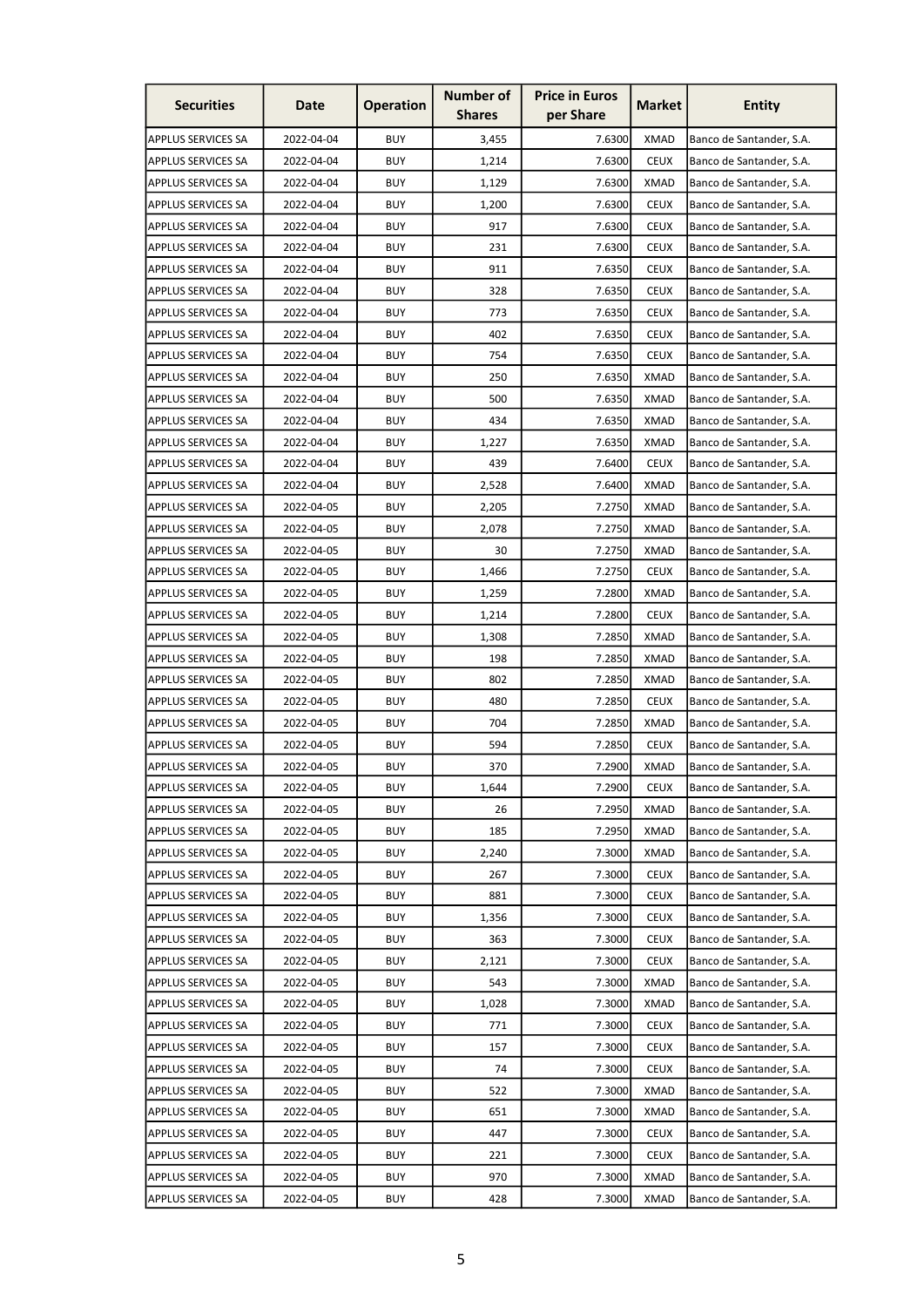| <b>Securities</b>         | Date       | <b>Operation</b> | <b>Number of</b><br><b>Shares</b> | <b>Price in Euros</b><br>per Share | <b>Market</b> | <b>Entity</b>            |
|---------------------------|------------|------------------|-----------------------------------|------------------------------------|---------------|--------------------------|
| <b>APPLUS SERVICES SA</b> | 2022-04-05 | <b>BUY</b>       | 1,096                             | 7.3050                             | <b>CEUX</b>   | Banco de Santander, S.A. |
| <b>APPLUS SERVICES SA</b> | 2022-04-05 | <b>BUY</b>       | 350                               | 7.3050                             | <b>XMAD</b>   | Banco de Santander, S.A. |
| <b>APPLUS SERVICES SA</b> | 2022-04-05 | <b>BUY</b>       | 45                                | 7.3050                             | <b>CEUX</b>   | Banco de Santander, S.A. |
| <b>APPLUS SERVICES SA</b> | 2022-04-05 | <b>BUY</b>       | 48                                | 7.3050                             | <b>CEUX</b>   | Banco de Santander, S.A. |
| <b>APPLUS SERVICES SA</b> | 2022-04-05 | <b>BUY</b>       | 144                               | 7.3050                             | <b>CEUX</b>   | Banco de Santander, S.A. |
| <b>APPLUS SERVICES SA</b> | 2022-04-05 | <b>BUY</b>       | 190                               | 7.3050                             | <b>XMAD</b>   | Banco de Santander, S.A. |
| <b>APPLUS SERVICES SA</b> | 2022-04-05 | <b>BUY</b>       | 20                                | 7.3050                             | XMAD          | Banco de Santander, S.A. |
| <b>APPLUS SERVICES SA</b> | 2022-04-05 | <b>BUY</b>       | 724                               | 7.3100                             | <b>XMAD</b>   | Banco de Santander, S.A. |
| <b>APPLUS SERVICES SA</b> | 2022-04-05 | <b>BUY</b>       | 671                               | 7.3100                             | <b>CEUX</b>   | Banco de Santander, S.A. |
| <b>APPLUS SERVICES SA</b> | 2022-04-05 | <b>BUY</b>       | 465                               | 7.3100                             | <b>XMAD</b>   | Banco de Santander, S.A. |
| <b>APPLUS SERVICES SA</b> | 2022-04-05 | <b>BUY</b>       | 1,451                             | 7.3100                             | <b>XMAD</b>   | Banco de Santander, S.A. |
| <b>APPLUS SERVICES SA</b> | 2022-04-05 | <b>BUY</b>       | 556                               | 7.3150                             | <b>CEUX</b>   | Banco de Santander, S.A. |
| <b>APPLUS SERVICES SA</b> | 2022-04-05 | <b>BUY</b>       | 405                               | 7.3150                             | XMAD          | Banco de Santander, S.A. |
| <b>APPLUS SERVICES SA</b> | 2022-04-05 | <b>BUY</b>       | 395                               | 7.3150                             | <b>XMAD</b>   | Banco de Santander, S.A. |
| <b>APPLUS SERVICES SA</b> | 2022-04-05 | <b>BUY</b>       | 414                               | 7.3150                             | <b>XMAD</b>   | Banco de Santander, S.A. |
| <b>APPLUS SERVICES SA</b> | 2022-04-05 | <b>BUY</b>       | 498                               | 7.3200                             | <b>XMAD</b>   | Banco de Santander, S.A. |
| <b>APPLUS SERVICES SA</b> | 2022-04-05 | <b>BUY</b>       | 290                               | 7.3200                             | <b>XMAD</b>   | Banco de Santander, S.A. |
| <b>APPLUS SERVICES SA</b> | 2022-04-05 | <b>BUY</b>       | 62                                | 7.3200                             | <b>XMAD</b>   | Banco de Santander, S.A. |
| <b>APPLUS SERVICES SA</b> | 2022-04-05 | <b>BUY</b>       | 525                               | 7.3250                             | <b>CEUX</b>   | Banco de Santander, S.A. |
| <b>APPLUS SERVICES SA</b> | 2022-04-05 | <b>BUY</b>       | 474                               | 7.3300                             | <b>CEUX</b>   | Banco de Santander, S.A. |
| <b>APPLUS SERVICES SA</b> | 2022-04-05 | <b>BUY</b>       | 36                                | 7.3350                             | <b>XMAD</b>   | Banco de Santander, S.A. |
| <b>APPLUS SERVICES SA</b> | 2022-04-05 | <b>BUY</b>       | 296                               | 7.3350                             | <b>XMAD</b>   | Banco de Santander, S.A. |
| <b>APPLUS SERVICES SA</b> | 2022-04-05 | <b>BUY</b>       | 353                               | 7.3350                             | <b>CEUX</b>   | Banco de Santander, S.A. |
| <b>APPLUS SERVICES SA</b> | 2022-04-05 | <b>BUY</b>       | 97                                | 7.3350                             | <b>XMAD</b>   | Banco de Santander, S.A. |
| <b>APPLUS SERVICES SA</b> | 2022-04-05 | <b>BUY</b>       | 948                               | 7.3350                             | <b>XMAD</b>   | Banco de Santander, S.A. |
| <b>APPLUS SERVICES SA</b> | 2022-04-05 | <b>BUY</b>       | 597                               | 7.3450                             | XMAD          | Banco de Santander, S.A. |
| <b>APPLUS SERVICES SA</b> | 2022-04-05 | <b>BUY</b>       | 1,370                             | 7.3500                             | <b>TQEX</b>   | Banco de Santander, S.A. |
| <b>APPLUS SERVICES SA</b> | 2022-04-05 | <b>BUY</b>       | 740                               | 7.3500                             | <b>XMAD</b>   | Banco de Santander, S.A. |
| <b>APPLUS SERVICES SA</b> | 2022-04-05 | <b>BUY</b>       | 642                               | 7.3500                             | <b>CEUX</b>   | Banco de Santander, S.A. |
| <b>APPLUS SERVICES SA</b> | 2022-04-05 | <b>BUY</b>       | 642                               | 7.3550                             | <b>XMAD</b>   | Banco de Santander, S.A. |
| <b>APPLUS SERVICES SA</b> | 2022-04-05 | <b>BUY</b>       | 661                               | 7.3550                             | <b>CEUX</b>   | Banco de Santander, S.A. |
| <b>APPLUS SERVICES SA</b> | 2022-04-05 | <b>BUY</b>       | 392                               | 7.3600                             | <b>XMAD</b>   | Banco de Santander, S.A. |
| <b>APPLUS SERVICES SA</b> | 2022-04-05 | <b>BUY</b>       | 523                               | 7.3600                             | <b>CEUX</b>   | Banco de Santander, S.A. |
| <b>APPLUS SERVICES SA</b> | 2022-04-05 | <b>BUY</b>       | 90                                | 7.3650                             | <b>XMAD</b>   | Banco de Santander, S.A. |
| <b>APPLUS SERVICES SA</b> | 2022-04-05 | <b>BUY</b>       | 26                                | 7.3650                             | <b>XMAD</b>   | Banco de Santander, S.A. |
| <b>APPLUS SERVICES SA</b> | 2022-04-05 | <b>BUY</b>       | 610                               | 7.3650                             | <b>XMAD</b>   | Banco de Santander, S.A. |
| <b>APPLUS SERVICES SA</b> | 2022-04-05 | <b>BUY</b>       | 553                               | 7.3700                             | <b>XMAD</b>   | Banco de Santander, S.A. |
| <b>APPLUS SERVICES SA</b> | 2022-04-05 | <b>BUY</b>       | 335                               | 7.3700                             | <b>XMAD</b>   | Banco de Santander, S.A. |
| <b>APPLUS SERVICES SA</b> | 2022-04-05 | <b>BUY</b>       | 182                               | 7.3750                             | <b>CEUX</b>   | Banco de Santander, S.A. |
| <b>APPLUS SERVICES SA</b> | 2022-04-05 | <b>BUY</b>       | 109                               | 7.3750                             | <b>TQEX</b>   | Banco de Santander, S.A. |
| <b>APPLUS SERVICES SA</b> | 2022-04-05 | <b>BUY</b>       | 218                               | 7.3800                             | <b>CEUX</b>   | Banco de Santander, S.A. |
| <b>APPLUS SERVICES SA</b> | 2022-04-05 | <b>BUY</b>       | 368                               | 7.3850                             | <b>CEUX</b>   | Banco de Santander, S.A. |
| <b>APPLUS SERVICES SA</b> | 2022-04-05 | <b>BUY</b>       | 403                               | 7.3850                             | <b>CEUX</b>   | Banco de Santander, S.A. |
| <b>APPLUS SERVICES SA</b> | 2022-04-05 | <b>BUY</b>       | 265                               | 7.3850                             | <b>CEUX</b>   | Banco de Santander, S.A. |
| <b>APPLUS SERVICES SA</b> | 2022-04-05 | <b>BUY</b>       | 699                               | 7.3900                             | <b>XMAD</b>   | Banco de Santander, S.A. |
| <b>APPLUS SERVICES SA</b> | 2022-04-05 | <b>BUY</b>       | $\mathbf{1}$                      | 7.3900                             | <b>XMAD</b>   | Banco de Santander, S.A. |
| <b>APPLUS SERVICES SA</b> | 2022-04-05 | <b>BUY</b>       | 1,306                             | 7.3900                             | <b>XMAD</b>   | Banco de Santander, S.A. |
| <b>APPLUS SERVICES SA</b> | 2022-04-05 | <b>BUY</b>       | 634                               | 7.3950                             | <b>CEUX</b>   | Banco de Santander, S.A. |
| <b>APPLUS SERVICES SA</b> | 2022-04-05 | <b>BUY</b>       | 614                               | 7.3950                             | <b>CEUX</b>   | Banco de Santander, S.A. |
| <b>APPLUS SERVICES SA</b> | 2022-04-05 | <b>BUY</b>       | 520                               | 7.4000                             | <b>XMAD</b>   | Banco de Santander, S.A. |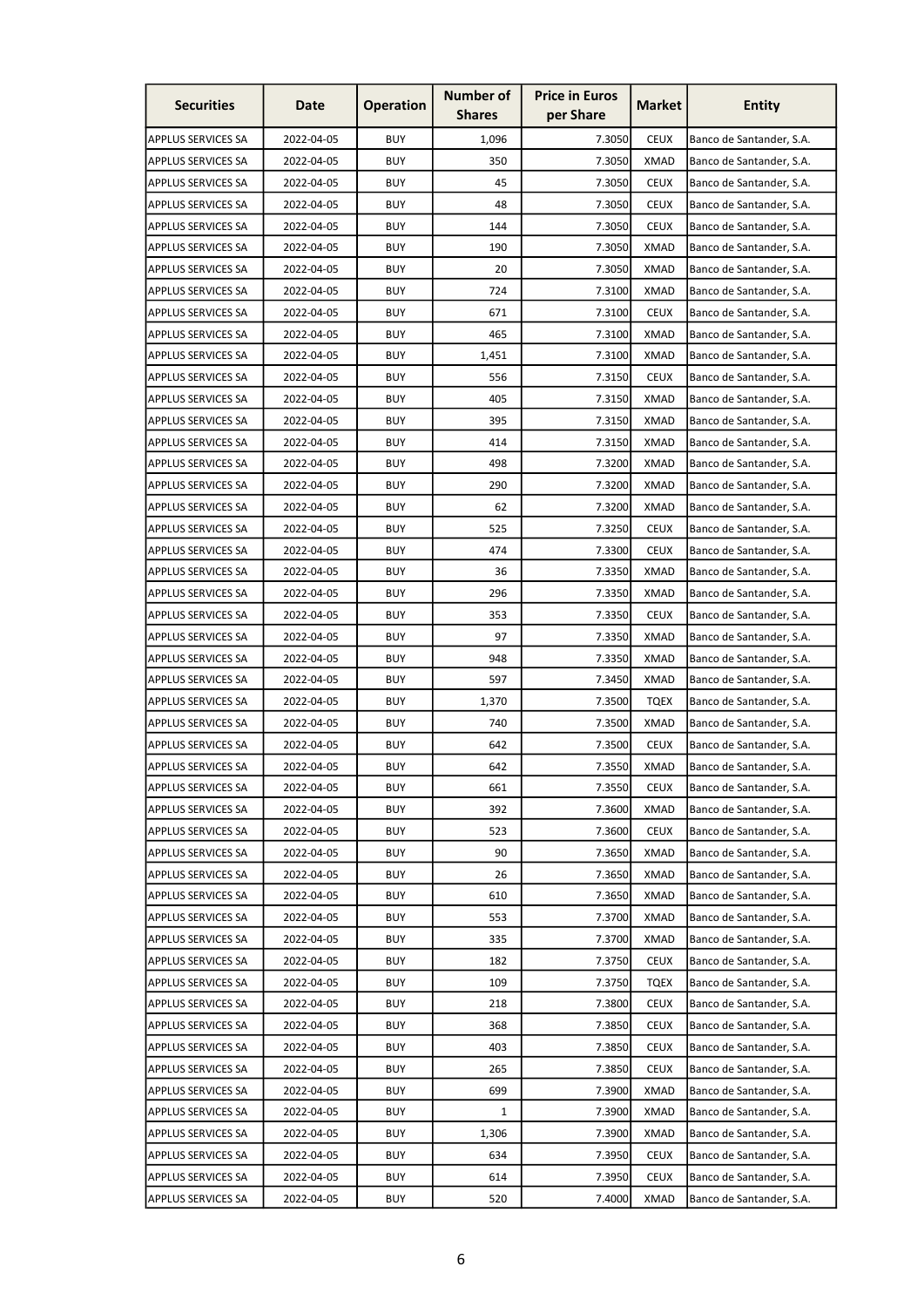| <b>Securities</b>         | Date       | <b>Operation</b> | <b>Number of</b><br><b>Shares</b> | <b>Price in Euros</b><br>per Share | <b>Market</b> | <b>Entity</b>            |
|---------------------------|------------|------------------|-----------------------------------|------------------------------------|---------------|--------------------------|
| <b>APPLUS SERVICES SA</b> | 2022-04-05 | <b>BUY</b>       | 405                               | 7.4000                             | <b>XMAD</b>   | Banco de Santander, S.A. |
| <b>APPLUS SERVICES SA</b> | 2022-04-05 | <b>BUY</b>       | 138                               | 7.4000                             | <b>TOEX</b>   | Banco de Santander, S.A. |
| <b>APPLUS SERVICES SA</b> | 2022-04-05 | <b>BUY</b>       | 292                               | 7.4050                             | <b>CEUX</b>   | Banco de Santander, S.A. |
| <b>APPLUS SERVICES SA</b> | 2022-04-05 | <b>BUY</b>       | 455                               | 7.4050                             | <b>CEUX</b>   | Banco de Santander, S.A. |
| <b>APPLUS SERVICES SA</b> | 2022-04-05 | <b>BUY</b>       | 850                               | 7.4050                             | <b>XMAD</b>   | Banco de Santander, S.A. |
| <b>APPLUS SERVICES SA</b> | 2022-04-05 | <b>BUY</b>       | 31                                | 7.4050                             | <b>XMAD</b>   | Banco de Santander, S.A. |
| <b>APPLUS SERVICES SA</b> | 2022-04-05 | <b>BUY</b>       | 3                                 | 7.4050                             | XMAD          | Banco de Santander, S.A. |
| <b>APPLUS SERVICES SA</b> | 2022-04-05 | <b>BUY</b>       | 4                                 | 7.4050                             | <b>XMAD</b>   | Banco de Santander, S.A. |
| <b>APPLUS SERVICES SA</b> | 2022-04-05 | <b>BUY</b>       | 717                               | 7.4100                             | <b>XMAD</b>   | Banco de Santander, S.A. |
| <b>APPLUS SERVICES SA</b> | 2022-04-05 | <b>BUY</b>       | 283                               | 7.4100                             | <b>XMAD</b>   | Banco de Santander, S.A. |
| <b>APPLUS SERVICES SA</b> | 2022-04-05 | <b>BUY</b>       | 839                               | 7.4100                             | <b>CEUX</b>   | Banco de Santander, S.A. |
| <b>APPLUS SERVICES SA</b> | 2022-04-05 | <b>BUY</b>       | 341                               | 7.4100                             | <b>XMAD</b>   | Banco de Santander, S.A. |
| <b>APPLUS SERVICES SA</b> | 2022-04-05 | <b>BUY</b>       | 447                               | 7.4100                             | <b>XMAD</b>   | Banco de Santander, S.A. |
| <b>APPLUS SERVICES SA</b> | 2022-04-05 | <b>BUY</b>       | 288                               | 7.4150                             | <b>CEUX</b>   | Banco de Santander, S.A. |
| <b>APPLUS SERVICES SA</b> | 2022-04-05 | <b>BUY</b>       | 351                               | 7.4150                             | <b>CEUX</b>   | Banco de Santander, S.A. |
| <b>APPLUS SERVICES SA</b> | 2022-04-05 | <b>BUY</b>       | 511                               | 7.4150                             | <b>CEUX</b>   | Banco de Santander, S.A. |
| <b>APPLUS SERVICES SA</b> | 2022-04-05 | <b>BUY</b>       | 339                               | 7.4150                             | <b>XMAD</b>   | Banco de Santander, S.A. |
| <b>APPLUS SERVICES SA</b> | 2022-04-05 | <b>BUY</b>       | 498                               | 7.4200                             | <b>XMAD</b>   | Banco de Santander, S.A. |
| <b>APPLUS SERVICES SA</b> | 2022-04-05 | <b>BUY</b>       | 326                               | 7.4250                             | <b>XMAD</b>   | Banco de Santander, S.A. |
| <b>APPLUS SERVICES SA</b> | 2022-04-05 | <b>BUY</b>       | 395                               | 7.4250                             | <b>CEUX</b>   | Banco de Santander, S.A. |
| <b>APPLUS SERVICES SA</b> | 2022-04-05 | <b>BUY</b>       | 419                               | 7.4250                             | <b>XMAD</b>   | Banco de Santander, S.A. |
| <b>APPLUS SERVICES SA</b> | 2022-04-05 | <b>BUY</b>       | 405                               | 7.4350                             | <b>CEUX</b>   | Banco de Santander, S.A. |
| <b>APPLUS SERVICES SA</b> | 2022-04-05 | <b>BUY</b>       | 43                                | 7.4450                             | <b>XMAD</b>   | Banco de Santander, S.A. |
| <b>APPLUS SERVICES SA</b> | 2022-04-05 | <b>BUY</b>       | 330                               | 7.4500                             | <b>XMAD</b>   | Banco de Santander, S.A. |
| <b>APPLUS SERVICES SA</b> | 2022-04-05 | <b>BUY</b>       | 422                               | 7.4500                             | <b>CEUX</b>   | Banco de Santander, S.A. |
| <b>APPLUS SERVICES SA</b> | 2022-04-05 | <b>BUY</b>       | 1,024                             | 7.4500                             | XMAD          | Banco de Santander, S.A. |
| <b>APPLUS SERVICES SA</b> | 2022-04-05 | <b>BUY</b>       | 357                               | 7.4500                             | <b>CEUX</b>   | Banco de Santander, S.A. |
| <b>APPLUS SERVICES SA</b> | 2022-04-05 | <b>BUY</b>       | 785                               | 7.4650                             | <b>XMAD</b>   | Banco de Santander, S.A. |
| <b>APPLUS SERVICES SA</b> | 2022-04-05 | <b>BUY</b>       | 377                               | 7.4700                             | <b>XMAD</b>   | Banco de Santander, S.A. |
| <b>APPLUS SERVICES SA</b> | 2022-04-05 | <b>BUY</b>       | 622                               | 7.4700                             | <b>XMAD</b>   | Banco de Santander, S.A. |
| <b>APPLUS SERVICES SA</b> | 2022-04-05 | <b>BUY</b>       | 138                               | 7.4700                             | <b>XMAD</b>   | Banco de Santander, S.A. |
| <b>APPLUS SERVICES SA</b> | 2022-04-05 | <b>BUY</b>       | 353                               | 7.4750                             | <b>CEUX</b>   | Banco de Santander, S.A. |
| <b>APPLUS SERVICES SA</b> | 2022-04-05 | <b>BUY</b>       | 416                               | 7.4750                             | <b>CEUX</b>   | Banco de Santander, S.A. |
| <b>APPLUS SERVICES SA</b> | 2022-04-05 | <b>BUY</b>       | 417                               | 7.4750                             | <b>CEUX</b>   | Banco de Santander, S.A. |
| <b>APPLUS SERVICES SA</b> | 2022-04-05 | <b>BUY</b>       | 1                                 | 7.4800                             | <b>XMAD</b>   | Banco de Santander, S.A. |
| <b>APPLUS SERVICES SA</b> | 2022-04-05 | <b>BUY</b>       | 581                               | 7.4800                             | <b>XMAD</b>   | Banco de Santander, S.A. |
| <b>APPLUS SERVICES SA</b> | 2022-04-05 | <b>BUY</b>       | 359                               | 7.4850                             | <b>TQEX</b>   | Banco de Santander, S.A. |
| <b>APPLUS SERVICES SA</b> | 2022-04-05 | <b>BUY</b>       | 772                               | 7.4900                             | <b>CEUX</b>   | Banco de Santander, S.A. |
| <b>APPLUS SERVICES SA</b> | 2022-04-05 | <b>BUY</b>       | 200                               | 7.4900                             | <b>CEUX</b>   | Banco de Santander, S.A. |
| <b>APPLUS SERVICES SA</b> | 2022-04-05 | <b>BUY</b>       | 14                                | 7.4900                             | <b>CEUX</b>   | Banco de Santander, S.A. |
| <b>APPLUS SERVICES SA</b> | 2022-04-05 | <b>BUY</b>       | 358                               | 7.4900                             | <b>CEUX</b>   | Banco de Santander, S.A. |
| <b>APPLUS SERVICES SA</b> | 2022-04-05 | <b>BUY</b>       | 345                               | 7.5000                             | <b>CEUX</b>   | Banco de Santander, S.A. |
| <b>APPLUS SERVICES SA</b> | 2022-04-05 | <b>BUY</b>       | 384                               | 7.5000                             | <b>XMAD</b>   | Banco de Santander, S.A. |
| <b>APPLUS SERVICES SA</b> | 2022-04-05 | <b>BUY</b>       | 1,090                             | 7.5050                             | <b>XMAD</b>   | Banco de Santander, S.A. |
| <b>APPLUS SERVICES SA</b> | 2022-04-06 | <b>BUY</b>       | 5,474                             | 7.1100                             | <b>XMAD</b>   | Banco de Santander, S.A. |
| <b>APPLUS SERVICES SA</b> | 2022-04-06 | <b>BUY</b>       | 581                               | 7.1150                             | <b>XMAD</b>   | Banco de Santander, S.A. |
| <b>APPLUS SERVICES SA</b> | 2022-04-06 | <b>BUY</b>       | 630                               | 7.1150                             | <b>XMAD</b>   | Banco de Santander, S.A. |
| <b>APPLUS SERVICES SA</b> | 2022-04-06 | <b>BUY</b>       | 657                               | 7.1150                             | <b>CEUX</b>   | Banco de Santander, S.A. |
| <b>APPLUS SERVICES SA</b> | 2022-04-06 | <b>BUY</b>       | 4,068                             | 7.1150                             | <b>XMAD</b>   | Banco de Santander, S.A. |
| <b>APPLUS SERVICES SA</b> | 2022-04-06 | <b>BUY</b>       | 1,347                             | 7.1150                             | <b>CEUX</b>   | Banco de Santander, S.A. |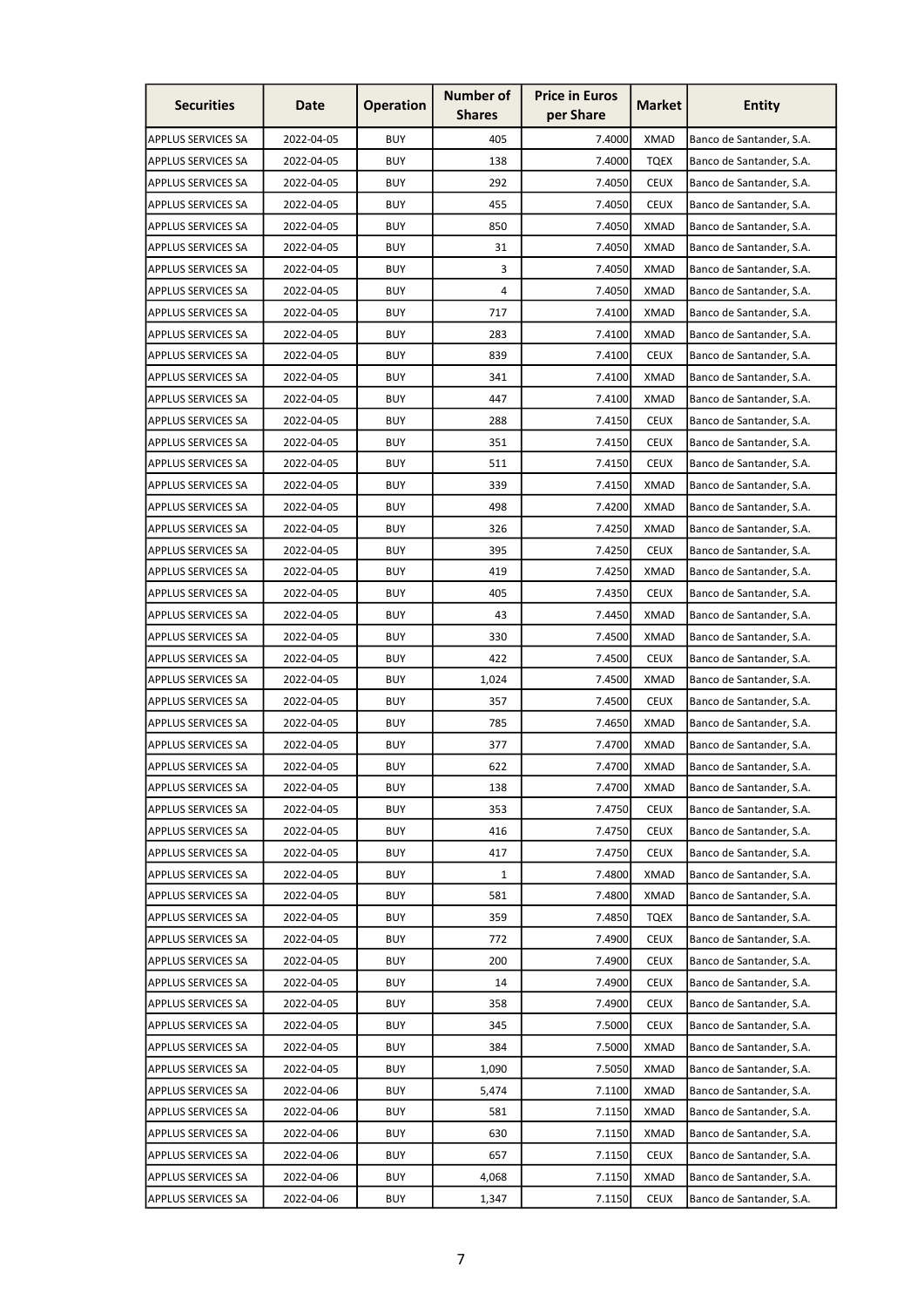| <b>Number of</b><br><b>Price in Euros</b><br><b>Securities</b><br><b>Operation</b><br><b>Market</b><br>Date<br>per Share<br><b>Shares</b> | <b>Entity</b>            |
|-------------------------------------------------------------------------------------------------------------------------------------------|--------------------------|
| <b>BUY</b><br>250<br>7.1150<br><b>XMAD</b><br><b>APPLUS SERVICES SA</b><br>2022-04-06                                                     | Banco de Santander, S.A. |
| <b>APPLUS SERVICES SA</b><br>2022-04-06<br><b>BUY</b><br>377<br>7.1200<br><b>CEUX</b>                                                     | Banco de Santander, S.A. |
| <b>BUY</b><br>7.1200<br><b>CEUX</b><br><b>APPLUS SERVICES SA</b><br>2022-04-06<br>1,432                                                   | Banco de Santander, S.A. |
| <b>BUY</b><br><b>APPLUS SERVICES SA</b><br>2022-04-06<br>943<br>7.1200<br>TQEX                                                            | Banco de Santander, S.A. |
| <b>BUY</b><br><b>XMAD</b><br><b>APPLUS SERVICES SA</b><br>2022-04-06<br>1,435<br>7.1200                                                   | Banco de Santander, S.A. |
| <b>BUY</b><br>48<br>7.1200<br><b>CEUX</b><br><b>APPLUS SERVICES SA</b><br>2022-04-06                                                      | Banco de Santander, S.A. |
| <b>BUY</b><br>498<br><b>CEUX</b><br><b>APPLUS SERVICES SA</b><br>2022-04-06<br>7.1200                                                     | Banco de Santander, S.A. |
| <b>BUY</b><br>7.1200<br><b>XMAD</b><br><b>APPLUS SERVICES SA</b><br>2022-04-06<br>1,069                                                   | Banco de Santander, S.A. |
| 2022-04-06<br><b>BUY</b><br>457<br>7.1200<br><b>XMAD</b><br><b>APPLUS SERVICES SA</b>                                                     | Banco de Santander, S.A. |
| 2022-04-06<br><b>BUY</b><br>7.1200<br><b>CEUX</b><br><b>APPLUS SERVICES SA</b><br>260                                                     | Banco de Santander, S.A. |
| <b>BUY</b><br>39<br><b>XMAD</b><br><b>APPLUS SERVICES SA</b><br>2022-04-06<br>7.1200                                                      | Banco de Santander, S.A. |
| <b>BUY</b><br>7.1200<br><b>APPLUS SERVICES SA</b><br>2022-04-06<br>534<br>XMAD                                                            | Banco de Santander, S.A. |
| 2022-04-06<br><b>BUY</b><br>301<br>7.1200<br><b>CEUX</b><br><b>APPLUS SERVICES SA</b>                                                     | Banco de Santander, S.A. |
| <b>BUY</b><br><b>APPLUS SERVICES SA</b><br>2022-04-06<br>466<br>7.1200<br>XMAD                                                            | Banco de Santander, S.A. |
| <b>BUY</b><br>878<br>7.1200<br><b>CEUX</b><br><b>APPLUS SERVICES SA</b><br>2022-04-06                                                     | Banco de Santander, S.A. |
| 2022-04-06<br><b>BUY</b><br>5,000<br>7.1200<br><b>XMAD</b><br><b>APPLUS SERVICES SA</b>                                                   | Banco de Santander, S.A. |
| <b>BUY</b><br>7.1250<br><b>CEUX</b><br><b>APPLUS SERVICES SA</b><br>2022-04-06<br>673                                                     | Banco de Santander, S.A. |
| <b>BUY</b><br><b>CEUX</b><br><b>APPLUS SERVICES SA</b><br>2022-04-06<br>622<br>7.1250                                                     | Banco de Santander, S.A. |
| <b>BUY</b><br><b>XMAD</b><br><b>APPLUS SERVICES SA</b><br>2022-04-06<br>38<br>7.1250                                                      | Banco de Santander, S.A. |
| <b>BUY</b><br><b>APPLUS SERVICES SA</b><br>2022-04-06<br>447<br>7.1250<br>XMAD                                                            | Banco de Santander, S.A. |
| <b>BUY</b><br><b>APPLUS SERVICES SA</b><br>2,541<br>7.1250<br><b>XMAD</b><br>2022-04-06                                                   | Banco de Santander, S.A. |
| <b>BUY</b><br><b>CEUX</b><br><b>APPLUS SERVICES SA</b><br>2022-04-06<br>2,260<br>7.1250                                                   | Banco de Santander, S.A. |
| <b>BUY</b><br>7.1250<br><b>XMAD</b><br><b>APPLUS SERVICES SA</b><br>2022-04-06<br>1,789                                                   | Banco de Santander, S.A. |
| <b>BUY</b><br><b>APPLUS SERVICES SA</b><br>2022-04-06<br>625<br>7.1250<br><b>XMAD</b>                                                     | Banco de Santander, S.A. |
| <b>BUY</b><br><b>XMAD</b><br><b>APPLUS SERVICES SA</b><br>2022-04-06<br>1,170<br>7.1250                                                   | Banco de Santander, S.A. |
| <b>BUY</b><br><b>APPLUS SERVICES SA</b><br>2022-04-06<br>4,225<br>7.1250<br><b>CEUX</b>                                                   | Banco de Santander, S.A. |
| <b>APPLUS SERVICES SA</b><br><b>BUY</b><br>1,250<br>7.1250<br><b>XMAD</b><br>2022-04-06                                                   | Banco de Santander, S.A. |
| <b>BUY</b><br>2022-04-06<br>7.1250<br><b>CEUX</b><br><b>APPLUS SERVICES SA</b><br>2,105                                                   | Banco de Santander, S.A. |
| <b>BUY</b><br>7.1250<br><b>XMAD</b><br>APPLUS SERVICES SA<br>2022-04-06<br>3,750                                                          | Banco de Santander, S.A. |
| <b>APPLUS SERVICES SA</b><br>2022-04-06<br><b>BUY</b><br>1,609<br>7.1250<br><b>CEUX</b>                                                   | Banco de Santander, S.A. |
| <b>BUY</b><br>7.1250<br><b>APPLUS SERVICES SA</b><br>2022-04-06<br>1,144<br><b>CEUX</b>                                                   | Banco de Santander, S.A. |
| <b>CEUX</b><br><b>APPLUS SERVICES SA</b><br>2022-04-06<br><b>BUY</b><br>294<br>7.1300                                                     | Banco de Santander, S.A. |
| 2022-04-06<br><b>BUY</b><br>1,241<br>7.1300<br><b>CEUX</b><br><b>APPLUS SERVICES SA</b>                                                   | Banco de Santander, S.A. |
| 2022-04-06<br><b>BUY</b><br>103<br>7.1300<br><b>CEUX</b><br><b>APPLUS SERVICES SA</b>                                                     | Banco de Santander, S.A. |
| <b>APPLUS SERVICES SA</b><br>2022-04-06<br><b>BUY</b><br>190<br>7.1300<br><b>TQEX</b>                                                     | Banco de Santander, S.A. |
| <b>APPLUS SERVICES SA</b><br>2022-04-06<br><b>BUY</b><br>990<br>7.1300<br><b>XMAD</b>                                                     | Banco de Santander, S.A. |
| <b>APPLUS SERVICES SA</b><br>2022-04-06<br><b>BUY</b><br>1,448<br>7.1300<br><b>XMAD</b>                                                   | Banco de Santander, S.A. |
| 2022-04-06<br><b>BUY</b><br><b>APPLUS SERVICES SA</b><br>1,005<br>7.1300<br><b>XMAD</b>                                                   | Banco de Santander, S.A. |
| APPLUS SERVICES SA<br><b>BUY</b><br>191<br><b>XMAD</b><br>2022-04-06<br>7.1300                                                            | Banco de Santander, S.A. |
| <b>APPLUS SERVICES SA</b><br>2022-04-06<br><b>BUY</b><br>721<br>7.1300<br><b>XMAD</b>                                                     | Banco de Santander, S.A. |
| <b>APPLUS SERVICES SA</b><br>2022-04-06<br><b>BUY</b><br>1,947<br>7.1300<br><b>XMAD</b>                                                   | Banco de Santander, S.A. |
| <b>APPLUS SERVICES SA</b><br>2022-04-06<br><b>BUY</b><br><b>CEUX</b><br>388<br>7.1350                                                     | Banco de Santander, S.A. |
| <b>BUY</b><br><b>APPLUS SERVICES SA</b><br>2022-04-06<br>532<br>7.1350<br><b>XMAD</b>                                                     | Banco de Santander, S.A. |
| <b>APPLUS SERVICES SA</b><br>2022-04-06<br><b>BUY</b><br>282<br>7.1350<br><b>XMAD</b>                                                     | Banco de Santander, S.A. |
| <b>APPLUS SERVICES SA</b><br>2022-04-06<br><b>BUY</b><br><b>CEUX</b><br>37<br>7.1350                                                      | Banco de Santander, S.A. |
| <b>APPLUS SERVICES SA</b><br>2022-04-06<br><b>BUY</b><br>109<br>7.1350<br><b>XMAD</b>                                                     | Banco de Santander, S.A. |
| 2022-04-06<br><b>BUY</b><br><b>XMAD</b><br><b>APPLUS SERVICES SA</b><br>231<br>7.1350                                                     | Banco de Santander, S.A. |
| APPLUS SERVICES SA<br><b>BUY</b><br>7.1350<br><b>XMAD</b><br>2022-04-06<br>2,301                                                          | Banco de Santander, S.A. |
| <b>BUY</b><br><b>APPLUS SERVICES SA</b><br>2022-04-06<br>1,549<br>7.1350<br><b>CEUX</b>                                                   | Banco de Santander, S.A. |
| 2022-04-06<br><b>BUY</b><br>709<br><b>XMAD</b><br><b>APPLUS SERVICES SA</b><br>7.1400                                                     | Banco de Santander, S.A. |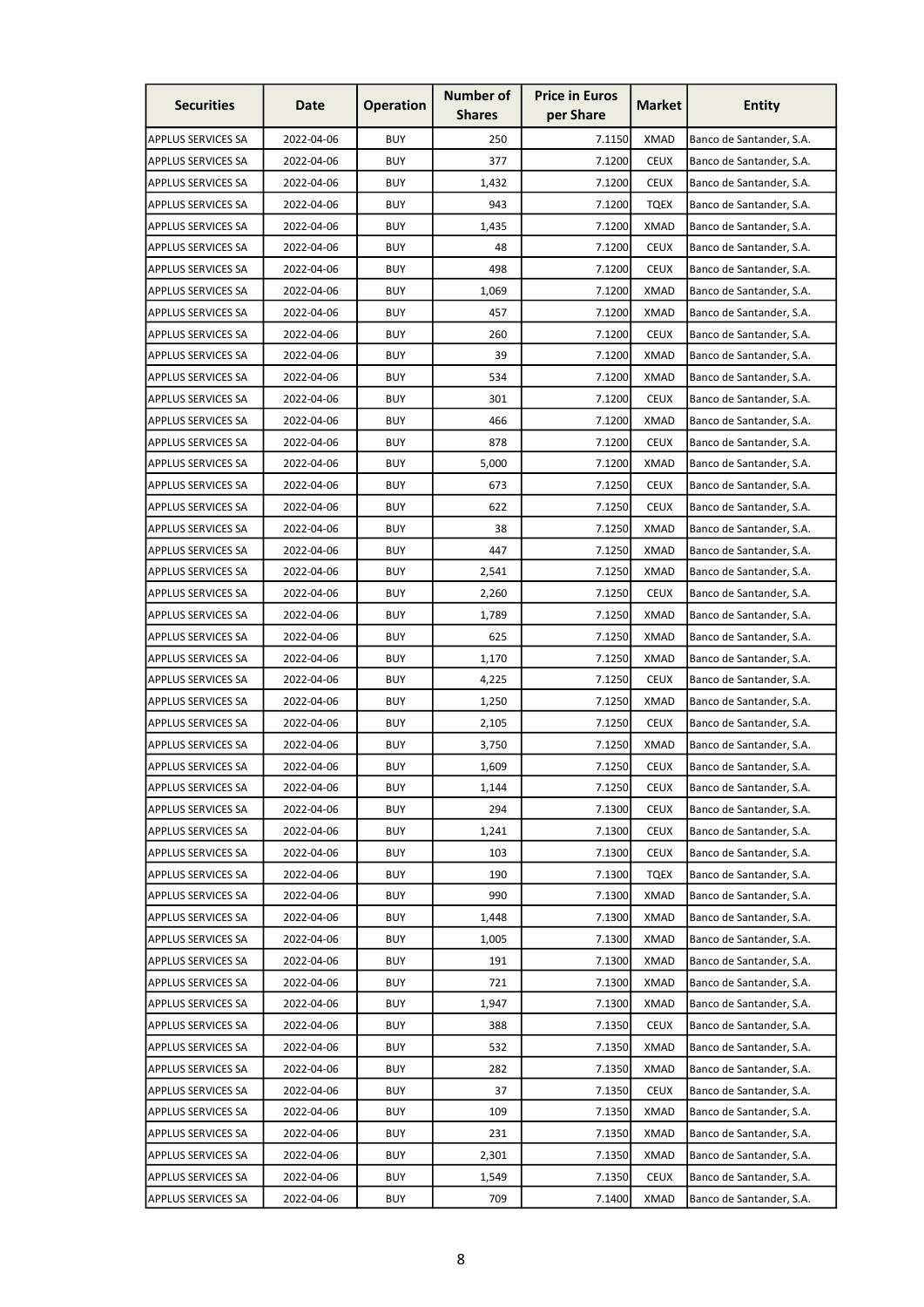| <b>Securities</b>                               | Date       | <b>Operation</b> | <b>Number of</b><br><b>Shares</b> | <b>Price in Euros</b><br>per Share | <b>Market</b> | <b>Entity</b>                                        |
|-------------------------------------------------|------------|------------------|-----------------------------------|------------------------------------|---------------|------------------------------------------------------|
| <b>APPLUS SERVICES SA</b>                       | 2022-04-06 | <b>BUY</b>       | 233                               | 7.1400                             | <b>CEUX</b>   | Banco de Santander, S.A.                             |
| <b>APPLUS SERVICES SA</b>                       | 2022-04-06 | <b>BUY</b>       | 44                                | 7.1400                             | <b>CEUX</b>   | Banco de Santander, S.A.                             |
| <b>APPLUS SERVICES SA</b>                       | 2022-04-06 | <b>BUY</b>       | 1,233                             | 7.1400                             | <b>XMAD</b>   | Banco de Santander, S.A.                             |
| <b>APPLUS SERVICES SA</b>                       | 2022-04-06 | <b>BUY</b>       | 592                               | 7.1400                             | <b>XMAD</b>   | Banco de Santander, S.A.                             |
| <b>APPLUS SERVICES SA</b>                       | 2022-04-06 | <b>BUY</b>       | 637                               | 7.1400                             | <b>CEUX</b>   | Banco de Santander, S.A.                             |
| <b>APPLUS SERVICES SA</b>                       | 2022-04-06 | <b>BUY</b>       | 1,591                             | 7.1400                             | <b>CEUX</b>   | Banco de Santander, S.A.                             |
| <b>APPLUS SERVICES SA</b>                       | 2022-04-06 | <b>BUY</b>       | 913                               | 7.1450                             | XMAD          | Banco de Santander, S.A.                             |
| <b>APPLUS SERVICES SA</b>                       | 2022-04-06 | <b>BUY</b>       | 295                               | 7.1450                             | <b>XMAD</b>   | Banco de Santander, S.A.                             |
| <b>APPLUS SERVICES SA</b>                       | 2022-04-06 | <b>BUY</b>       | 544                               | 7.1450                             | <b>XMAD</b>   | Banco de Santander, S.A.                             |
| <b>APPLUS SERVICES SA</b>                       | 2022-04-06 | <b>BUY</b>       | 561                               | 7.1450                             | <b>XMAD</b>   | Banco de Santander, S.A.                             |
| <b>APPLUS SERVICES SA</b>                       | 2022-04-06 | <b>BUY</b>       | 334                               | 7.1450                             | <b>XMAD</b>   | Banco de Santander, S.A.                             |
| <b>APPLUS SERVICES SA</b>                       | 2022-04-06 | <b>BUY</b>       | 1,398                             | 7.1450                             | XMAD          | Banco de Santander, S.A.                             |
| <b>APPLUS SERVICES SA</b>                       | 2022-04-06 | <b>BUY</b>       | 350                               | 7.1500                             | <b>XMAD</b>   | Banco de Santander, S.A.                             |
| <b>APPLUS SERVICES SA</b>                       | 2022-04-06 | <b>BUY</b>       | 1,277                             | 7.1500                             | <b>CEUX</b>   | Banco de Santander, S.A.                             |
| <b>APPLUS SERVICES SA</b>                       | 2022-04-06 | <b>BUY</b>       | 2,559                             | 7.1500                             | <b>XMAD</b>   | Banco de Santander, S.A.                             |
| <b>APPLUS SERVICES SA</b>                       | 2022-04-06 | <b>BUY</b>       | 706                               | 7.1550                             | <b>CEUX</b>   | Banco de Santander, S.A.                             |
| <b>APPLUS SERVICES SA</b>                       | 2022-04-06 | <b>BUY</b>       | 141                               | 7.1550                             | <b>TQEX</b>   | Banco de Santander, S.A.                             |
| <b>APPLUS SERVICES SA</b>                       | 2022-04-06 | <b>BUY</b>       | 178                               | 7.1550                             | <b>XMAD</b>   | Banco de Santander, S.A.                             |
| <b>APPLUS SERVICES SA</b>                       | 2022-04-06 | <b>BUY</b>       | 418                               | 7.1550                             | XMAD          | Banco de Santander, S.A.                             |
| <b>APPLUS SERVICES SA</b>                       | 2022-04-06 | <b>BUY</b>       | 741                               | 7.1550                             | XMAD          | Banco de Santander, S.A.                             |
| <b>APPLUS SERVICES SA</b>                       | 2022-04-06 | <b>BUY</b>       | 1,133                             | 7.1550                             | <b>CEUX</b>   | Banco de Santander, S.A.                             |
| <b>APPLUS SERVICES SA</b>                       | 2022-04-06 | <b>BUY</b>       | 546                               | 7.1550                             | <b>XMAD</b>   | Banco de Santander, S.A.                             |
| <b>APPLUS SERVICES SA</b>                       | 2022-04-06 | <b>BUY</b>       | 2,306                             | 7.1550                             | <b>CEUX</b>   | Banco de Santander, S.A.                             |
| <b>APPLUS SERVICES SA</b>                       | 2022-04-06 | <b>BUY</b>       | 1,074                             | 7.1600                             | <b>XMAD</b>   | Banco de Santander, S.A.                             |
| <b>APPLUS SERVICES SA</b>                       | 2022-04-06 | <b>BUY</b>       | 1,797                             | 7.1650                             | <b>CEUX</b>   | Banco de Santander, S.A.                             |
| <b>APPLUS SERVICES SA</b>                       | 2022-04-06 | <b>BUY</b>       | 895                               | 7.1650                             | XMAD          | Banco de Santander, S.A.                             |
| <b>APPLUS SERVICES SA</b>                       | 2022-04-06 | <b>BUY</b>       | 2,032                             | 7.1650                             | <b>XMAD</b>   | Banco de Santander, S.A.                             |
| <b>APPLUS SERVICES SA</b>                       | 2022-04-06 | <b>BUY</b>       | 733                               | 7.1700                             | <b>XMAD</b>   | Banco de Santander, S.A.                             |
| APPLUS SERVICES SA                              | 2022-04-06 | <b>BUY</b>       | 298                               | 7.1700                             | <b>CEUX</b>   | Banco de Santander, S.A.                             |
| <b>APPLUS SERVICES SA</b>                       | 2022-04-06 | <b>BUY</b>       | 355                               | 7.1750                             | <b>XMAD</b>   | Banco de Santander, S.A.                             |
| <b>APPLUS SERVICES SA</b>                       | 2022-04-06 | <b>BUY</b>       | 777                               | 7.1850                             | <b>CEUX</b>   | Banco de Santander, S.A.                             |
| <b>APPLUS SERVICES SA</b>                       | 2022-04-06 | <b>BUY</b>       | 522                               | 7.1850                             | XMAD          | Banco de Santander, S.A.                             |
| <b>APPLUS SERVICES SA</b>                       | 2022-04-06 | <b>BUY</b>       | 294                               | 7.1850                             | <b>XMAD</b>   | Banco de Santander, S.A.                             |
| <b>APPLUS SERVICES SA</b>                       | 2022-04-06 | <b>BUY</b>       | 636                               | 7.1850                             | <b>XMAD</b>   | Banco de Santander, S.A.                             |
| <b>APPLUS SERVICES SA</b>                       | 2022-04-06 | <b>BUY</b>       | 304                               | 7.1900                             | <b>XMAD</b>   | Banco de Santander, S.A.                             |
| <b>APPLUS SERVICES SA</b>                       | 2022-04-06 | <b>BUY</b>       | 324                               | 7.1900                             | <b>CEUX</b>   | Banco de Santander, S.A.                             |
| <b>APPLUS SERVICES SA</b>                       | 2022-04-06 | <b>BUY</b>       | 23                                | 7.1900                             | <b>CEUX</b>   | Banco de Santander, S.A.                             |
| <b>APPLUS SERVICES SA</b>                       | 2022-04-06 | <b>BUY</b>       | 484                               | 7.1900                             | <b>CEUX</b>   | Banco de Santander, S.A.                             |
| <b>APPLUS SERVICES SA</b>                       | 2022-04-06 | <b>BUY</b>       | 705                               | 7.1900                             | XMAD          | Banco de Santander, S.A.                             |
| <b>APPLUS SERVICES SA</b>                       | 2022-04-06 | <b>BUY</b>       | 499                               | 7.1950                             | <b>CEUX</b>   | Banco de Santander, S.A.                             |
| <b>APPLUS SERVICES SA</b>                       | 2022-04-06 | <b>BUY</b>       | 429                               | 7.2000                             | <b>XMAD</b>   | Banco de Santander, S.A.                             |
| <b>APPLUS SERVICES SA</b>                       | 2022-04-06 | <b>BUY</b>       | 384                               | 7.2250                             | <b>XMAD</b>   | Banco de Santander, S.A.                             |
| <b>APPLUS SERVICES SA</b>                       | 2022-04-06 | <b>BUY</b>       | 138                               | 7.2300                             | <b>XMAD</b>   | Banco de Santander, S.A.                             |
| <b>APPLUS SERVICES SA</b>                       | 2022-04-06 | <b>BUY</b>       | 284                               |                                    | <b>XMAD</b>   | Banco de Santander, S.A.                             |
| <b>APPLUS SERVICES SA</b>                       | 2022-04-06 | <b>BUY</b>       |                                   | 7.2300<br>7.2300                   | <b>CEUX</b>   |                                                      |
| <b>APPLUS SERVICES SA</b>                       | 2022-04-06 | <b>BUY</b>       | 1<br>294                          | 7.2300                             | <b>CEUX</b>   | Banco de Santander, S.A.<br>Banco de Santander, S.A. |
|                                                 | 2022-04-06 | <b>BUY</b>       |                                   | 7.2300                             | <b>CEUX</b>   |                                                      |
| <b>APPLUS SERVICES SA</b><br>APPLUS SERVICES SA | 2022-04-06 | <b>BUY</b>       | 1,158<br>205                      |                                    | <b>CEUX</b>   | Banco de Santander, S.A.                             |
| APPLUS SERVICES SA                              | 2022-04-06 | <b>BUY</b>       | $\mathbf{1}$                      | 7.2350<br>7.2350                   | <b>CEUX</b>   | Banco de Santander, S.A.<br>Banco de Santander, S.A. |
|                                                 | 2022-04-06 | <b>BUY</b>       | 351                               |                                    | <b>CEUX</b>   |                                                      |
| <b>APPLUS SERVICES SA</b>                       |            |                  |                                   | 7.2350                             |               | Banco de Santander, S.A.                             |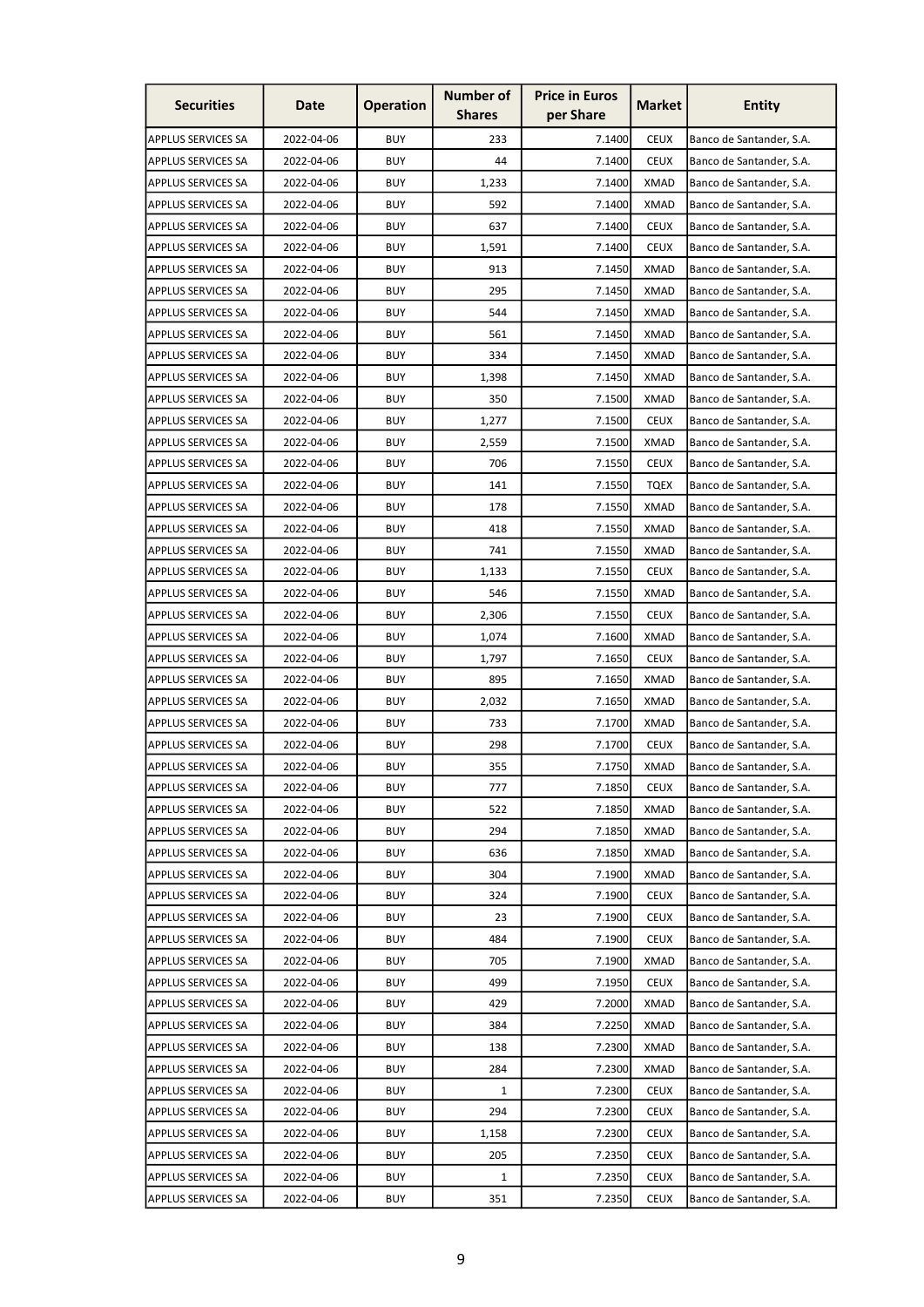| <b>Securities</b>         | Date       | <b>Operation</b> | <b>Number of</b><br><b>Shares</b> | <b>Price in Euros</b><br>per Share | <b>Market</b> | <b>Entity</b>            |
|---------------------------|------------|------------------|-----------------------------------|------------------------------------|---------------|--------------------------|
| <b>APPLUS SERVICES SA</b> | 2022-04-06 | <b>BUY</b>       | 496                               | 7.2350                             | <b>XMAD</b>   | Banco de Santander, S.A. |
| <b>APPLUS SERVICES SA</b> | 2022-04-06 | <b>BUY</b>       | 345                               | 7.2350                             | <b>CEUX</b>   | Banco de Santander, S.A. |
| <b>APPLUS SERVICES SA</b> | 2022-04-06 | <b>BUY</b>       | 1,314                             | 7.2350                             | <b>XMAD</b>   | Banco de Santander, S.A. |
| <b>APPLUS SERVICES SA</b> | 2022-04-06 | <b>BUY</b>       | 308                               | 7.2400                             | <b>XMAD</b>   | Banco de Santander, S.A. |
| <b>APPLUS SERVICES SA</b> | 2022-04-06 | <b>BUY</b>       | 371                               | 7.2400                             | <b>XMAD</b>   | Banco de Santander, S.A. |
| <b>APPLUS SERVICES SA</b> | 2022-04-06 | <b>BUY</b>       | 448                               | 7.2400                             | <b>CEUX</b>   | Banco de Santander, S.A. |
| <b>APPLUS SERVICES SA</b> | 2022-04-06 | <b>BUY</b>       | 12                                | 7.2450                             | <b>CEUX</b>   | Banco de Santander, S.A. |
| <b>APPLUS SERVICES SA</b> | 2022-04-06 | <b>BUY</b>       | 735                               | 7.2450                             | <b>CEUX</b>   | Banco de Santander, S.A. |
| <b>APPLUS SERVICES SA</b> | 2022-04-06 | <b>BUY</b>       | 974                               | 7.2450                             | <b>XMAD</b>   | Banco de Santander, S.A. |
| <b>APPLUS SERVICES SA</b> | 2022-04-06 | <b>BUY</b>       | 753                               | 7.2450                             | <b>XMAD</b>   | Banco de Santander, S.A. |
| <b>APPLUS SERVICES SA</b> | 2022-04-06 | <b>BUY</b>       | 468                               | 7.2500                             | <b>XMAD</b>   | Banco de Santander, S.A. |
| <b>APPLUS SERVICES SA</b> | 2022-04-06 | <b>BUY</b>       | 488                               | 7.2500                             | XMAD          | Banco de Santander, S.A. |
| <b>APPLUS SERVICES SA</b> | 2022-04-06 | <b>BUY</b>       | 250                               | 7.2500                             | <b>XMAD</b>   | Banco de Santander, S.A. |
| <b>APPLUS SERVICES SA</b> | 2022-04-06 | <b>BUY</b>       | 69                                | 7.2500                             | <b>CEUX</b>   | Banco de Santander, S.A. |
| <b>APPLUS SERVICES SA</b> | 2022-04-06 | <b>BUY</b>       | 282                               | 7.2500                             | <b>CEUX</b>   | Banco de Santander, S.A. |
| <b>APPLUS SERVICES SA</b> | 2022-04-06 | <b>BUY</b>       | 452                               | 7.2500                             | <b>CEUX</b>   | Banco de Santander, S.A. |
| <b>APPLUS SERVICES SA</b> | 2022-04-06 | <b>BUY</b>       | 416                               | 7.2550                             | <b>CEUX</b>   | Banco de Santander, S.A. |
| <b>APPLUS SERVICES SA</b> | 2022-04-06 | <b>BUY</b>       | 312                               | 7.2550                             | <b>TOEX</b>   | Banco de Santander, S.A. |
| <b>APPLUS SERVICES SA</b> | 2022-04-06 | <b>BUY</b>       | 928                               | 7.2550                             | <b>XMAD</b>   | Banco de Santander, S.A. |
| <b>APPLUS SERVICES SA</b> | 2022-04-06 | <b>BUY</b>       | 366                               | 7.2550                             | <b>CEUX</b>   | Banco de Santander, S.A. |
| <b>APPLUS SERVICES SA</b> | 2022-04-06 | <b>BUY</b>       | 161                               | 7.2550                             | <b>XMAD</b>   | Banco de Santander, S.A. |
| <b>APPLUS SERVICES SA</b> | 2022-04-06 | <b>BUY</b>       | 743                               | 7.2550                             | <b>CEUX</b>   | Banco de Santander, S.A. |
| <b>APPLUS SERVICES SA</b> | 2022-04-06 | <b>BUY</b>       | 660                               | 7.2550                             | <b>XMAD</b>   | Banco de Santander, S.A. |
| <b>APPLUS SERVICES SA</b> | 2022-04-06 | <b>BUY</b>       | 393                               | 7.2550                             | <b>XMAD</b>   | Banco de Santander, S.A. |
| <b>APPLUS SERVICES SA</b> | 2022-04-06 | <b>BUY</b>       | 57                                | 7.2550                             | <b>CEUX</b>   | Banco de Santander, S.A. |
| <b>APPLUS SERVICES SA</b> | 2022-04-06 | <b>BUY</b>       | 146                               | 7.2600                             | XMAD          | Banco de Santander, S.A. |
| <b>APPLUS SERVICES SA</b> | 2022-04-06 | <b>BUY</b>       | 412                               | 7.2600                             | <b>XMAD</b>   | Banco de Santander, S.A. |
| <b>APPLUS SERVICES SA</b> | 2022-04-06 | <b>BUY</b>       | 555                               | 7.2600                             | <b>TQEX</b>   | Banco de Santander, S.A. |
| APPLUS SERVICES SA        | 2022-04-06 | <b>BUY</b>       | 416                               | 7.2600                             | <b>XMAD</b>   | Banco de Santander, S.A. |
| <b>APPLUS SERVICES SA</b> | 2022-04-06 | <b>BUY</b>       | 447                               | 7.2600                             | <b>XMAD</b>   | Banco de Santander, S.A. |
| <b>APPLUS SERVICES SA</b> | 2022-04-06 | <b>BUY</b>       | 647                               | 7.2600                             | <b>XMAD</b>   | Banco de Santander, S.A. |
| <b>APPLUS SERVICES SA</b> | 2022-04-06 | <b>BUY</b>       | 567                               | 7.2600                             | <b>CEUX</b>   | Banco de Santander, S.A. |
| <b>APPLUS SERVICES SA</b> | 2022-04-06 | <b>BUY</b>       | 288                               | 7.2600                             | <b>CEUX</b>   | Banco de Santander, S.A. |
| <b>APPLUS SERVICES SA</b> | 2022-04-06 | <b>BUY</b>       | 491                               | 7.2600                             | <b>XMAD</b>   | Banco de Santander, S.A. |
| <b>APPLUS SERVICES SA</b> | 2022-04-06 | <b>BUY</b>       | 553                               | 7.2600                             | <b>XMAD</b>   | Banco de Santander, S.A. |
| <b>APPLUS SERVICES SA</b> | 2022-04-06 | <b>BUY</b>       | 553                               | 7.2600                             | <b>TQEX</b>   | Banco de Santander, S.A. |
| <b>APPLUS SERVICES SA</b> | 2022-04-06 | <b>BUY</b>       | 397                               | 7.2650                             | <b>XMAD</b>   | Banco de Santander, S.A. |
| <b>APPLUS SERVICES SA</b> | 2022-04-06 | <b>BUY</b>       | 558                               | 7.2650                             | XMAD          | Banco de Santander, S.A. |
| <b>APPLUS SERVICES SA</b> | 2022-04-06 | <b>BUY</b>       | 286                               | 7.2700                             | <b>CEUX</b>   | Banco de Santander, S.A. |
| <b>APPLUS SERVICES SA</b> | 2022-04-06 | <b>BUY</b>       | 341                               | 7.2700                             | <b>XMAD</b>   | Banco de Santander, S.A. |
| <b>APPLUS SERVICES SA</b> | 2022-04-06 | <b>BUY</b>       | 412                               | 7.2700                             | <b>CEUX</b>   | Banco de Santander, S.A. |
| <b>APPLUS SERVICES SA</b> | 2022-04-06 | <b>BUY</b>       | 19                                | 7.2700                             | <b>CEUX</b>   | Banco de Santander, S.A. |
| <b>APPLUS SERVICES SA</b> | 2022-04-06 | <b>BUY</b>       | 420                               | 7.2700                             | <b>CEUX</b>   | Banco de Santander, S.A. |
| <b>APPLUS SERVICES SA</b> | 2022-04-06 | <b>BUY</b>       | 404                               | 7.2700                             | <b>XMAD</b>   | Banco de Santander, S.A. |
| <b>APPLUS SERVICES SA</b> | 2022-04-06 | <b>BUY</b>       | 415                               | 7.2750                             | <b>CEUX</b>   | Banco de Santander, S.A. |
| <b>APPLUS SERVICES SA</b> | 2022-04-06 | <b>BUY</b>       | 487                               | 7.2750                             | <b>CEUX</b>   | Banco de Santander, S.A. |
| <b>APPLUS SERVICES SA</b> | 2022-04-06 | <b>BUY</b>       | 363                               | 7.2800                             | <b>CEUX</b>   | Banco de Santander, S.A. |
| <b>APPLUS SERVICES SA</b> | 2022-04-06 | <b>BUY</b>       | 359                               | 7.2900                             | <b>XMAD</b>   | Banco de Santander, S.A. |
| <b>APPLUS SERVICES SA</b> | 2022-04-06 | <b>BUY</b>       | 556                               | 7.2950                             | <b>XMAD</b>   | Banco de Santander, S.A. |
| <b>APPLUS SERVICES SA</b> | 2022-04-06 | <b>BUY</b>       | 142                               | 7.2950                             | <b>XMAD</b>   | Banco de Santander, S.A. |
|                           |            |                  |                                   |                                    |               |                          |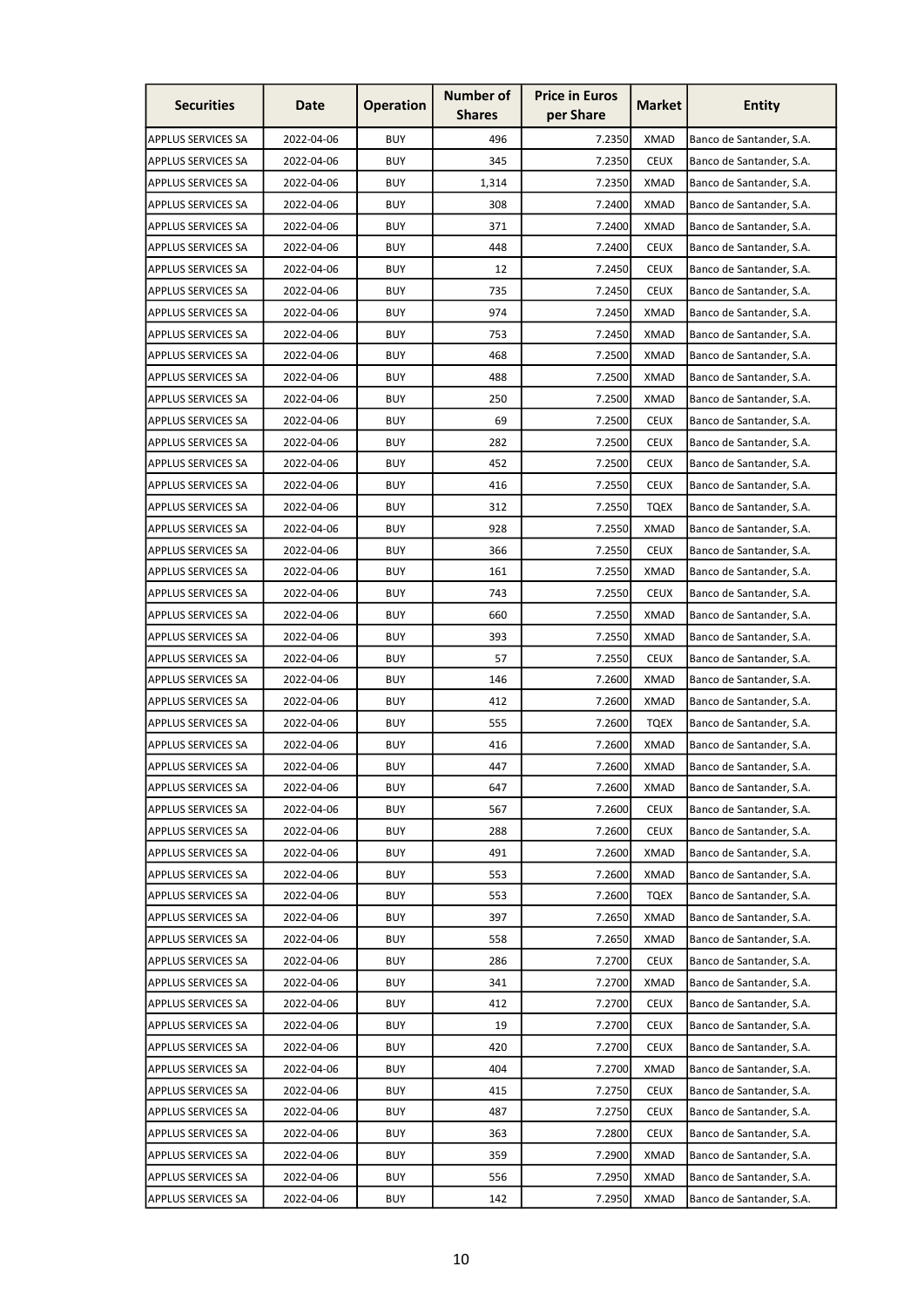| <b>Securities</b>         | Date       | <b>Operation</b> | <b>Number of</b><br><b>Shares</b> | <b>Price in Euros</b><br>per Share | <b>Market</b> | <b>Entity</b>            |
|---------------------------|------------|------------------|-----------------------------------|------------------------------------|---------------|--------------------------|
| <b>APPLUS SERVICES SA</b> | 2022-04-06 | <b>BUY</b>       | 525                               | 7.3000                             | <b>XMAD</b>   | Banco de Santander, S.A. |
| <b>APPLUS SERVICES SA</b> | 2022-04-06 | <b>BUY</b>       | 324                               | 7.3050                             | <b>CEUX</b>   | Banco de Santander, S.A. |
| <b>APPLUS SERVICES SA</b> | 2022-04-06 | <b>BUY</b>       | 565                               | 7.3100                             | <b>CEUX</b>   | Banco de Santander, S.A. |
| <b>APPLUS SERVICES SA</b> | 2022-04-06 | <b>BUY</b>       | 1                                 | 7.3150                             | <b>CEUX</b>   | Banco de Santander, S.A. |
| <b>APPLUS SERVICES SA</b> | 2022-04-06 | <b>BUY</b>       | 422                               | 7.3150                             | <b>CEUX</b>   | Banco de Santander, S.A. |
| <b>APPLUS SERVICES SA</b> | 2022-04-06 | <b>BUY</b>       | 654                               | 7.3200                             | <b>XMAD</b>   | Banco de Santander, S.A. |
| <b>APPLUS SERVICES SA</b> | 2022-04-06 | <b>BUY</b>       | 20                                | 7.3300                             | <b>CEUX</b>   | Banco de Santander, S.A. |
| <b>APPLUS SERVICES SA</b> | 2022-04-06 | <b>BUY</b>       | 396                               | 7.3300                             | <b>CEUX</b>   | Banco de Santander, S.A. |
| <b>APPLUS SERVICES SA</b> | 2022-04-06 | <b>BUY</b>       | 414                               | 7.3350                             | <b>XMAD</b>   | Banco de Santander, S.A. |
| <b>APPLUS SERVICES SA</b> | 2022-04-06 | <b>BUY</b>       | 1,390                             | 7.3350                             | <b>XMAD</b>   | Banco de Santander, S.A. |
| <b>APPLUS SERVICES SA</b> | 2022-04-06 | <b>BUY</b>       | 250                               | 7.3350                             | <b>XMAD</b>   | Banco de Santander, S.A. |
| <b>APPLUS SERVICES SA</b> | 2022-04-06 | <b>BUY</b>       | 300                               | 7.3350                             | <b>CEUX</b>   | Banco de Santander, S.A. |
| <b>APPLUS SERVICES SA</b> | 2022-04-06 | <b>BUY</b>       | 636                               | 7.3400                             | <b>CEUX</b>   | Banco de Santander, S.A. |
| <b>APPLUS SERVICES SA</b> | 2022-04-06 | <b>BUY</b>       | 89                                | 7.3400                             | <b>XMAD</b>   | Banco de Santander, S.A. |
| <b>APPLUS SERVICES SA</b> | 2022-04-06 | <b>BUY</b>       | 483                               | 7.3400                             | <b>CEUX</b>   | Banco de Santander, S.A. |
| APPLUS SERVICES SA        | 2022-04-06 | <b>BUY</b>       | 334                               | 7.3500                             | <b>XMAD</b>   | Banco de Santander, S.A. |
| <b>APPLUS SERVICES SA</b> | 2022-04-06 | <b>BUY</b>       | 423                               | 7.3650                             | <b>CEUX</b>   | Banco de Santander, S.A. |
| <b>APPLUS SERVICES SA</b> | 2022-04-06 | <b>BUY</b>       | 300                               | 7.3650                             | <b>XMAD</b>   | Banco de Santander, S.A. |
| <b>APPLUS SERVICES SA</b> | 2022-04-06 | <b>BUY</b>       | 250                               | 7.3700                             | <b>XMAD</b>   | Banco de Santander, S.A. |
| <b>APPLUS SERVICES SA</b> | 2022-04-06 | <b>BUY</b>       | 206                               | 7.3750                             | <b>XMAD</b>   | Banco de Santander, S.A. |
| <b>APPLUS SERVICES SA</b> | 2022-04-06 | <b>BUY</b>       | 521                               | 7.3800                             | <b>XMAD</b>   | Banco de Santander, S.A. |
| <b>APPLUS SERVICES SA</b> | 2022-04-06 | <b>BUY</b>       | 504                               | 7.4050                             | <b>XMAD</b>   | Banco de Santander, S.A. |
| <b>APPLUS SERVICES SA</b> | 2022-04-06 | <b>BUY</b>       | 226                               | 7.4100                             | <b>TQEX</b>   | Banco de Santander, S.A. |
| <b>APPLUS SERVICES SA</b> | 2022-04-06 | <b>BUY</b>       | 353                               | 7.4100                             | <b>CEUX</b>   | Banco de Santander, S.A. |
| <b>APPLUS SERVICES SA</b> | 2022-04-06 | <b>BUY</b>       | 100                               | 7.4100                             | TQEX          | Banco de Santander, S.A. |
| <b>APPLUS SERVICES SA</b> | 2022-04-06 | <b>BUY</b>       | 408                               | 7.4200                             | <b>XMAD</b>   | Banco de Santander, S.A. |
| <b>APPLUS SERVICES SA</b> | 2022-04-06 | <b>BUY</b>       | 304                               | 7.4250                             | <b>CEUX</b>   | Banco de Santander, S.A. |
| APPLUS SERVICES SA        | 2022-04-07 | <b>BUY</b>       | 683                               | 7.1100                             | <b>CEUX</b>   | Banco de Santander, S.A. |
| <b>APPLUS SERVICES SA</b> | 2022-04-07 | <b>BUY</b>       | 668                               | 7.1300                             | <b>XMAD</b>   | Banco de Santander, S.A. |
| <b>APPLUS SERVICES SA</b> | 2022-04-07 | <b>BUY</b>       | 71                                | 7.1300                             | <b>XMAD</b>   | Banco de Santander, S.A. |
| <b>APPLUS SERVICES SA</b> | 2022-04-07 | <b>BUY</b>       | 740                               | 7.1350                             | <b>XMAD</b>   | Banco de Santander, S.A. |
| <b>APPLUS SERVICES SA</b> | 2022-04-07 | <b>BUY</b>       | 297                               | 7.1350                             | <b>XMAD</b>   | Banco de Santander, S.A. |
| <b>APPLUS SERVICES SA</b> | 2022-04-07 | <b>BUY</b>       | 287                               | 7.1400                             | <b>TQEX</b>   | Banco de Santander, S.A. |
| <b>APPLUS SERVICES SA</b> | 2022-04-07 | <b>BUY</b>       | 574                               | 7.1400                             | <b>XMAD</b>   | Banco de Santander, S.A. |
| <b>APPLUS SERVICES SA</b> | 2022-04-07 | <b>BUY</b>       | 845                               | 7.1400                             | <b>CEUX</b>   | Banco de Santander, S.A. |
| <b>APPLUS SERVICES SA</b> | 2022-04-07 | <b>BUY</b>       | 531                               | 7.1400                             | <b>XMAD</b>   | Banco de Santander, S.A. |
| <b>APPLUS SERVICES SA</b> | 2022-04-07 | <b>BUY</b>       | 452                               | 7.1450                             | <b>CEUX</b>   | Banco de Santander, S.A. |
| <b>APPLUS SERVICES SA</b> | 2022-04-07 | <b>BUY</b>       | 306                               | 7.1450                             | <b>XMAD</b>   | Banco de Santander, S.A. |
| <b>APPLUS SERVICES SA</b> | 2022-04-07 | <b>BUY</b>       | 780                               | 7.1450                             | <b>XMAD</b>   | Banco de Santander, S.A. |
| <b>APPLUS SERVICES SA</b> | 2022-04-07 | <b>BUY</b>       | 295                               | 7.1500                             | <b>CEUX</b>   | Banco de Santander, S.A. |
| <b>APPLUS SERVICES SA</b> | 2022-04-07 | <b>BUY</b>       | 290                               | 7.1500                             | <b>TQEX</b>   | Banco de Santander, S.A. |
| <b>APPLUS SERVICES SA</b> | 2022-04-07 | <b>BUY</b>       | 523                               | 7.1500                             | <b>XMAD</b>   | Banco de Santander, S.A. |
| <b>APPLUS SERVICES SA</b> | 2022-04-07 | <b>BUY</b>       | 371                               | 7.1550                             | <b>CEUX</b>   | Banco de Santander, S.A. |
| <b>APPLUS SERVICES SA</b> | 2022-04-07 | <b>BUY</b>       | 391                               | 7.1550                             | <b>XMAD</b>   | Banco de Santander, S.A. |
| <b>APPLUS SERVICES SA</b> | 2022-04-07 | <b>BUY</b>       | 456                               | 7.1550                             | <b>CEUX</b>   | Banco de Santander, S.A. |
| <b>APPLUS SERVICES SA</b> | 2022-04-07 | <b>BUY</b>       | 1,014                             | 7.1550                             | <b>XMAD</b>   | Banco de Santander, S.A. |
| <b>APPLUS SERVICES SA</b> | 2022-04-07 | <b>BUY</b>       | 336                               | 7.1550                             | <b>CEUX</b>   | Banco de Santander, S.A. |
| <b>APPLUS SERVICES SA</b> | 2022-04-07 | <b>BUY</b>       | 323                               | 7.1550                             | <b>XMAD</b>   | Banco de Santander, S.A. |
| <b>APPLUS SERVICES SA</b> | 2022-04-07 | <b>BUY</b>       | 230                               | 7.1550                             | <b>XMAD</b>   | Banco de Santander, S.A. |
| <b>APPLUS SERVICES SA</b> | 2022-04-07 | <b>BUY</b>       | 777                               | 7.1600                             | <b>CEUX</b>   | Banco de Santander, S.A. |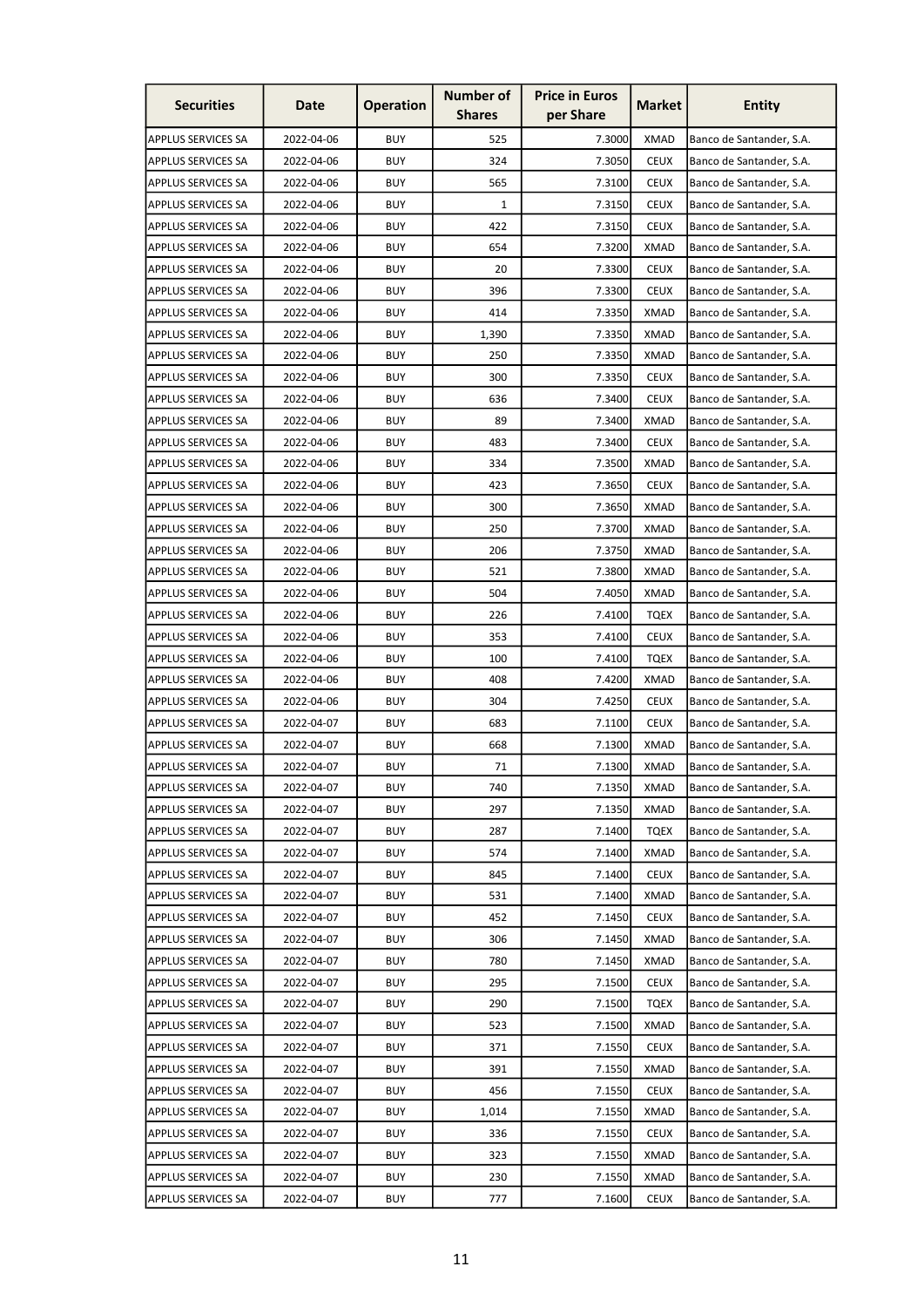| <b>Securities</b>         | Date       | <b>Operation</b> | <b>Number of</b><br><b>Shares</b> | <b>Price in Euros</b><br>per Share | <b>Market</b> | <b>Entity</b>            |
|---------------------------|------------|------------------|-----------------------------------|------------------------------------|---------------|--------------------------|
| <b>APPLUS SERVICES SA</b> | 2022-04-07 | <b>BUY</b>       | 390                               | 7.1600                             | <b>CEUX</b>   | Banco de Santander, S.A. |
| <b>APPLUS SERVICES SA</b> | 2022-04-07 | <b>BUY</b>       | 288                               | 7.1600                             | <b>XMAD</b>   | Banco de Santander, S.A. |
| <b>APPLUS SERVICES SA</b> | 2022-04-07 | <b>BUY</b>       | 403                               | 7.1600                             | <b>CEUX</b>   | Banco de Santander, S.A. |
| <b>APPLUS SERVICES SA</b> | 2022-04-07 | <b>BUY</b>       | 12                                | 7.1600                             | <b>XMAD</b>   | Banco de Santander, S.A. |
| <b>APPLUS SERVICES SA</b> | 2022-04-07 | <b>BUY</b>       | 412                               | 7.1600                             | <b>XMAD</b>   | Banco de Santander, S.A. |
| <b>APPLUS SERVICES SA</b> | 2022-04-07 | <b>BUY</b>       | 1,011                             | 7.1600                             | <b>XMAD</b>   | Banco de Santander, S.A. |
| <b>APPLUS SERVICES SA</b> | 2022-04-07 | <b>BUY</b>       | 411                               | 7.1600                             | XMAD          | Banco de Santander, S.A. |
| <b>APPLUS SERVICES SA</b> | 2022-04-07 | <b>BUY</b>       | 792                               | 7.1650                             | <b>XMAD</b>   | Banco de Santander, S.A. |
| <b>APPLUS SERVICES SA</b> | 2022-04-07 | <b>BUY</b>       | 947                               | 7.1650                             | <b>XMAD</b>   | Banco de Santander, S.A. |
| <b>APPLUS SERVICES SA</b> | 2022-04-07 | <b>BUY</b>       | 348                               | 7.1650                             | <b>XMAD</b>   | Banco de Santander, S.A. |
| <b>APPLUS SERVICES SA</b> | 2022-04-07 | <b>BUY</b>       | 36                                | 7.1700                             | <b>CEUX</b>   | Banco de Santander, S.A. |
| <b>APPLUS SERVICES SA</b> | 2022-04-07 | <b>BUY</b>       | 756                               | 7.1700                             | <b>CEUX</b>   | Banco de Santander, S.A. |
| <b>APPLUS SERVICES SA</b> | 2022-04-07 | <b>BUY</b>       | 177                               | 7.1700                             | <b>XMAD</b>   | Banco de Santander, S.A. |
| <b>APPLUS SERVICES SA</b> | 2022-04-07 | <b>BUY</b>       | 407                               | 7.1700                             | XMAD          | Banco de Santander, S.A. |
| <b>APPLUS SERVICES SA</b> | 2022-04-07 | <b>BUY</b>       | 550                               | 7.1700                             | <b>TQEX</b>   | Banco de Santander, S.A. |
| <b>APPLUS SERVICES SA</b> | 2022-04-07 | <b>BUY</b>       | 307                               | 7.1700                             | <b>CEUX</b>   | Banco de Santander, S.A. |
| <b>APPLUS SERVICES SA</b> | 2022-04-07 | <b>BUY</b>       | 46                                | 7.1700                             | <b>TQEX</b>   | Banco de Santander, S.A. |
| <b>APPLUS SERVICES SA</b> | 2022-04-07 | <b>BUY</b>       | 829                               | 7.1700                             | <b>XMAD</b>   | Banco de Santander, S.A. |
| <b>APPLUS SERVICES SA</b> | 2022-04-07 | <b>BUY</b>       | 349                               | 7.1700                             | <b>CEUX</b>   | Banco de Santander, S.A. |
| <b>APPLUS SERVICES SA</b> | 2022-04-07 | <b>BUY</b>       | 297                               | 7.1700                             | <b>CEUX</b>   | Banco de Santander, S.A. |
| <b>APPLUS SERVICES SA</b> | 2022-04-07 | <b>BUY</b>       | 153                               | 7.1700                             | <b>XMAD</b>   | Banco de Santander, S.A. |
| <b>APPLUS SERVICES SA</b> | 2022-04-07 | <b>BUY</b>       | 500                               | 7.1700                             | <b>XMAD</b>   | Banco de Santander, S.A. |
| <b>APPLUS SERVICES SA</b> | 2022-04-07 | <b>BUY</b>       | 544                               | 7.1700                             | <b>XMAD</b>   | Banco de Santander, S.A. |
| <b>APPLUS SERVICES SA</b> | 2022-04-07 | <b>BUY</b>       | 308                               | 7.1700                             | <b>CEUX</b>   | Banco de Santander, S.A. |
| <b>APPLUS SERVICES SA</b> | 2022-04-07 | <b>BUY</b>       | 5,219                             | 7.1700                             | <b>CEUX</b>   | Banco de Santander, S.A. |
| <b>APPLUS SERVICES SA</b> | 2022-04-07 | <b>BUY</b>       | 348                               | 7.1700                             | XMAD          | Banco de Santander, S.A. |
| <b>APPLUS SERVICES SA</b> | 2022-04-07 | <b>BUY</b>       | 300                               | 7.1750                             | <b>CEUX</b>   | Banco de Santander, S.A. |
| <b>APPLUS SERVICES SA</b> | 2022-04-07 | <b>BUY</b>       | 466                               | 7.1750                             | <b>CEUX</b>   | Banco de Santander, S.A. |
| APPLUS SERVICES SA        | 2022-04-07 | <b>BUY</b>       | 321                               | 7.1750                             | <b>XMAD</b>   | Banco de Santander, S.A. |
| <b>APPLUS SERVICES SA</b> | 2022-04-07 | <b>BUY</b>       | 336                               | 7.1750                             | <b>XMAD</b>   | Banco de Santander, S.A. |
| <b>APPLUS SERVICES SA</b> | 2022-04-07 | <b>BUY</b>       | 772                               | 7.1750                             | <b>XMAD</b>   | Banco de Santander, S.A. |
| <b>APPLUS SERVICES SA</b> | 2022-04-07 | <b>BUY</b>       | 867                               | 7.1750                             | <b>XMAD</b>   | Banco de Santander, S.A. |
| <b>APPLUS SERVICES SA</b> | 2022-04-07 | <b>BUY</b>       | 863                               | 7.1750                             | <b>XMAD</b>   | Banco de Santander, S.A. |
| <b>APPLUS SERVICES SA</b> | 2022-04-07 | <b>BUY</b>       | 949                               | 7.1750                             | <b>XMAD</b>   | Banco de Santander, S.A. |
| <b>APPLUS SERVICES SA</b> | 2022-04-07 | <b>BUY</b>       | 129                               | 7.1750                             | <b>XMAD</b>   | Banco de Santander, S.A. |
| <b>APPLUS SERVICES SA</b> | 2022-04-07 | <b>BUY</b>       | 607                               | 7.1750                             | <b>XMAD</b>   | Banco de Santander, S.A. |
| <b>APPLUS SERVICES SA</b> | 2022-04-07 | <b>BUY</b>       | 496                               | 7.1800                             | <b>XMAD</b>   | Banco de Santander, S.A. |
| <b>APPLUS SERVICES SA</b> | 2022-04-07 | <b>BUY</b>       | 869                               | 7.1850                             | <b>XMAD</b>   | Banco de Santander, S.A. |
| <b>APPLUS SERVICES SA</b> | 2022-04-07 | <b>BUY</b>       | 406                               | 7.1900                             | <b>XMAD</b>   | Banco de Santander, S.A. |
| <b>APPLUS SERVICES SA</b> | 2022-04-07 | <b>BUY</b>       | 47                                | 7.2200                             | <b>XMAD</b>   | Banco de Santander, S.A. |
| <b>APPLUS SERVICES SA</b> | 2022-04-07 | <b>BUY</b>       | 335                               | 7.2250                             | <b>XMAD</b>   | Banco de Santander, S.A. |
| <b>APPLUS SERVICES SA</b> | 2022-04-07 | <b>BUY</b>       | 849                               | 7.2250                             | <b>XMAD</b>   | Banco de Santander, S.A. |
| <b>APPLUS SERVICES SA</b> | 2022-04-07 | <b>BUY</b>       | 122                               | 7.2250                             | <b>XMAD</b>   | Banco de Santander, S.A. |
| <b>APPLUS SERVICES SA</b> | 2022-04-07 | <b>BUY</b>       | 255                               | 7.2300                             | <b>CEUX</b>   | Banco de Santander, S.A. |
| <b>APPLUS SERVICES SA</b> | 2022-04-07 | <b>BUY</b>       | 65                                | 7.2300                             | <b>CEUX</b>   | Banco de Santander, S.A. |
| <b>APPLUS SERVICES SA</b> | 2022-04-07 | <b>BUY</b>       | 64                                | 7.2300                             | <b>CEUX</b>   | Banco de Santander, S.A. |
| <b>APPLUS SERVICES SA</b> | 2022-04-07 | <b>BUY</b>       | 532                               | 7.2350                             | <b>XMAD</b>   | Banco de Santander, S.A. |
| APPLUS SERVICES SA        | 2022-04-07 | <b>BUY</b>       | 981                               | 7.2350                             | <b>CEUX</b>   | Banco de Santander, S.A. |
| <b>APPLUS SERVICES SA</b> | 2022-04-07 | <b>BUY</b>       | 447                               | 7.2400                             | <b>XMAD</b>   | Banco de Santander, S.A. |
| <b>APPLUS SERVICES SA</b> | 2022-04-07 | <b>BUY</b>       | 913                               | 7.2400                             | <b>XMAD</b>   | Banco de Santander, S.A. |
|                           |            |                  |                                   |                                    |               |                          |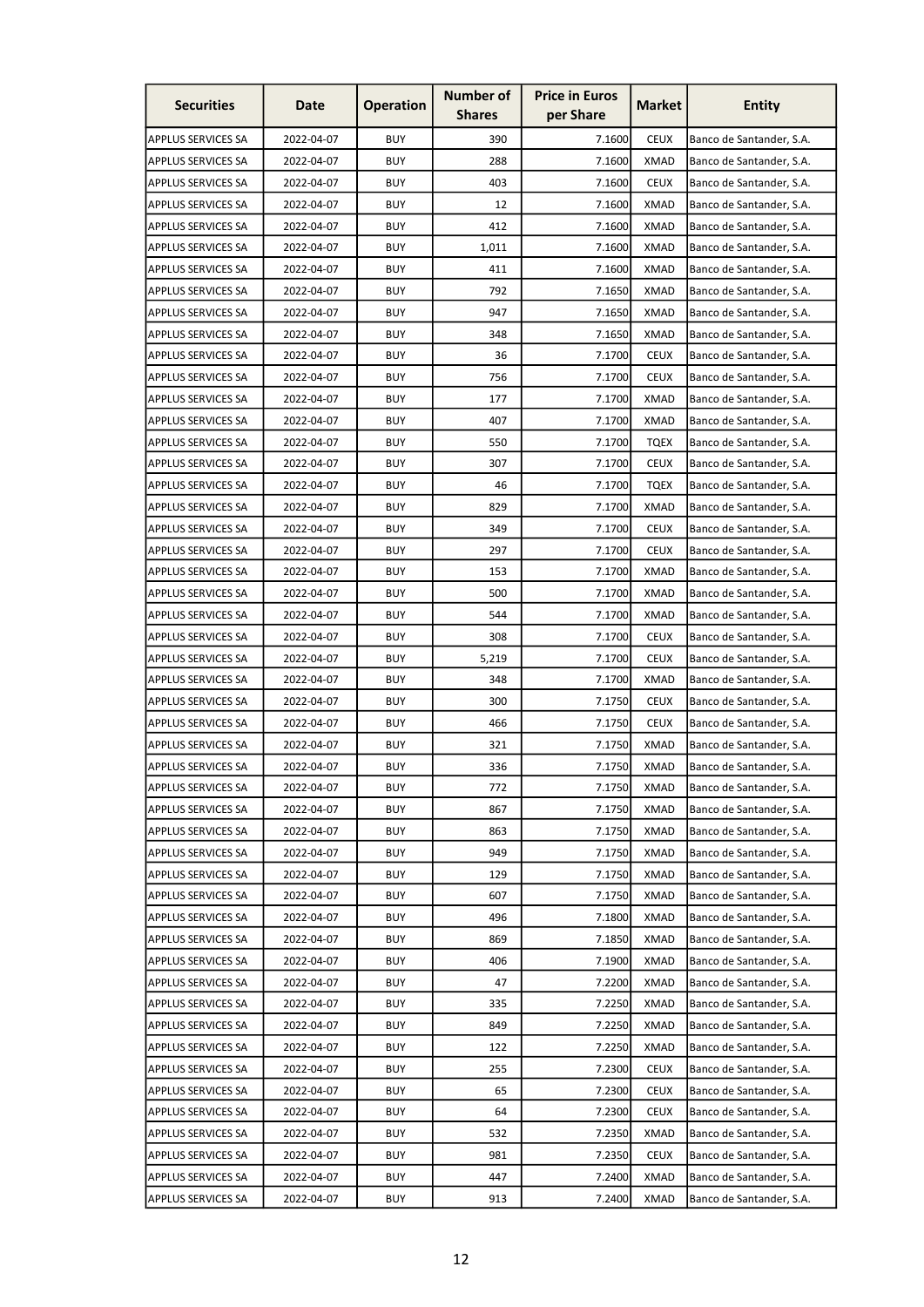| <b>Securities</b>         | Date       | <b>Operation</b> | <b>Number of</b><br><b>Shares</b> | <b>Price in Euros</b><br>per Share | <b>Market</b> | <b>Entity</b>            |
|---------------------------|------------|------------------|-----------------------------------|------------------------------------|---------------|--------------------------|
| <b>APPLUS SERVICES SA</b> | 2022-04-07 | <b>BUY</b>       | 1,703                             | 7.2400                             | <b>CEUX</b>   | Banco de Santander, S.A. |
| <b>APPLUS SERVICES SA</b> | 2022-04-07 | <b>BUY</b>       | 158                               | 7.2400                             | <b>XMAD</b>   | Banco de Santander, S.A. |
| <b>APPLUS SERVICES SA</b> | 2022-04-07 | <b>BUY</b>       | 581                               | 7.2450                             | <b>TOEX</b>   | Banco de Santander, S.A. |
| <b>APPLUS SERVICES SA</b> | 2022-04-07 | <b>BUY</b>       | 598                               | 7.2500                             | <b>XMAD</b>   | Banco de Santander, S.A. |
| <b>APPLUS SERVICES SA</b> | 2022-04-07 | <b>BUY</b>       | 213                               | 7.2500                             | <b>XMAD</b>   | Banco de Santander, S.A. |
| <b>APPLUS SERVICES SA</b> | 2022-04-07 | <b>BUY</b>       | 352                               | 7.2500                             | <b>XMAD</b>   | Banco de Santander, S.A. |
| <b>APPLUS SERVICES SA</b> | 2022-04-07 | <b>BUY</b>       | 457                               | 7.2550                             | <b>CEUX</b>   | Banco de Santander, S.A. |
| <b>APPLUS SERVICES SA</b> | 2022-04-07 | <b>BUY</b>       | 857                               | 7.2550                             | <b>CEUX</b>   | Banco de Santander, S.A. |
| <b>APPLUS SERVICES SA</b> | 2022-04-07 | <b>BUY</b>       | 1,587                             | 7.2600                             | <b>XMAD</b>   | Banco de Santander, S.A. |
| <b>APPLUS SERVICES SA</b> | 2022-04-07 | <b>BUY</b>       | 1,344                             | 7.2600                             | <b>XMAD</b>   | Banco de Santander, S.A. |
| <b>APPLUS SERVICES SA</b> | 2022-04-07 | <b>BUY</b>       | 696                               | 7.2650                             | <b>XMAD</b>   | Banco de Santander, S.A. |
| <b>APPLUS SERVICES SA</b> | 2022-04-07 | <b>BUY</b>       | 250                               | 7.2750                             | XMAD          | Banco de Santander, S.A. |
| <b>APPLUS SERVICES SA</b> | 2022-04-07 | <b>BUY</b>       | 338                               | 7.2750                             | <b>TQEX</b>   | Banco de Santander, S.A. |
| <b>APPLUS SERVICES SA</b> | 2022-04-07 | <b>BUY</b>       | 113                               | 7.2750                             | TQEX          | Banco de Santander, S.A. |
| <b>APPLUS SERVICES SA</b> | 2022-04-07 | <b>BUY</b>       | 340                               | 7.2800                             | <b>TQEX</b>   | Banco de Santander, S.A. |
| <b>APPLUS SERVICES SA</b> | 2022-04-07 | <b>BUY</b>       | 221                               | 7.2800                             | <b>CEUX</b>   | Banco de Santander, S.A. |
| <b>APPLUS SERVICES SA</b> | 2022-04-07 | <b>BUY</b>       | 311                               | 7.2800                             | <b>TQEX</b>   | Banco de Santander, S.A. |
| <b>APPLUS SERVICES SA</b> | 2022-04-07 | <b>BUY</b>       | 672                               | 7.2800                             | <b>XMAD</b>   | Banco de Santander, S.A. |
| <b>APPLUS SERVICES SA</b> | 2022-04-07 | <b>BUY</b>       | 2,056                             | 7.2800                             | <b>CEUX</b>   | Banco de Santander, S.A. |
| <b>APPLUS SERVICES SA</b> | 2022-04-07 | <b>BUY</b>       | 425                               | 7.2850                             | <b>CEUX</b>   | Banco de Santander, S.A. |
| <b>APPLUS SERVICES SA</b> | 2022-04-07 | <b>BUY</b>       | 1,738                             | 7.2850                             | <b>XMAD</b>   | Banco de Santander, S.A. |
| <b>APPLUS SERVICES SA</b> | 2022-04-07 | <b>BUY</b>       | 641                               | 7.2850                             | <b>XMAD</b>   | Banco de Santander, S.A. |
| <b>APPLUS SERVICES SA</b> | 2022-04-07 | <b>BUY</b>       | 250                               | 7.2900                             | <b>XMAD</b>   | Banco de Santander, S.A. |
| <b>APPLUS SERVICES SA</b> | 2022-04-07 | <b>BUY</b>       | 595                               | 7.2900                             | <b>CEUX</b>   | Banco de Santander, S.A. |
| <b>APPLUS SERVICES SA</b> | 2022-04-07 | <b>BUY</b>       | 158                               | 7.2900                             | <b>XMAD</b>   | Banco de Santander, S.A. |
| <b>APPLUS SERVICES SA</b> | 2022-04-07 | <b>BUY</b>       | 150                               | 7.2900                             | <b>TQEX</b>   | Banco de Santander, S.A. |
| <b>APPLUS SERVICES SA</b> | 2022-04-07 | <b>BUY</b>       | 250                               | 7.2900                             | <b>XMAD</b>   | Banco de Santander, S.A. |
| <b>APPLUS SERVICES SA</b> | 2022-04-07 | <b>BUY</b>       | 146                               | 7.2900                             | <b>XMAD</b>   | Banco de Santander, S.A. |
| APPLUS SERVICES SA        | 2022-04-07 | <b>BUY</b>       | 250                               | 7.2900                             | <b>XMAD</b>   | Banco de Santander, S.A. |
| <b>APPLUS SERVICES SA</b> | 2022-04-07 | <b>BUY</b>       | 250                               | 7.2900                             | <b>XMAD</b>   | Banco de Santander, S.A. |
| <b>APPLUS SERVICES SA</b> | 2022-04-07 | <b>BUY</b>       | 815                               | 7.2900                             | <b>CEUX</b>   | Banco de Santander, S.A. |
| <b>APPLUS SERVICES SA</b> | 2022-04-07 | <b>BUY</b>       | 323                               | 7.2900                             | XMAD          | Banco de Santander, S.A. |
| <b>APPLUS SERVICES SA</b> | 2022-04-07 | <b>BUY</b>       | 2,143                             | 7.2900                             | <b>CEUX</b>   | Banco de Santander, S.A. |
| <b>APPLUS SERVICES SA</b> | 2022-04-07 | <b>BUY</b>       | 78                                | 7.2900                             | <b>TQEX</b>   | Banco de Santander, S.A. |
| <b>APPLUS SERVICES SA</b> | 2022-04-07 | <b>BUY</b>       | 666                               | 7.2900                             | <b>XMAD</b>   | Banco de Santander, S.A. |
| <b>APPLUS SERVICES SA</b> | 2022-04-07 | <b>BUY</b>       | 80                                | 7.2900                             | <b>TQEX</b>   | Banco de Santander, S.A. |
| <b>APPLUS SERVICES SA</b> | 2022-04-07 | <b>BUY</b>       | 27                                | 7.2900                             | <b>TQEX</b>   | Banco de Santander, S.A. |
| <b>APPLUS SERVICES SA</b> | 2022-04-07 | <b>BUY</b>       | 81                                | 7.2900                             | <b>TQEX</b>   | Banco de Santander, S.A. |
| <b>APPLUS SERVICES SA</b> | 2022-04-07 | <b>BUY</b>       | 203                               | 7.2900                             | <b>CEUX</b>   | Banco de Santander, S.A. |
| <b>APPLUS SERVICES SA</b> | 2022-04-07 | <b>BUY</b>       | 121                               | 7.2950                             | <b>XMAD</b>   | Banco de Santander, S.A. |
| <b>APPLUS SERVICES SA</b> | 2022-04-07 | <b>BUY</b>       | 300                               | 7.2950                             | <b>XMAD</b>   | Banco de Santander, S.A. |
| <b>APPLUS SERVICES SA</b> | 2022-04-07 | <b>BUY</b>       | 171                               | 7.2950                             | <b>CEUX</b>   | Banco de Santander, S.A. |
| <b>APPLUS SERVICES SA</b> | 2022-04-07 | <b>BUY</b>       | 351                               | 7.2950                             | <b>CEUX</b>   | Banco de Santander, S.A. |
| <b>APPLUS SERVICES SA</b> | 2022-04-07 | <b>BUY</b>       | 2,077                             | 7.2950                             | <b>XMAD</b>   | Banco de Santander, S.A. |
| <b>APPLUS SERVICES SA</b> | 2022-04-07 | <b>BUY</b>       | 373                               | 7.2950                             | <b>XMAD</b>   | Banco de Santander, S.A. |
| <b>APPLUS SERVICES SA</b> | 2022-04-07 | <b>BUY</b>       | 1,334                             | 7.2950                             | <b>XMAD</b>   | Banco de Santander, S.A. |
| <b>APPLUS SERVICES SA</b> | 2022-04-07 | <b>BUY</b>       | 1,478                             | 7.2950                             | <b>XMAD</b>   | Banco de Santander, S.A. |
| APPLUS SERVICES SA        | 2022-04-07 | <b>BUY</b>       | 313                               | 7.2950                             | <b>CEUX</b>   | Banco de Santander, S.A. |
| APPLUS SERVICES SA        | 2022-04-07 | <b>BUY</b>       | 131                               | 7.2950                             | <b>CEUX</b>   | Banco de Santander, S.A. |
| <b>APPLUS SERVICES SA</b> | 2022-04-07 | <b>BUY</b>       | 1,559                             | 7.2950                             | <b>CEUX</b>   | Banco de Santander, S.A. |
|                           |            |                  |                                   |                                    |               |                          |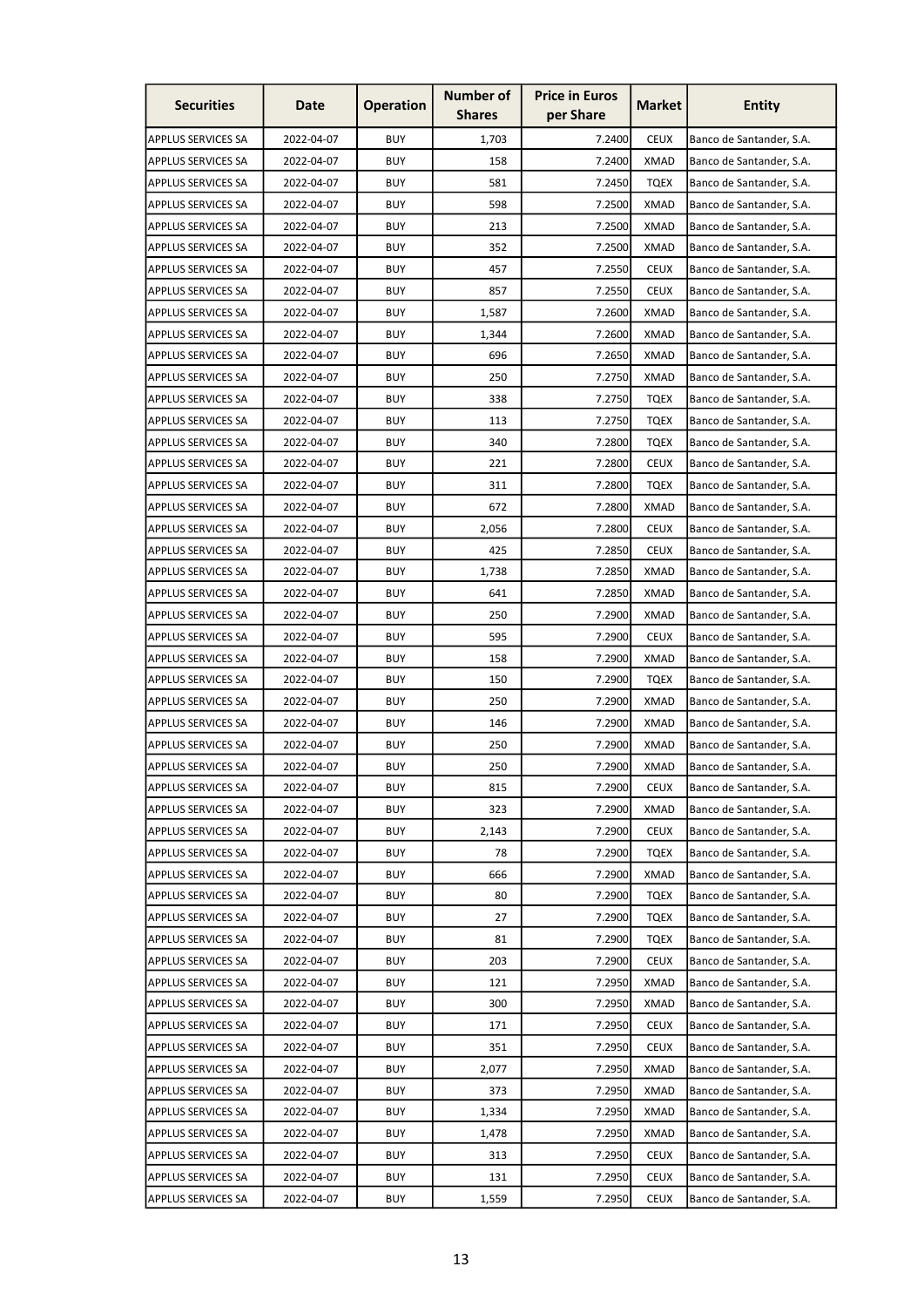| <b>Securities</b>         | Date       | <b>Operation</b> | <b>Number of</b><br><b>Shares</b> | <b>Price in Euros</b><br>per Share | <b>Market</b> | <b>Entity</b>            |
|---------------------------|------------|------------------|-----------------------------------|------------------------------------|---------------|--------------------------|
| <b>APPLUS SERVICES SA</b> | 2022-04-07 | <b>BUY</b>       | 799                               | 7.3000                             | <b>CEUX</b>   | Banco de Santander, S.A. |
| <b>APPLUS SERVICES SA</b> | 2022-04-07 | <b>BUY</b>       | 190                               | 7.3000                             | <b>TQEX</b>   | Banco de Santander, S.A. |
| <b>APPLUS SERVICES SA</b> | 2022-04-07 | <b>BUY</b>       | 1,110                             | 7.3000                             | <b>CEUX</b>   | Banco de Santander, S.A. |
| APPLUS SERVICES SA        | 2022-04-07 | <b>BUY</b>       | 1,695                             | 7.3000                             | <b>XMAD</b>   | Banco de Santander, S.A. |
| <b>APPLUS SERVICES SA</b> | 2022-04-07 | <b>BUY</b>       | 189                               | 7.3000                             | <b>XMAD</b>   | Banco de Santander, S.A. |
| <b>APPLUS SERVICES SA</b> | 2022-04-07 | <b>BUY</b>       | 338                               | 7.3050                             | <b>XMAD</b>   | Banco de Santander, S.A. |
| <b>APPLUS SERVICES SA</b> | 2022-04-07 | <b>BUY</b>       | 404                               | 7.3050                             | XMAD          | Banco de Santander, S.A. |
| <b>APPLUS SERVICES SA</b> | 2022-04-07 | <b>BUY</b>       | 349                               | 7.3050                             | <b>XMAD</b>   | Banco de Santander, S.A. |
| <b>APPLUS SERVICES SA</b> | 2022-04-07 | <b>BUY</b>       | 1,007                             | 7.3050                             | <b>CEUX</b>   | Banco de Santander, S.A. |
| <b>APPLUS SERVICES SA</b> | 2022-04-07 | <b>BUY</b>       | 759                               | 7.3050                             | <b>XMAD</b>   | Banco de Santander, S.A. |
| <b>APPLUS SERVICES SA</b> | 2022-04-07 | <b>BUY</b>       | 359                               | 7.3050                             | <b>XMAD</b>   | Banco de Santander, S.A. |
| <b>APPLUS SERVICES SA</b> | 2022-04-07 | <b>BUY</b>       | 331                               | 7.3050                             | <b>XMAD</b>   | Banco de Santander, S.A. |
| <b>APPLUS SERVICES SA</b> | 2022-04-07 | <b>BUY</b>       | 712                               | 7.3050                             | <b>XMAD</b>   | Banco de Santander, S.A. |
| <b>APPLUS SERVICES SA</b> | 2022-04-07 | <b>BUY</b>       | 979                               | 7.3050                             | XMAD          | Banco de Santander, S.A. |
| <b>APPLUS SERVICES SA</b> | 2022-04-07 | <b>BUY</b>       | 13                                | 7.3050                             | <b>CEUX</b>   | Banco de Santander, S.A. |
| <b>APPLUS SERVICES SA</b> | 2022-04-07 | <b>BUY</b>       | 471                               | 7.3050                             | <b>CEUX</b>   | Banco de Santander, S.A. |
| <b>APPLUS SERVICES SA</b> | 2022-04-07 | <b>BUY</b>       | 335                               | 7.3100                             | <b>XMAD</b>   | Banco de Santander, S.A. |
| <b>APPLUS SERVICES SA</b> | 2022-04-07 | <b>BUY</b>       | 1,033                             | 7.3100                             | <b>XMAD</b>   | Banco de Santander, S.A. |
| <b>APPLUS SERVICES SA</b> | 2022-04-07 | <b>BUY</b>       | 513                               | 7.3100                             | <b>CEUX</b>   | Banco de Santander, S.A. |
| <b>APPLUS SERVICES SA</b> | 2022-04-07 | <b>BUY</b>       | 186                               | 7.3100                             | <b>TQEX</b>   | Banco de Santander, S.A. |
| <b>APPLUS SERVICES SA</b> | 2022-04-07 | <b>BUY</b>       | 574                               | 7.3100                             | <b>XMAD</b>   | Banco de Santander, S.A. |
| <b>APPLUS SERVICES SA</b> | 2022-04-07 | <b>BUY</b>       | 370                               | 7.3100                             | <b>XMAD</b>   | Banco de Santander, S.A. |
| <b>APPLUS SERVICES SA</b> | 2022-04-07 | <b>BUY</b>       | 352                               | 7.3100                             | <b>XMAD</b>   | Banco de Santander, S.A. |
| <b>APPLUS SERVICES SA</b> | 2022-04-07 | <b>BUY</b>       | 418                               | 7.3100                             | <b>CEUX</b>   | Banco de Santander, S.A. |
| <b>APPLUS SERVICES SA</b> | 2022-04-07 | <b>BUY</b>       | 690                               | 7.3150                             | <b>XMAD</b>   | Banco de Santander, S.A. |
| <b>APPLUS SERVICES SA</b> | 2022-04-07 | <b>BUY</b>       | 716                               | 7.3150                             | XMAD          | Banco de Santander, S.A. |
| <b>APPLUS SERVICES SA</b> | 2022-04-07 | <b>BUY</b>       | 435                               | 7.3150                             | <b>XMAD</b>   | Banco de Santander, S.A. |
| <b>APPLUS SERVICES SA</b> | 2022-04-07 | <b>BUY</b>       | 845                               | 7.3150                             | <b>CEUX</b>   | Banco de Santander, S.A. |
| APPLUS SERVICES SA        | 2022-04-07 | <b>BUY</b>       | 851                               | 7.3150                             | <b>XMAD</b>   | Banco de Santander, S.A. |
| <b>APPLUS SERVICES SA</b> | 2022-04-07 | <b>BUY</b>       | 825                               | 7.3150                             | <b>CEUX</b>   | Banco de Santander, S.A. |
| <b>APPLUS SERVICES SA</b> | 2022-04-07 | <b>BUY</b>       | 588                               | 7.3150                             | <b>CEUX</b>   | Banco de Santander, S.A. |
| <b>APPLUS SERVICES SA</b> | 2022-04-07 | <b>BUY</b>       | 290                               | 7.3150                             | <b>XMAD</b>   | Banco de Santander, S.A. |
| <b>APPLUS SERVICES SA</b> | 2022-04-07 | <b>BUY</b>       | 406                               | 7.3150                             | <b>XMAD</b>   | Banco de Santander, S.A. |
| <b>APPLUS SERVICES SA</b> | 2022-04-07 | <b>BUY</b>       | 492                               | 7.3200                             | <b>CEUX</b>   | Banco de Santander, S.A. |
| <b>APPLUS SERVICES SA</b> | 2022-04-07 | <b>BUY</b>       | 394                               | 7.3200                             | <b>XMAD</b>   | Banco de Santander, S.A. |
| <b>APPLUS SERVICES SA</b> | 2022-04-07 | <b>BUY</b>       | 301                               | 7.3200                             | <b>XMAD</b>   | Banco de Santander, S.A. |
| <b>APPLUS SERVICES SA</b> | 2022-04-07 | <b>BUY</b>       | 715                               | 7.3200                             | <b>CEUX</b>   | Banco de Santander, S.A. |
| <b>APPLUS SERVICES SA</b> | 2022-04-07 | <b>BUY</b>       | 407                               | 7.3250                             | <b>XMAD</b>   | Banco de Santander, S.A. |
| <b>APPLUS SERVICES SA</b> | 2022-04-07 | <b>BUY</b>       | 297                               | 7.3250                             | <b>XMAD</b>   | Banco de Santander, S.A. |
| <b>APPLUS SERVICES SA</b> | 2022-04-07 | <b>BUY</b>       | 417                               | 7.3250                             | <b>XMAD</b>   | Banco de Santander, S.A. |
| <b>APPLUS SERVICES SA</b> | 2022-04-07 | <b>BUY</b>       | 458                               | 7.3250                             | <b>XMAD</b>   | Banco de Santander, S.A. |
| <b>APPLUS SERVICES SA</b> | 2022-04-07 | <b>BUY</b>       | 645                               | 7.3250                             | <b>CEUX</b>   | Banco de Santander, S.A. |
| <b>APPLUS SERVICES SA</b> | 2022-04-07 | <b>BUY</b>       | 270                               | 7.3250                             | <b>TQEX</b>   | Banco de Santander, S.A. |
| <b>APPLUS SERVICES SA</b> | 2022-04-07 | <b>BUY</b>       | 362                               | 7.3250                             | <b>XMAD</b>   | Banco de Santander, S.A. |
| <b>APPLUS SERVICES SA</b> | 2022-04-07 | <b>BUY</b>       | 722                               | 7.3250                             | <b>XMAD</b>   | Banco de Santander, S.A. |
| <b>APPLUS SERVICES SA</b> | 2022-04-07 | <b>BUY</b>       | 164                               | 7.3250                             | <b>XMAD</b>   | Banco de Santander, S.A. |
| <b>APPLUS SERVICES SA</b> | 2022-04-07 | <b>BUY</b>       | 328                               | 7.3250                             | <b>XMAD</b>   | Banco de Santander, S.A. |
| APPLUS SERVICES SA        | 2022-04-07 | <b>BUY</b>       | 1,257                             | 7.3250                             | <b>CEUX</b>   | Banco de Santander, S.A. |
| <b>APPLUS SERVICES SA</b> | 2022-04-07 | <b>BUY</b>       | 296                               | 7.3250                             | <b>XMAD</b>   | Banco de Santander, S.A. |
| <b>APPLUS SERVICES SA</b> | 2022-04-07 | <b>BUY</b>       | 522                               | 7.3300                             | <b>CEUX</b>   | Banco de Santander, S.A. |
|                           |            |                  |                                   |                                    |               |                          |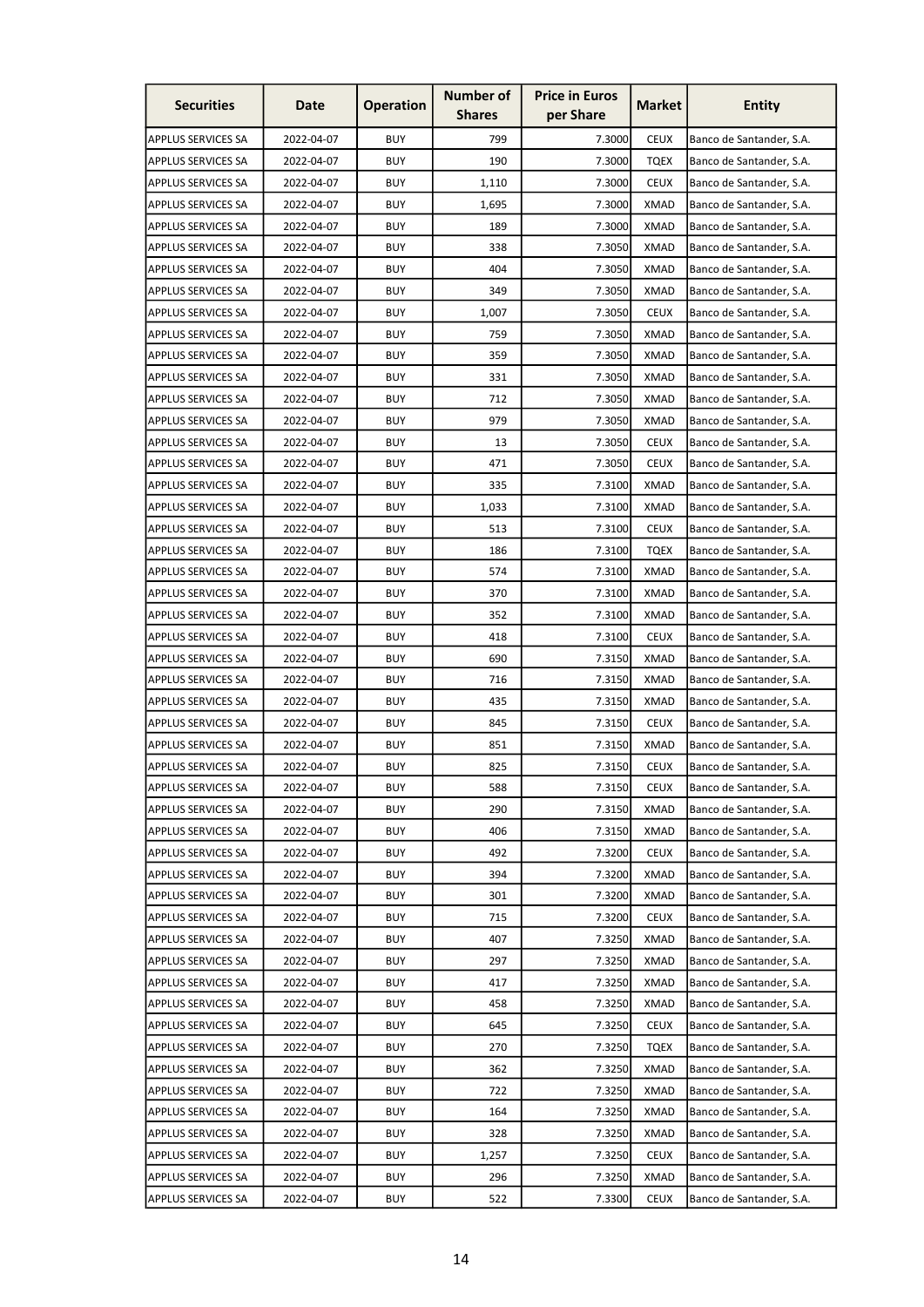| <b>Securities</b>         | Date       | <b>Operation</b> | <b>Number of</b><br><b>Shares</b> | <b>Price in Euros</b><br>per Share | Market      | <b>Entity</b>            |
|---------------------------|------------|------------------|-----------------------------------|------------------------------------|-------------|--------------------------|
| APPLUS SERVICES SA        | 2022-04-07 | <b>BUY</b>       | 3                                 | 7.3300                             | <b>XMAD</b> | Banco de Santander, S.A. |
| <b>APPLUS SERVICES SA</b> | 2022-04-07 | <b>BUY</b>       | 290                               | 7.3300                             | <b>CEUX</b> | Banco de Santander, S.A. |
| <b>APPLUS SERVICES SA</b> | 2022-04-07 | <b>BUY</b>       | 861                               | 7.3300                             | <b>CEUX</b> | Banco de Santander, S.A. |
| <b>APPLUS SERVICES SA</b> | 2022-04-07 | <b>BUY</b>       | 357                               | 7.3300                             | <b>XMAD</b> | Banco de Santander, S.A. |
| <b>APPLUS SERVICES SA</b> | 2022-04-07 | <b>BUY</b>       | 1,493                             | 7.3300                             | <b>XMAD</b> | Banco de Santander, S.A. |
| <b>APPLUS SERVICES SA</b> | 2022-04-07 | <b>BUY</b>       | 512                               | 7.3350                             | XMAD        | Banco de Santander, S.A. |
| <b>APPLUS SERVICES SA</b> | 2022-04-07 | <b>BUY</b>       | 513                               | 7.3350                             | XMAD        | Banco de Santander, S.A. |
| <b>APPLUS SERVICES SA</b> | 2022-04-07 | <b>BUY</b>       | 382                               | 7.3350                             | <b>CEUX</b> | Banco de Santander, S.A. |
| <b>APPLUS SERVICES SA</b> | 2022-04-07 | <b>BUY</b>       | 511                               | 7.3350                             | <b>XMAD</b> | Banco de Santander, S.A. |
| APPLUS SERVICES SA        | 2022-04-08 | <b>BUY</b>       | 1,122                             | 7.1500                             | <b>XMAD</b> | Banco de Santander, S.A. |
| <b>APPLUS SERVICES SA</b> | 2022-04-08 | <b>BUY</b>       | 304                               | 7.1600                             | <b>XMAD</b> | Banco de Santander, S.A. |
| <b>APPLUS SERVICES SA</b> | 2022-04-08 | <b>BUY</b>       | 473                               | 7.1600                             | <b>CEUX</b> | Banco de Santander, S.A. |
| <b>APPLUS SERVICES SA</b> | 2022-04-08 | <b>BUY</b>       | 358                               | 7.1700                             | <b>CEUX</b> | Banco de Santander, S.A. |
| <b>APPLUS SERVICES SA</b> | 2022-04-08 | <b>BUY</b>       | 409                               | 7.1700                             | <b>TQEX</b> | Banco de Santander, S.A. |
| <b>APPLUS SERVICES SA</b> | 2022-04-08 | <b>BUY</b>       | 877                               | 7.1750                             | <b>CEUX</b> | Banco de Santander, S.A. |
| <b>APPLUS SERVICES SA</b> | 2022-04-08 | <b>BUY</b>       | 183                               | 7.1750                             | <b>CEUX</b> | Banco de Santander, S.A. |
| <b>APPLUS SERVICES SA</b> | 2022-04-08 | <b>BUY</b>       | 592                               | 7.1750                             | <b>CEUX</b> | Banco de Santander, S.A. |
| <b>APPLUS SERVICES SA</b> | 2022-04-08 | <b>BUY</b>       | 788                               | 7.1800                             | <b>XMAD</b> | Banco de Santander, S.A. |
| <b>APPLUS SERVICES SA</b> | 2022-04-08 | <b>BUY</b>       | 436                               | 7.1800                             | XMAD        | Banco de Santander, S.A. |
| <b>APPLUS SERVICES SA</b> | 2022-04-08 | <b>BUY</b>       | 810                               | 7.1800                             | XMAD        | Banco de Santander, S.A. |
| <b>APPLUS SERVICES SA</b> | 2022-04-08 | <b>BUY</b>       | 1,000                             | 7.1800                             | <b>CEUX</b> | Banco de Santander, S.A. |
| APPLUS SERVICES SA        | 2022-04-08 | <b>BUY</b>       | 472                               | 7.1850                             | <b>CEUX</b> | Banco de Santander, S.A. |
| <b>APPLUS SERVICES SA</b> | 2022-04-08 | <b>BUY</b>       | 250                               | 7.1900                             | <b>XMAD</b> | Banco de Santander, S.A. |
| <b>APPLUS SERVICES SA</b> | 2022-04-08 | <b>BUY</b>       | 243                               | 7.1950                             | <b>XMAD</b> | Banco de Santander, S.A. |
| <b>APPLUS SERVICES SA</b> | 2022-04-08 | <b>BUY</b>       | 700                               | 7.2000                             | <b>XMAD</b> | Banco de Santander, S.A. |
| <b>APPLUS SERVICES SA</b> | 2022-04-08 | <b>BUY</b>       | 1,196                             | 7.2050                             | XMAD        | Banco de Santander, S.A. |
| <b>APPLUS SERVICES SA</b> | 2022-04-08 | <b>BUY</b>       | 85                                | 7.2050                             | <b>XMAD</b> | Banco de Santander, S.A. |
| <b>APPLUS SERVICES SA</b> | 2022-04-08 | <b>BUY</b>       | 482                               | 7.2050                             | <b>XMAD</b> | Banco de Santander, S.A. |
| <b>APPLUS SERVICES SA</b> | 2022-04-08 | <b>BUY</b>       | 690                               | 7.2050                             | <b>CEUX</b> | Banco de Santander, S.A. |
| <b>APPLUS SERVICES SA</b> | 2022-04-08 | <b>BUY</b>       | 532                               | 7.2050                             | <b>CEUX</b> | Banco de Santander, S.A. |
| <b>APPLUS SERVICES SA</b> | 2022-04-08 | <b>BUY</b>       | 310                               | 7.2050                             | <b>XMAD</b> | Banco de Santander, S.A. |
| <b>APPLUS SERVICES SA</b> | 2022-04-08 | <b>BUY</b>       | 571                               | 7.2100                             | <b>CEUX</b> | Banco de Santander, S.A. |
| <b>APPLUS SERVICES SA</b> | 2022-04-08 | <b>BUY</b>       | 317                               | 7.2100                             | <b>CEUX</b> | Banco de Santander, S.A. |
| <b>APPLUS SERVICES SA</b> | 2022-04-08 | <b>BUY</b>       | 335                               | 7.2100                             | <b>XMAD</b> | Banco de Santander, S.A. |
| <b>APPLUS SERVICES SA</b> | 2022-04-08 | <b>BUY</b>       | 470                               | 7.2150                             | <b>XMAD</b> | Banco de Santander, S.A. |
| <b>APPLUS SERVICES SA</b> | 2022-04-08 | <b>BUY</b>       | 426                               | 7.2150                             | <b>XMAD</b> | Banco de Santander, S.A. |
| <b>APPLUS SERVICES SA</b> | 2022-04-08 | <b>BUY</b>       | 281                               | 7.2150                             | <b>TQEX</b> | Banco de Santander, S.A. |
| <b>APPLUS SERVICES SA</b> | 2022-04-08 | <b>BUY</b>       | 731                               | 7.2150                             | <b>CEUX</b> | Banco de Santander, S.A. |
| <b>APPLUS SERVICES SA</b> | 2022-04-08 | <b>BUY</b>       | 81                                | 7.2150                             | <b>CEUX</b> | Banco de Santander, S.A. |
| <b>APPLUS SERVICES SA</b> | 2022-04-08 | <b>BUY</b>       | 250                               | 7.2150                             | <b>XMAD</b> | Banco de Santander, S.A. |
| <b>APPLUS SERVICES SA</b> | 2022-04-08 | <b>BUY</b>       | 65                                | 7.2150                             | <b>XMAD</b> | Banco de Santander, S.A. |
| <b>APPLUS SERVICES SA</b> | 2022-04-08 | <b>BUY</b>       | 521                               | 7.2200                             | <b>XMAD</b> | Banco de Santander, S.A. |
| <b>APPLUS SERVICES SA</b> | 2022-04-08 | <b>BUY</b>       | 727                               | 7.2200                             | <b>CEUX</b> | Banco de Santander, S.A. |
| <b>APPLUS SERVICES SA</b> | 2022-04-08 | <b>BUY</b>       | 420                               | 7.2200                             | <b>XMAD</b> | Banco de Santander, S.A. |
| <b>APPLUS SERVICES SA</b> | 2022-04-08 | <b>BUY</b>       | 52                                | 7.2200                             | <b>XMAD</b> | Banco de Santander, S.A. |
| <b>APPLUS SERVICES SA</b> | 2022-04-08 | <b>BUY</b>       | 351                               | 7.2250                             | <b>XMAD</b> | Banco de Santander, S.A. |
| <b>APPLUS SERVICES SA</b> | 2022-04-08 | <b>BUY</b>       | 1,258                             | 7.2300                             | <b>CEUX</b> | Banco de Santander, S.A. |
| <b>APPLUS SERVICES SA</b> | 2022-04-08 | <b>BUY</b>       | 1,515                             | 7.2300                             | <b>TQEX</b> | Banco de Santander, S.A. |
| <b>APPLUS SERVICES SA</b> | 2022-04-08 | <b>BUY</b>       | 1,205                             | 7.2300                             | <b>CEUX</b> | Banco de Santander, S.A. |
| APPLUS SERVICES SA        | 2022-04-08 | <b>BUY</b>       | 250                               | 7.2300                             | <b>XMAD</b> | Banco de Santander, S.A. |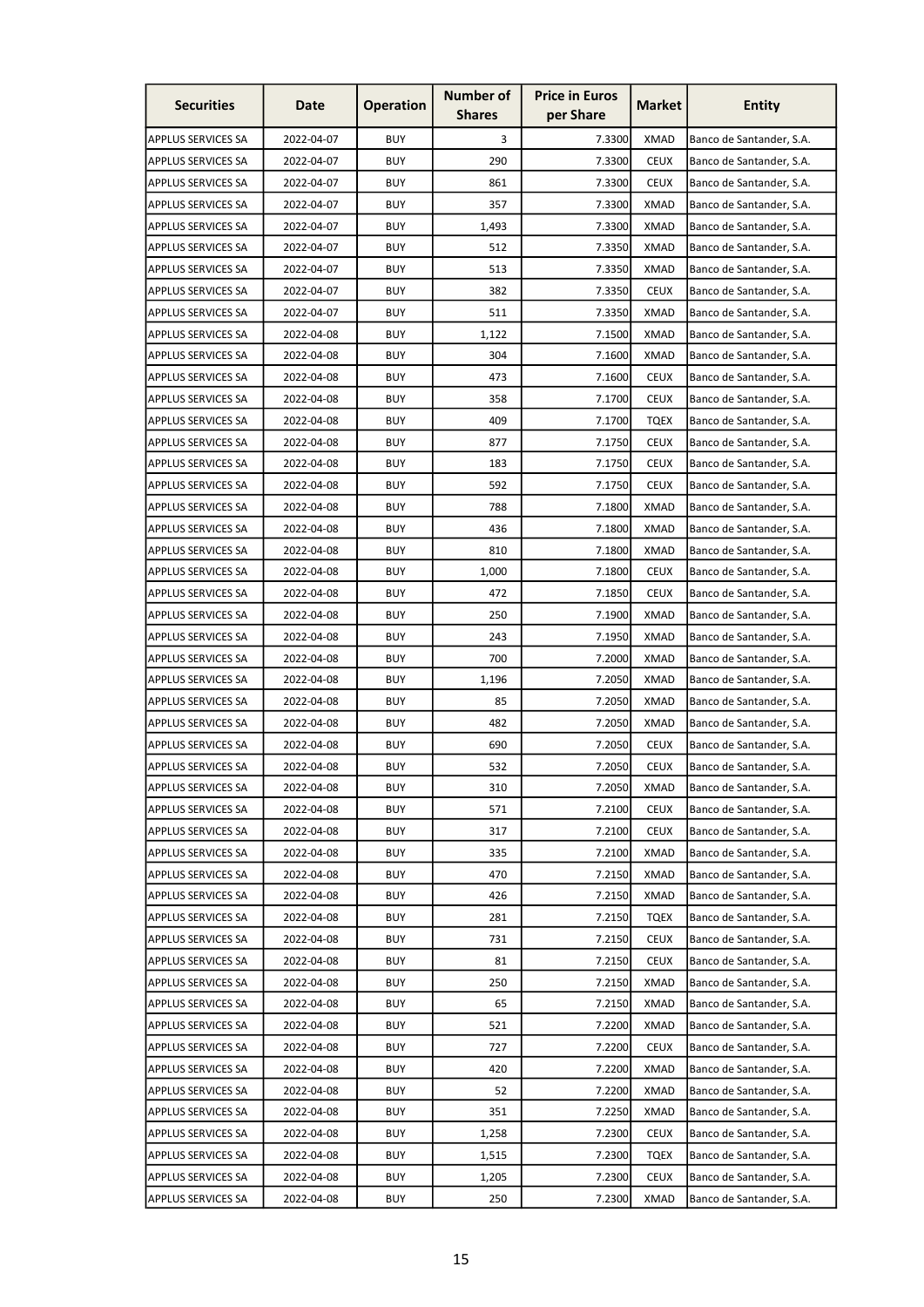| <b>Securities</b>         | Date       | <b>Operation</b> | <b>Number of</b><br><b>Shares</b> | <b>Price in Euros</b><br>per Share | <b>Market</b> | <b>Entity</b>            |
|---------------------------|------------|------------------|-----------------------------------|------------------------------------|---------------|--------------------------|
| <b>APPLUS SERVICES SA</b> | 2022-04-08 | <b>BUY</b>       | 673                               | 7.2300                             | <b>XMAD</b>   | Banco de Santander, S.A. |
| <b>APPLUS SERVICES SA</b> | 2022-04-08 | <b>BUY</b>       | 362                               | 7.2300                             | <b>CEUX</b>   | Banco de Santander, S.A. |
| <b>APPLUS SERVICES SA</b> | 2022-04-08 | <b>BUY</b>       | 890                               | 7.2300                             | <b>CEUX</b>   | Banco de Santander, S.A. |
| <b>APPLUS SERVICES SA</b> | 2022-04-08 | <b>BUY</b>       | 250                               | 7.2300                             | <b>XMAD</b>   | Banco de Santander, S.A. |
| <b>APPLUS SERVICES SA</b> | 2022-04-08 | <b>BUY</b>       | 1,412                             | 7.2300                             | <b>XMAD</b>   | Banco de Santander, S.A. |
| <b>APPLUS SERVICES SA</b> | 2022-04-08 | <b>BUY</b>       | 316                               | 7.2350                             | <b>CEUX</b>   | Banco de Santander, S.A. |
| <b>APPLUS SERVICES SA</b> | 2022-04-08 | <b>BUY</b>       | 1,620                             | 7.2350                             | XMAD          | Banco de Santander, S.A. |
| <b>APPLUS SERVICES SA</b> | 2022-04-08 | <b>BUY</b>       | 450                               | 7.2350                             | <b>XMAD</b>   | Banco de Santander, S.A. |
| <b>APPLUS SERVICES SA</b> | 2022-04-08 | <b>BUY</b>       | 442                               | 7.2350                             | <b>CEUX</b>   | Banco de Santander, S.A. |
| <b>APPLUS SERVICES SA</b> | 2022-04-08 | <b>BUY</b>       | 367                               | 7.2350                             | <b>CEUX</b>   | Banco de Santander, S.A. |
| <b>APPLUS SERVICES SA</b> | 2022-04-08 | <b>BUY</b>       | 363                               | 7.2350                             | <b>XMAD</b>   | Banco de Santander, S.A. |
| <b>APPLUS SERVICES SA</b> | 2022-04-08 | <b>BUY</b>       | 450                               | 7.2350                             | <b>XMAD</b>   | Banco de Santander, S.A. |
| <b>APPLUS SERVICES SA</b> | 2022-04-08 | <b>BUY</b>       | 1,362                             | 7.2350                             | <b>XMAD</b>   | Banco de Santander, S.A. |
| <b>APPLUS SERVICES SA</b> | 2022-04-08 | <b>BUY</b>       | 4                                 | 7.2350                             | <b>CEUX</b>   | Banco de Santander, S.A. |
| <b>APPLUS SERVICES SA</b> | 2022-04-08 | <b>BUY</b>       | 215                               | 7.2350                             | <b>XMAD</b>   | Banco de Santander, S.A. |
| APPLUS SERVICES SA        | 2022-04-08 | <b>BUY</b>       | 8                                 | 7.2350                             | <b>CEUX</b>   | Banco de Santander, S.A. |
| <b>APPLUS SERVICES SA</b> | 2022-04-08 | <b>BUY</b>       | 4                                 | 7.2350                             | <b>CEUX</b>   | Banco de Santander, S.A. |
| <b>APPLUS SERVICES SA</b> | 2022-04-08 | <b>BUY</b>       | 415                               | 7.2350                             | <b>CEUX</b>   | Banco de Santander, S.A. |
| <b>APPLUS SERVICES SA</b> | 2022-04-08 | <b>BUY</b>       | 448                               | 7.2350                             | <b>XMAD</b>   | Banco de Santander, S.A. |
| <b>APPLUS SERVICES SA</b> | 2022-04-08 | <b>BUY</b>       | 596                               | 7.2350                             | <b>CEUX</b>   | Banco de Santander, S.A. |
| <b>APPLUS SERVICES SA</b> | 2022-04-08 | <b>BUY</b>       | 352                               | 7.2350                             | <b>CEUX</b>   | Banco de Santander, S.A. |
| <b>APPLUS SERVICES SA</b> | 2022-04-08 | <b>BUY</b>       | 769                               | 7.2400                             | <b>XMAD</b>   | Banco de Santander, S.A. |
| <b>APPLUS SERVICES SA</b> | 2022-04-08 | <b>BUY</b>       | 441                               | 7.2400                             | <b>TQEX</b>   | Banco de Santander, S.A. |
| <b>APPLUS SERVICES SA</b> | 2022-04-08 | <b>BUY</b>       | 310                               | 7.2400                             | <b>CEUX</b>   | Banco de Santander, S.A. |
| <b>APPLUS SERVICES SA</b> | 2022-04-08 | <b>BUY</b>       | 295                               | 7.2400                             | <b>XMAD</b>   | Banco de Santander, S.A. |
| <b>APPLUS SERVICES SA</b> | 2022-04-08 | <b>BUY</b>       | 381                               | 7.2400                             | <b>CEUX</b>   | Banco de Santander, S.A. |
| <b>APPLUS SERVICES SA</b> | 2022-04-08 | <b>BUY</b>       | 1,231                             | 7.2400                             | <b>XMAD</b>   | Banco de Santander, S.A. |
| <b>APPLUS SERVICES SA</b> | 2022-04-08 | <b>BUY</b>       | 34                                | 7.2400                             | <b>XMAD</b>   | Banco de Santander, S.A. |
| <b>APPLUS SERVICES SA</b> | 2022-04-08 | <b>BUY</b>       | 392                               | 7.2450                             | <b>TQEX</b>   | Banco de Santander, S.A. |
| <b>APPLUS SERVICES SA</b> | 2022-04-08 | <b>BUY</b>       | 915                               | 7.2450                             | <b>XMAD</b>   | Banco de Santander, S.A. |
| <b>APPLUS SERVICES SA</b> | 2022-04-08 | <b>BUY</b>       | 218                               | 7.2450                             | <b>CEUX</b>   | Banco de Santander, S.A. |
| <b>APPLUS SERVICES SA</b> | 2022-04-08 | <b>BUY</b>       | 75                                | 7.2450                             | <b>XMAD</b>   | Banco de Santander, S.A. |
| <b>APPLUS SERVICES SA</b> | 2022-04-08 | <b>BUY</b>       | 66                                | 7.2450                             | <b>CEUX</b>   | Banco de Santander, S.A. |
| <b>APPLUS SERVICES SA</b> | 2022-04-08 | <b>BUY</b>       | 789                               | 7.2450                             | <b>TQEX</b>   | Banco de Santander, S.A. |
| <b>APPLUS SERVICES SA</b> | 2022-04-08 | <b>BUY</b>       | 382                               | 7.2450                             | <b>XMAD</b>   | Banco de Santander, S.A. |
| <b>APPLUS SERVICES SA</b> | 2022-04-08 | <b>BUY</b>       | 201                               | 7.2450                             | <b>XMAD</b>   | Banco de Santander, S.A. |
| <b>APPLUS SERVICES SA</b> | 2022-04-08 | <b>BUY</b>       | 1,038                             | 7.2450                             | <b>XMAD</b>   | Banco de Santander, S.A. |
| <b>APPLUS SERVICES SA</b> | 2022-04-08 | <b>BUY</b>       | 1,078                             | 7.2500                             | <b>XMAD</b>   | Banco de Santander, S.A. |
| <b>APPLUS SERVICES SA</b> | 2022-04-08 | <b>BUY</b>       | 6,090                             | 7.2500                             | <b>XMAD</b>   | Banco de Santander, S.A. |
| <b>APPLUS SERVICES SA</b> | 2022-04-08 | <b>BUY</b>       | 2,695                             | 7.2500                             | <b>XMAD</b>   | Banco de Santander, S.A. |
| <b>APPLUS SERVICES SA</b> | 2022-04-08 | <b>BUY</b>       | 433                               | 7.2500                             | <b>CEUX</b>   | Banco de Santander, S.A. |
| <b>APPLUS SERVICES SA</b> | 2022-04-08 | <b>BUY</b>       | 339                               | 7.2500                             | <b>XMAD</b>   | Banco de Santander, S.A. |
| <b>APPLUS SERVICES SA</b> | 2022-04-08 | <b>BUY</b>       | 664                               | 7.2500                             | <b>CEUX</b>   | Banco de Santander, S.A. |
| <b>APPLUS SERVICES SA</b> | 2022-04-08 | <b>BUY</b>       | 398                               | 7.2500                             | <b>XMAD</b>   | Banco de Santander, S.A. |
| <b>APPLUS SERVICES SA</b> | 2022-04-08 | <b>BUY</b>       | 1,367                             | 7.2500                             | <b>XMAD</b>   | Banco de Santander, S.A. |
| <b>APPLUS SERVICES SA</b> | 2022-04-08 | <b>BUY</b>       | 462                               | 7.2500                             | <b>CEUX</b>   | Banco de Santander, S.A. |
| <b>APPLUS SERVICES SA</b> | 2022-04-08 | <b>BUY</b>       | 308                               | 7.2500                             | <b>CEUX</b>   | Banco de Santander, S.A. |
| <b>APPLUS SERVICES SA</b> | 2022-04-08 | <b>BUY</b>       | 458                               | 7.2500                             | <b>XMAD</b>   | Banco de Santander, S.A. |
| <b>APPLUS SERVICES SA</b> | 2022-04-08 | <b>BUY</b>       | 357                               | 7.2500                             | <b>XMAD</b>   | Banco de Santander, S.A. |
| <b>APPLUS SERVICES SA</b> | 2022-04-08 | <b>BUY</b>       | 1,481                             | 7.2500                             | <b>CEUX</b>   | Banco de Santander, S.A. |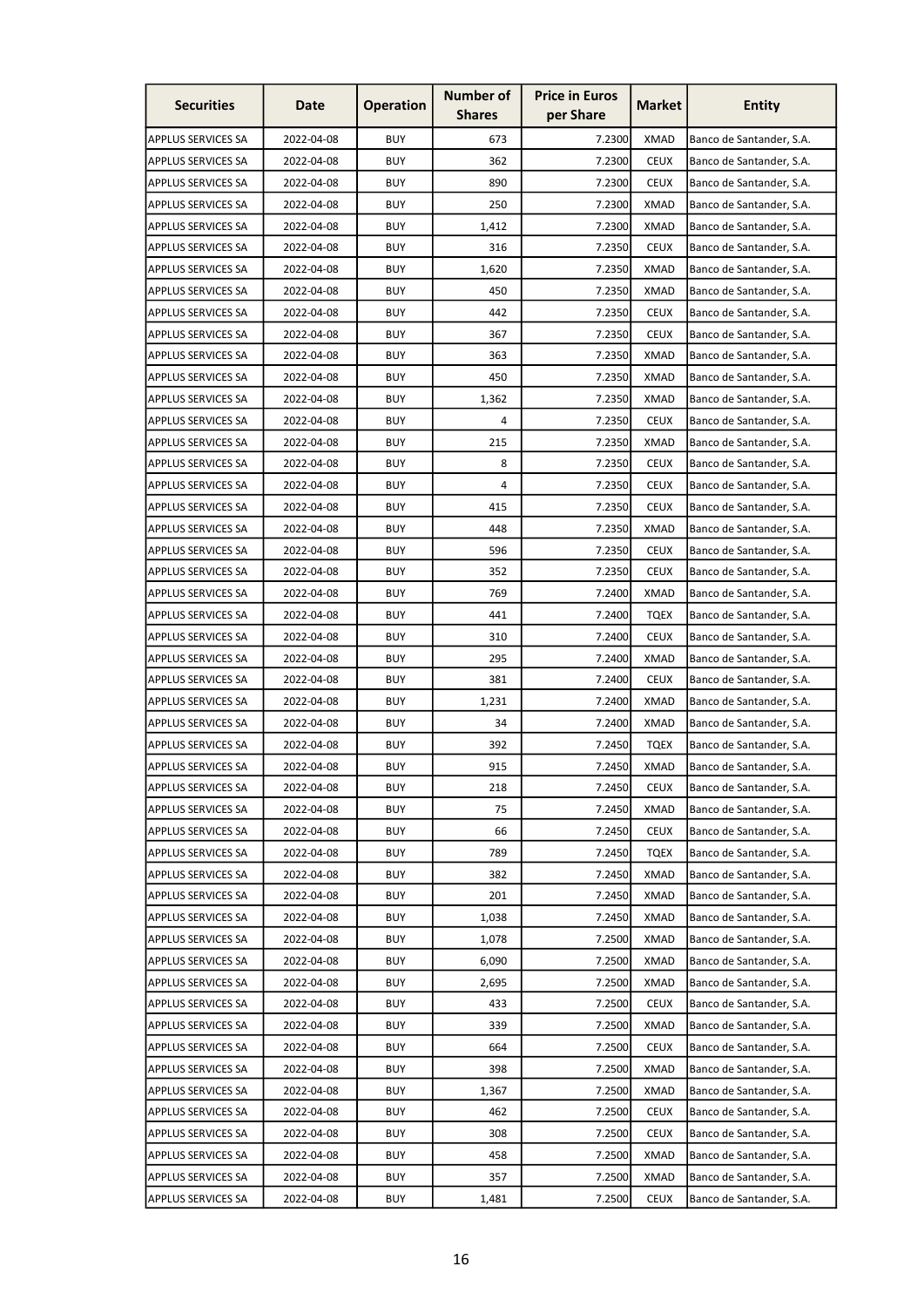| <b>Securities</b>         | Date       | <b>Operation</b> | <b>Number of</b><br><b>Shares</b> | <b>Price in Euros</b><br>per Share | <b>Market</b> | <b>Entity</b>            |
|---------------------------|------------|------------------|-----------------------------------|------------------------------------|---------------|--------------------------|
| <b>APPLUS SERVICES SA</b> | 2022-04-08 | <b>BUY</b>       | 995                               | 7.2500                             | <b>CEUX</b>   | Banco de Santander, S.A. |
| <b>APPLUS SERVICES SA</b> | 2022-04-08 | <b>BUY</b>       | 327                               | 7.2500                             | <b>XMAD</b>   | Banco de Santander, S.A. |
| <b>APPLUS SERVICES SA</b> | 2022-04-08 | <b>BUY</b>       | 1,049                             | 7.2550                             | <b>CEUX</b>   | Banco de Santander, S.A. |
| <b>APPLUS SERVICES SA</b> | 2022-04-08 | <b>BUY</b>       | 606                               | 7.2550                             | <b>CEUX</b>   | Banco de Santander, S.A. |
| <b>APPLUS SERVICES SA</b> | 2022-04-08 | <b>BUY</b>       | 151                               | 7.2550                             | <b>CEUX</b>   | Banco de Santander, S.A. |
| <b>APPLUS SERVICES SA</b> | 2022-04-08 | <b>BUY</b>       | 651                               | 7.2550                             | <b>CEUX</b>   | Banco de Santander, S.A. |
| <b>APPLUS SERVICES SA</b> | 2022-04-08 | <b>BUY</b>       | 523                               | 7.2550                             | <b>CEUX</b>   | Banco de Santander, S.A. |
| <b>APPLUS SERVICES SA</b> | 2022-04-08 | <b>BUY</b>       | 622                               | 7.2550                             | <b>CEUX</b>   | Banco de Santander, S.A. |
| <b>APPLUS SERVICES SA</b> | 2022-04-08 | <b>BUY</b>       | 694                               | 7.2550                             | <b>XMAD</b>   | Banco de Santander, S.A. |
| <b>APPLUS SERVICES SA</b> | 2022-04-08 | <b>BUY</b>       | 1,532                             | 7.2550                             | <b>CEUX</b>   | Banco de Santander, S.A. |
| <b>APPLUS SERVICES SA</b> | 2022-04-08 | <b>BUY</b>       | 489                               | 7.2550                             | <b>CEUX</b>   | Banco de Santander, S.A. |
| <b>APPLUS SERVICES SA</b> | 2022-04-08 | <b>BUY</b>       | 555                               | 7.2550                             | XMAD          | Banco de Santander, S.A. |
| <b>APPLUS SERVICES SA</b> | 2022-04-08 | <b>BUY</b>       | 392                               | 7.2550                             | <b>XMAD</b>   | Banco de Santander, S.A. |
| <b>APPLUS SERVICES SA</b> | 2022-04-08 | <b>BUY</b>       | 163                               | 7.2600                             | <b>CEUX</b>   | Banco de Santander, S.A. |
| <b>APPLUS SERVICES SA</b> | 2022-04-08 | <b>BUY</b>       | 645                               | 7.2600                             | <b>XMAD</b>   | Banco de Santander, S.A. |
| <b>APPLUS SERVICES SA</b> | 2022-04-08 | <b>BUY</b>       | 1,505                             | 7.2600                             | <b>XMAD</b>   | Banco de Santander, S.A. |
| <b>APPLUS SERVICES SA</b> | 2022-04-08 | <b>BUY</b>       | 131                               | 7.2600                             | <b>CEUX</b>   | Banco de Santander, S.A. |
| <b>APPLUS SERVICES SA</b> | 2022-04-08 | <b>BUY</b>       | 345                               | 7.2600                             | <b>CEUX</b>   | Banco de Santander, S.A. |
| <b>APPLUS SERVICES SA</b> | 2022-04-08 | <b>BUY</b>       | 1,542                             | 7.2650                             | <b>XMAD</b>   | Banco de Santander, S.A. |
| <b>APPLUS SERVICES SA</b> | 2022-04-08 | <b>BUY</b>       | 9                                 | 7.2650                             | <b>CEUX</b>   | Banco de Santander, S.A. |
| <b>APPLUS SERVICES SA</b> | 2022-04-08 | <b>BUY</b>       | 343                               | 7.2650                             | <b>XMAD</b>   | Banco de Santander, S.A. |
| <b>APPLUS SERVICES SA</b> | 2022-04-08 | <b>BUY</b>       | 1,346                             | 7.2650                             | <b>CEUX</b>   | Banco de Santander, S.A. |
| <b>APPLUS SERVICES SA</b> | 2022-04-08 | <b>BUY</b>       | 250                               | 7.2650                             | <b>XMAD</b>   | Banco de Santander, S.A. |
| <b>APPLUS SERVICES SA</b> | 2022-04-08 | <b>BUY</b>       | 315                               | 7.2650                             | <b>XMAD</b>   | Banco de Santander, S.A. |
| <b>APPLUS SERVICES SA</b> | 2022-04-08 | <b>BUY</b>       | 88                                | 7.2650                             | <b>XMAD</b>   | Banco de Santander, S.A. |
| <b>APPLUS SERVICES SA</b> | 2022-04-08 | <b>BUY</b>       | 489                               | 7.2650                             | XMAD          | Banco de Santander, S.A. |
| <b>APPLUS SERVICES SA</b> | 2022-04-08 | <b>BUY</b>       | 600                               | 7.2650                             | <b>CEUX</b>   | Banco de Santander, S.A. |
| <b>APPLUS SERVICES SA</b> | 2022-04-08 | <b>BUY</b>       | 381                               | 7.2650                             | <b>XMAD</b>   | Banco de Santander, S.A. |
| APPLUS SERVICES SA        | 2022-04-08 | <b>BUY</b>       | 391                               | 7.2650                             | <b>XMAD</b>   | Banco de Santander, S.A. |
| <b>APPLUS SERVICES SA</b> | 2022-04-08 | <b>BUY</b>       | 868                               | 7.2650                             | <b>XMAD</b>   | Banco de Santander, S.A. |
| <b>APPLUS SERVICES SA</b> | 2022-04-08 | <b>BUY</b>       | 381                               | 7.2650                             | <b>XMAD</b>   | Banco de Santander, S.A. |
| <b>APPLUS SERVICES SA</b> | 2022-04-08 | <b>BUY</b>       | 180                               | 7.2700                             | <b>CEUX</b>   | Banco de Santander, S.A. |
| <b>APPLUS SERVICES SA</b> | 2022-04-08 | <b>BUY</b>       | 38                                | 7.2700                             | <b>XMAD</b>   | Banco de Santander, S.A. |
| <b>APPLUS SERVICES SA</b> | 2022-04-08 | <b>BUY</b>       | 2,445                             | 7.2700                             | <b>XMAD</b>   | Banco de Santander, S.A. |
| <b>APPLUS SERVICES SA</b> | 2022-04-08 | <b>BUY</b>       | 1,569                             | 7.2700                             | <b>CEUX</b>   | Banco de Santander, S.A. |
| <b>APPLUS SERVICES SA</b> | 2022-04-08 | <b>BUY</b>       | 455                               | 7.2700                             | <b>CEUX</b>   | Banco de Santander, S.A. |
| <b>APPLUS SERVICES SA</b> | 2022-04-08 | <b>BUY</b>       | 1,376                             | 7.2700                             | <b>XMAD</b>   | Banco de Santander, S.A. |
| <b>APPLUS SERVICES SA</b> | 2022-04-08 | <b>BUY</b>       | 790                               | 7.2700                             | <b>XMAD</b>   | Banco de Santander, S.A. |
| <b>APPLUS SERVICES SA</b> | 2022-04-08 | <b>BUY</b>       | 910                               | 7.2700                             | <b>XMAD</b>   | Banco de Santander, S.A. |
| <b>APPLUS SERVICES SA</b> | 2022-04-08 | <b>BUY</b>       | 462                               | 7.2700                             | <b>CEUX</b>   | Banco de Santander, S.A. |
| <b>APPLUS SERVICES SA</b> | 2022-04-08 | <b>BUY</b>       | 666                               | 7.2700                             | <b>XMAD</b>   | Banco de Santander, S.A. |
| <b>APPLUS SERVICES SA</b> | 2022-04-08 | <b>BUY</b>       | 641                               | 7.2700                             | <b>CEUX</b>   | Banco de Santander, S.A. |
| <b>APPLUS SERVICES SA</b> | 2022-04-08 | <b>BUY</b>       | 1,898                             | 7.2700                             | <b>XMAD</b>   | Banco de Santander, S.A. |
| <b>APPLUS SERVICES SA</b> | 2022-04-08 | <b>BUY</b>       | 419                               | 7.2700                             | <b>CEUX</b>   | Banco de Santander, S.A. |
| <b>APPLUS SERVICES SA</b> | 2022-04-08 | <b>BUY</b>       | 1,145                             | 7.2750                             | <b>CEUX</b>   | Banco de Santander, S.A. |
| <b>APPLUS SERVICES SA</b> | 2022-04-08 | <b>BUY</b>       | 30                                | 7.2750                             | <b>XMAD</b>   | Banco de Santander, S.A. |
| <b>APPLUS SERVICES SA</b> | 2022-04-08 | <b>BUY</b>       | 334                               | 7.2750                             | <b>CEUX</b>   | Banco de Santander, S.A. |
| APPLUS SERVICES SA        | 2022-04-08 | <b>BUY</b>       | 409                               | 7.2750                             | <b>XMAD</b>   | Banco de Santander, S.A. |
| APPLUS SERVICES SA        | 2022-04-08 | <b>BUY</b>       | 167                               | 7.2750                             | <b>CEUX</b>   | Banco de Santander, S.A. |
| <b>APPLUS SERVICES SA</b> | 2022-04-08 | <b>BUY</b>       | 1,055                             | 7.2800                             | <b>CEUX</b>   | Banco de Santander, S.A. |